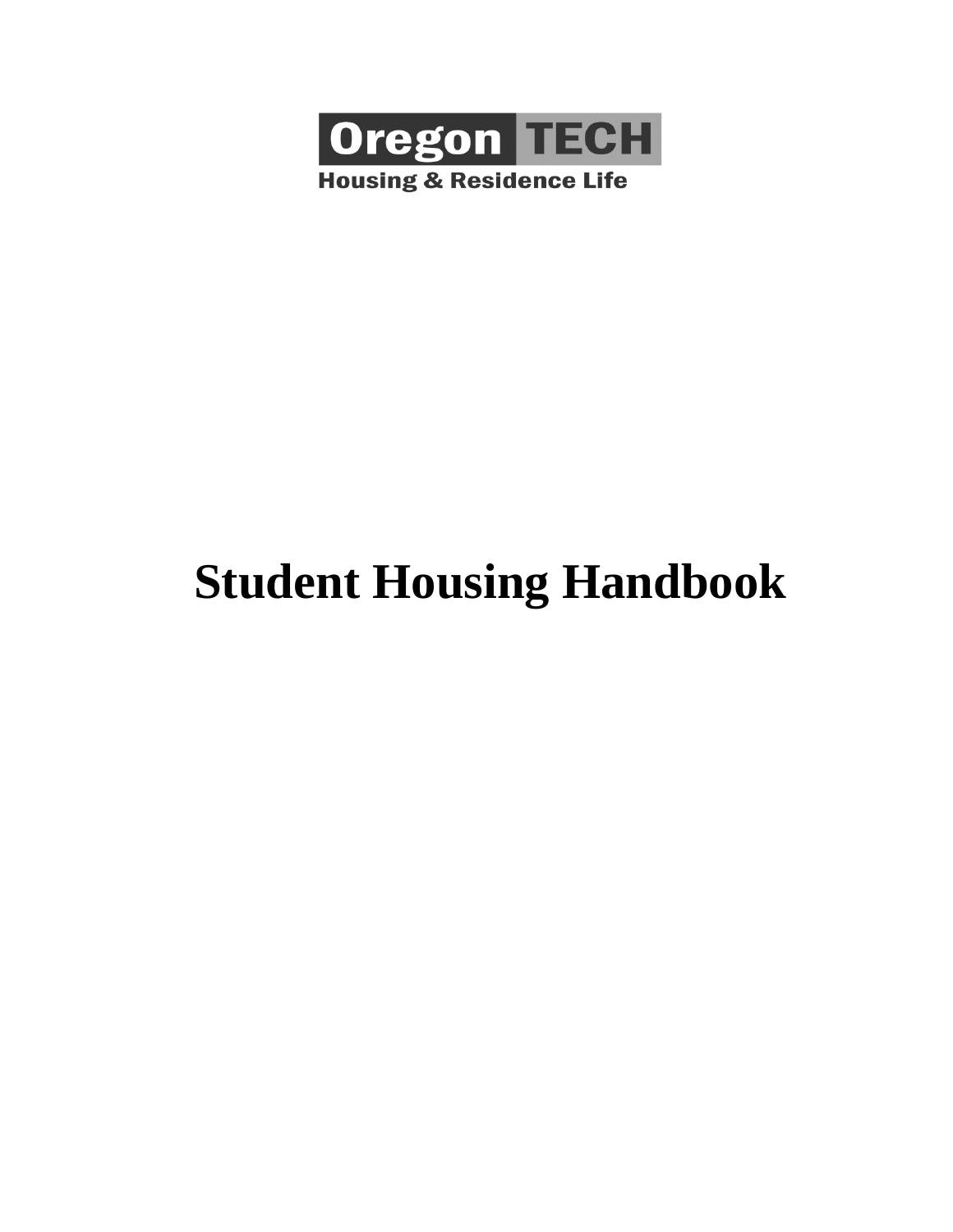# **ACKNOWLEDGMENTS**

### **Authors**

Erin Foley, PhD., Vice President for Student Affairs/Dean of Students

Mandi Clark, Ed.D., Director, Housing & Residence Life

**REVISED AUGUST 2021**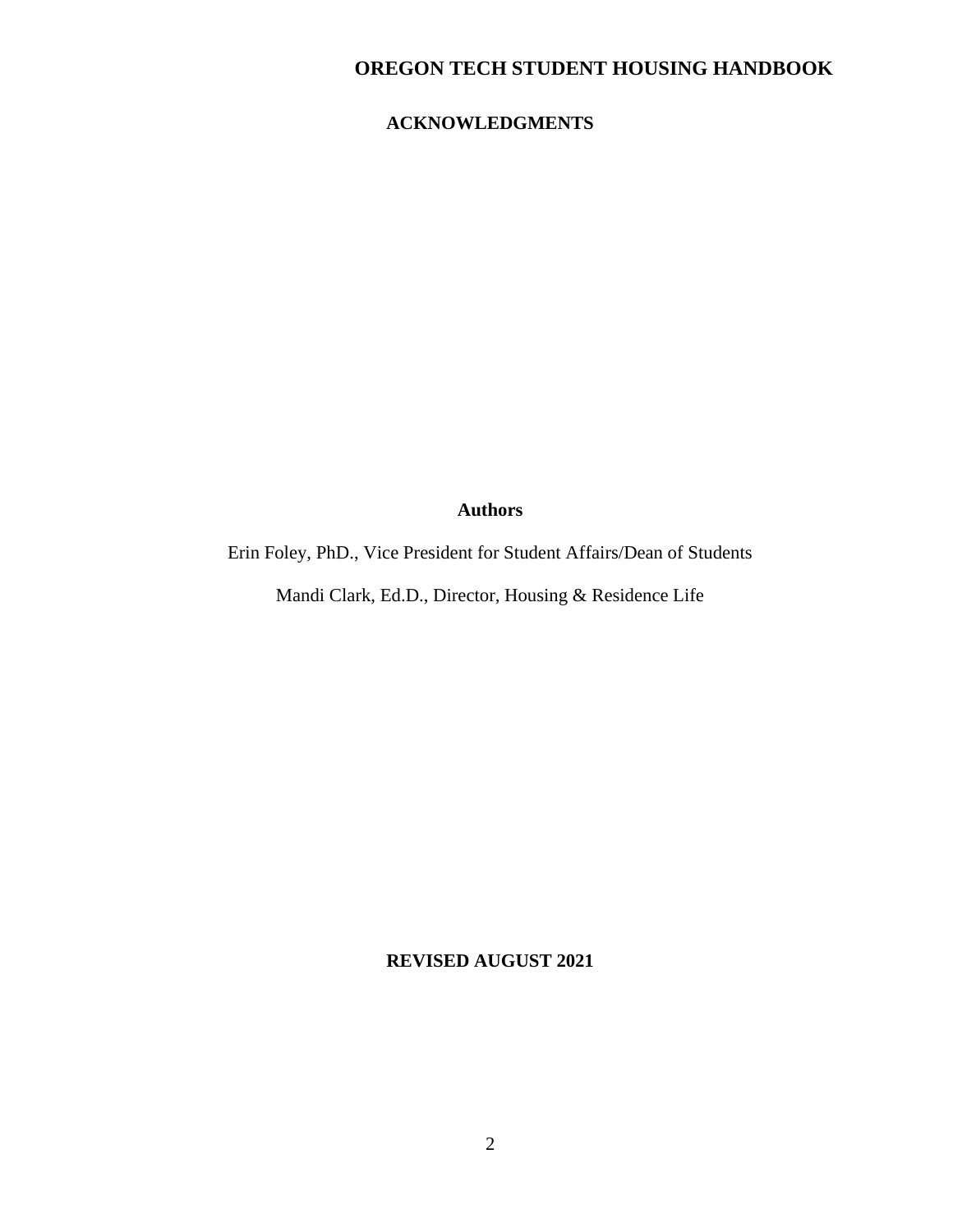|  | <b>Table of Contents</b> |
|--|--------------------------|
|  |                          |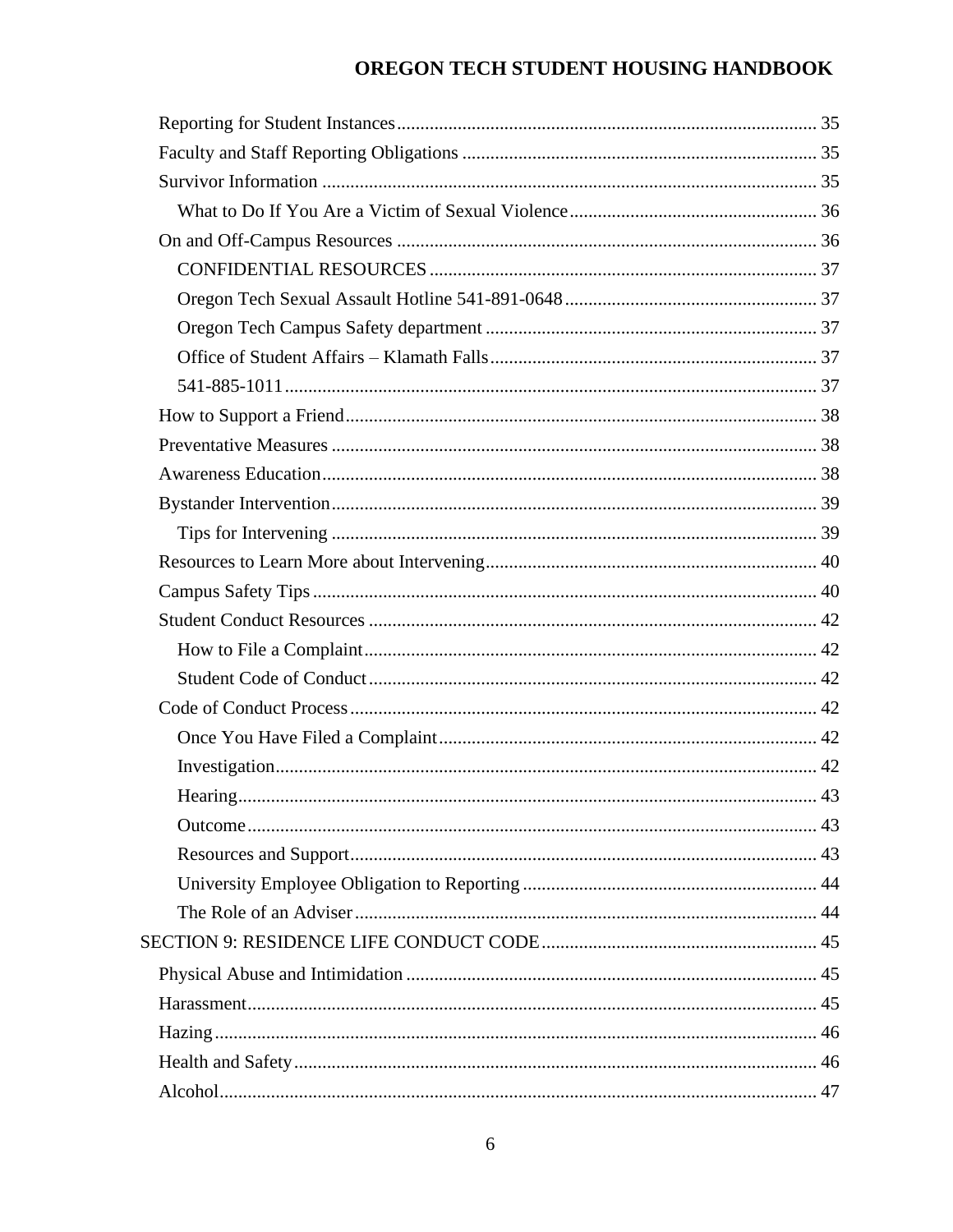| Notification Procedures and Student Options for Disciplinary Action  52 |
|-------------------------------------------------------------------------|
|                                                                         |
|                                                                         |
|                                                                         |
|                                                                         |
|                                                                         |
|                                                                         |
|                                                                         |
|                                                                         |
|                                                                         |
|                                                                         |
|                                                                         |
|                                                                         |
|                                                                         |
|                                                                         |
|                                                                         |
|                                                                         |
|                                                                         |
|                                                                         |
|                                                                         |
|                                                                         |
|                                                                         |
|                                                                         |
|                                                                         |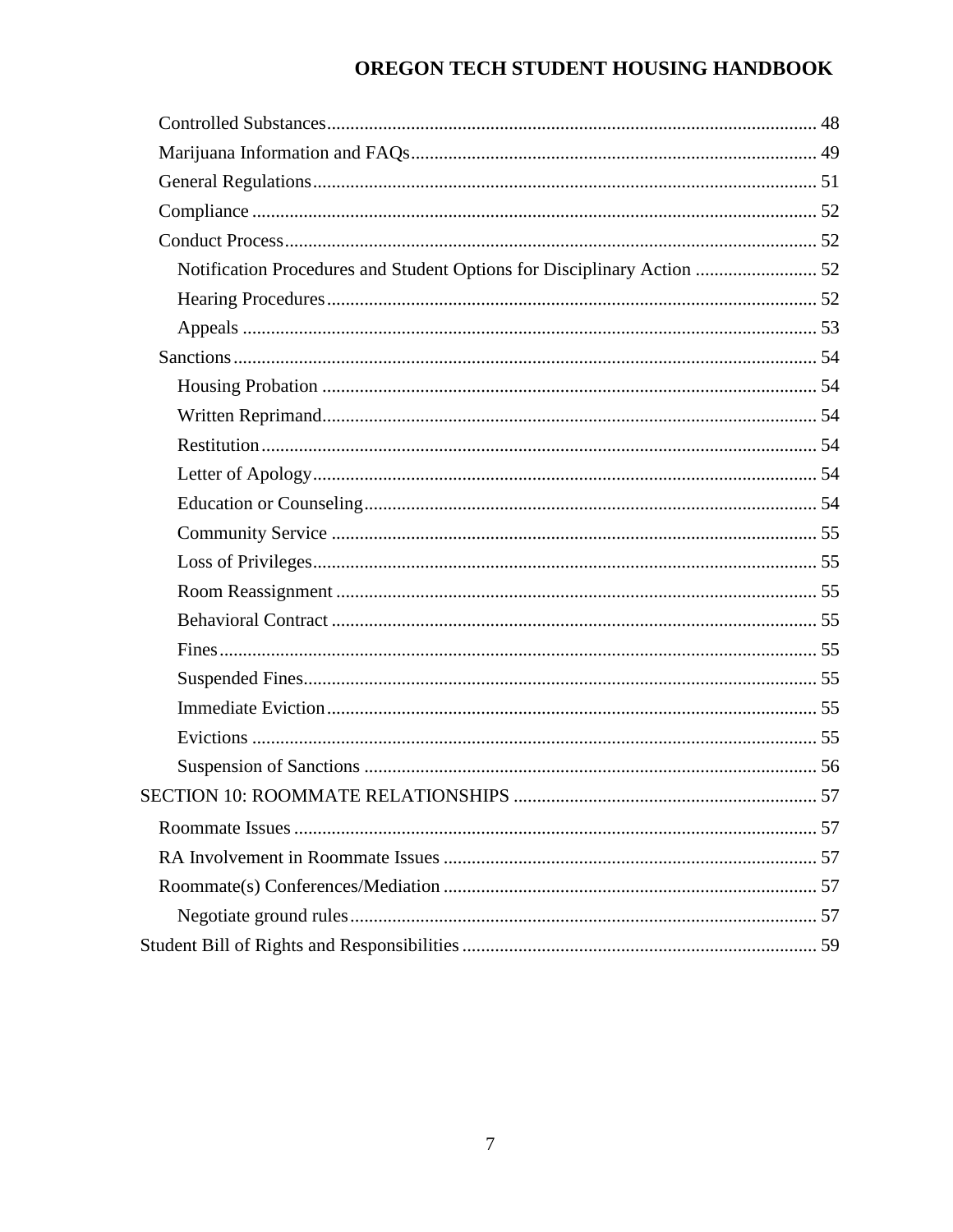# **HANDBOOK INTRODUCTION**

<span id="page-7-0"></span>Welcome to Oregon Tech and on campus housing! Housing and Residence Life strives to develop an on-campus community that promotes academic success and fosters personal growth, while providing reasonably priced living environments that are clean, attractive, well-maintained, comfortable, and safe. Housing and Residence Life Staff members are here to assist you as a resident in our community.

As a member of the on campus community it is important for you to understand the policies and procedures, be involved in your community, and be tolerant of, cooperative with, and attentive to other community members, especially your roommate(s). The *Student Housing Handbook*, in addition to the **Housing Contract Terms and Conditions** and the *Oregon Tech Student Handbook*, explain the rules, regulations, policies, and procedures that govern our campus community. It is your responsibility as a member of our campus community to read and understand the **Housing Contract Terms and Conditions** as well as this *Handbook*. Please read this *Handbook* carefully. If you have questions, ask any Housing and Residence Life staff member.

In addition to reading and being familiar with the *Student Housing Handbook*, it is important that **you carefully read all memos, letters, flyers, and email from Housing. Failure to read these materials may cause you great inconvenience and possibly additional charges to your student account.**

We look forward an exciting year on campus your participation in programs and other activities. Read this *Handbook* thoroughly and keep this *Handbook* where you can refer to it later. This *Handbook* is also available online at www.oit.edu/housing. Have a great year on campus and good luck with your academic pursuits.

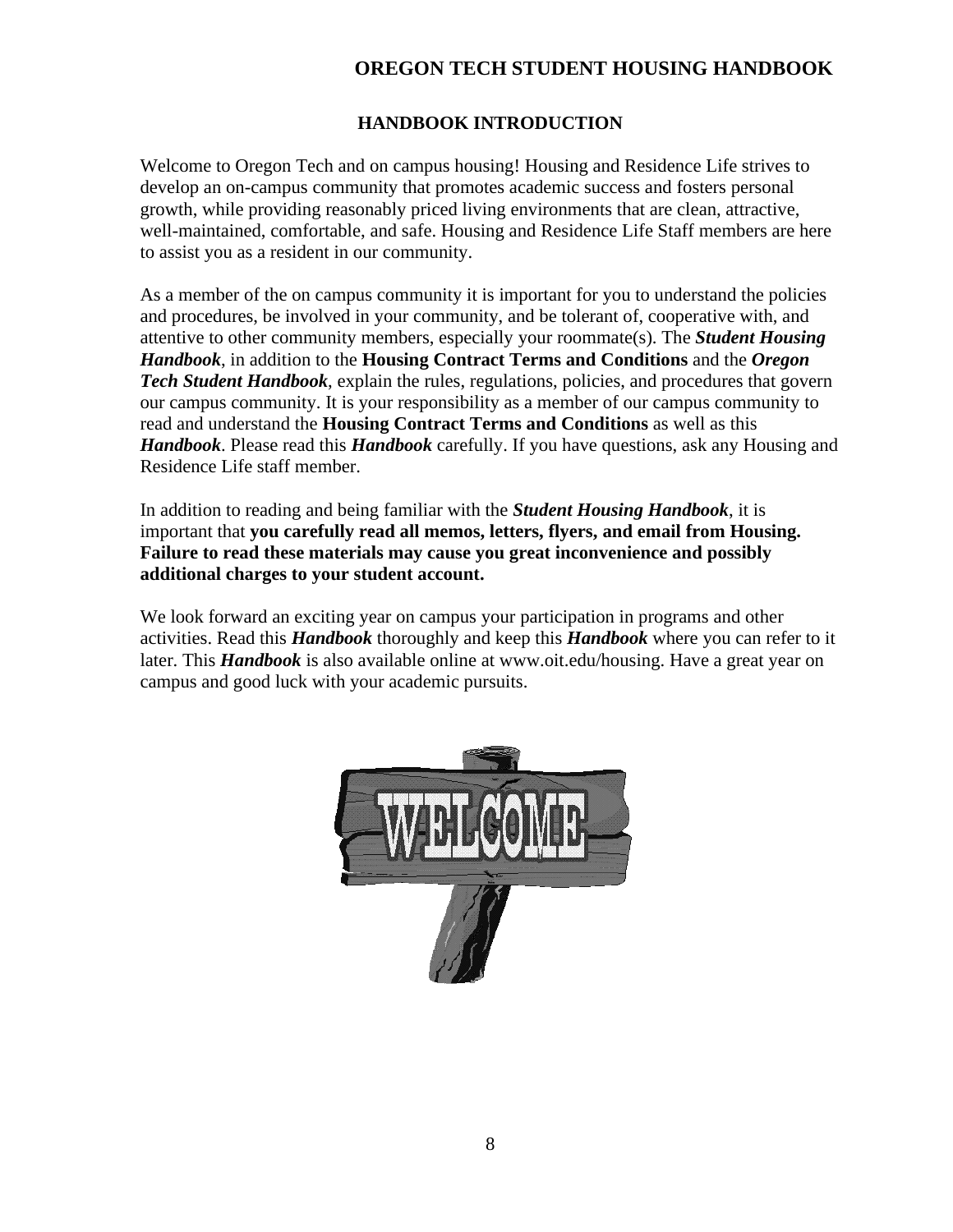### <span id="page-8-0"></span>**SECTION 1: ON CAMPUS COMMUNITIES**

### <span id="page-8-1"></span>*Community Living*

Communities conducive to personal growth and development respect the rights of others. The success of our on-campus community depends on you and how you interact with other people. You will meet people of different backgrounds and lifestyles. To make the most out of your on-campus experience, please be courtesy, respectful, and tolerant. Before you act, consider how your actions might infringe on the freedom and rights of others.

### <span id="page-8-2"></span>*Facilities*

The Residence Hall consists of four levels with each level split into an "A" side or "B" side. On the ground floor you will find the Service Desk, Rec Room, and Laundry Room on the A side (facing the College Union). The TV Lounge and Snack Bar are located on the ground floor B side (toward the Village). The Housing and Residence Life Office is located on the A side of the first floor. The first, second, and third floors house student and staff rooms, shower and bathrooms, lounges, and maintenance/custodial areas. Each of the residential floors is divided into four communities. Each community has an inside hall, with rooms looking into the Quad, and an outside hall, with rooms overlooking campus. Floor plans are online at [www.oit.edu/housing](file:///C:/Users/mandi.clark/AppData/Roaming/Microsoft/Word/www.oit.edu/housing) as well as on the back of each student room door.

The Village consists of three buildings with three, four, and five-bedroom apartments. Floor plans are at [www.oit.edu/housing](file:///C:/Users/mandi.clark/AppData/Roaming/Microsoft/Word/www.oit.edu/housing) as well as on the fire escape route map by the front door inside each apartment.

### <span id="page-8-3"></span>*Residence Hall Room Types*

**Double Rooms:** All rooms in the Residence Hall are double rooms, designed and furnished for two students. Doubles are the least expensive on campus housing option and the most popular.

**Single Rooms:** Single rooms are the **same size as double rooms**. These rooms house only one individual but provide only one bed.

### <span id="page-8-4"></span>*Village Room Types*

Bedrooms in the Village are single occupancy rooms. The shared common areas in the apartment include the bathrooms, living room, and kitchen.

### <span id="page-8-5"></span>*Furnishings*

Each room in the Residence Hall has 2 closets, dresser drawers, 2 desks, 2 desks chairs, 2 beds/mattresses. Each room also contains 2 bookshelves and 2 bulletin boards.

Each bedroom in the Village has a closet, chest of drawers, and desk with a hutch over the desk, and desk chair as well as a mattress and bed.

Every student room is carpeted and has window coverings.

# **All provided furniture in each room remains in the room.**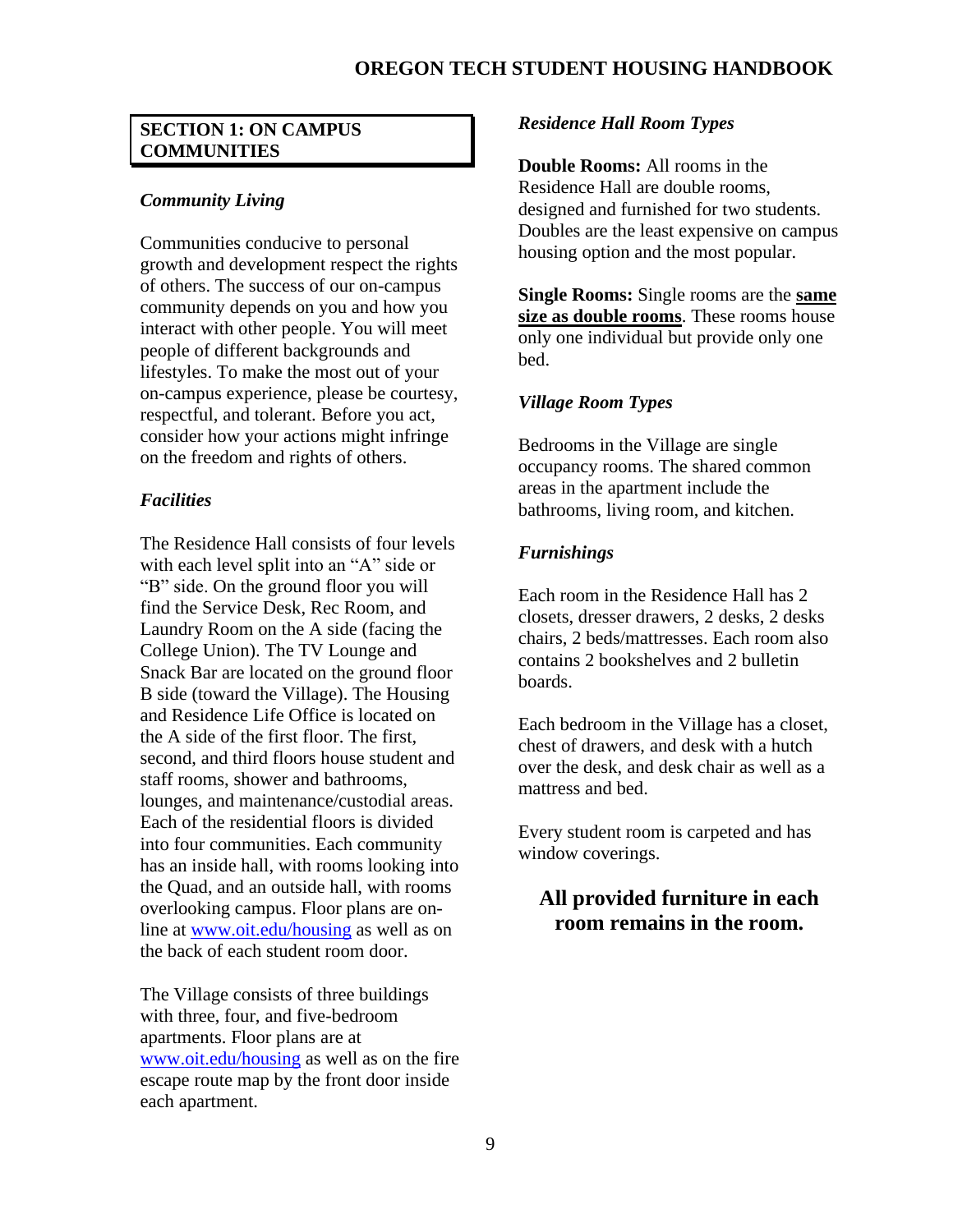### <span id="page-9-0"></span>**SECTION 2: RESIDENCE LIFE STUDENT STAFF**

Oregon Tech Housing and Residence Life staff are available to help you be happy and successful during your time at Oregon Tech. Reach out to anyone as we are all happy to help! You will find RA on duty numbers posted throughout the building or can stop by the Housing Office or contact us at 541-885-1094 or at housing@oit.edu.

### <span id="page-9-1"></span>*Resident Advisors*

Each community hosts a Resident Advisor (RA). Your RA is the most important staff person to seek out and get to know. The RA is a student staff member who:

- Receives on-going training in topics such as: event planning, crisis intervention, roommate conflict resolution, and many other topics. Your RA is a great resource for questions or issues.
- Has unique abilities and interests that they want to share and is committed to make on campus living fun and rewarding.
- Is excited to hear your ideas about how to make your community a great one!
- Is a student just like you!

### <span id="page-9-2"></span>*Senior Resident Advisors*

The Senior Resident Advisors are students who work in the residential community as an RA, with additional responsibilities to advise students and coordinate programs. The SRA has worked with Housing and Residence Life for at least one year before taking on these additional responsibilities

### Student Success Mentors

Student Success Mentors (SSMs) are Housing and Residence Life student staff members who work with students to assist them to be academically successful. The SSMs also partner with the Tech Opportunities Program (TOP) to offer residential TOP students additional support in housing. They help connect students with campus resources, provide academic support, and assist students with academic challenges.

SSMs host activities for students to hone skills that will help them with the rigors of academic life at Oregon Tech.

### <span id="page-9-3"></span>*Service Desk Staff*

Service Desk student staff members are available at the Service Desks in the Residence Hall and Village 2 (blue building) to assist residents and guests.

These student staff members also work in the Mail Center to deliver your letters and packages to your PMB and/or the Service Desk for you to pick up. Always bring your student ID to pick up your packages. You will receive an email from Housing when your package has arrived and is ready for pick up.

### <span id="page-9-4"></span>*Tech Assistants*

These students maintain the On-Campus Housing Network. They are available to assist residents with computer and networking issues. If you have connection issues, please contact a Tech Assistant at **541-363-7088**. Leave a message including your name, room number, and contact information. A Tech Assistant will reach out and work with you to resolve your issues.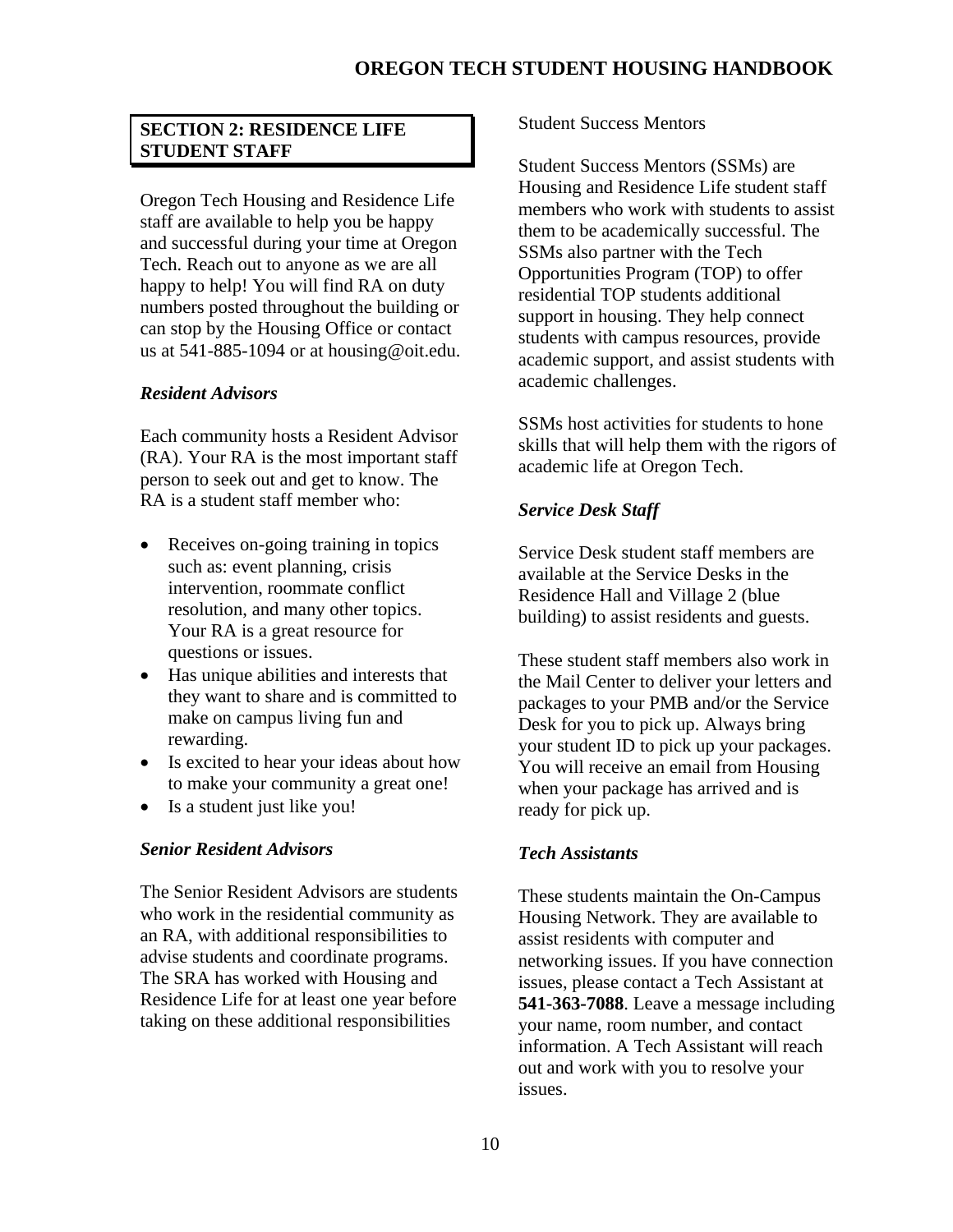# <span id="page-10-0"></span>*RHA Officers*

Residence Hall Association (RHA) Officers serve as the executive team for the on-campus student government. Join your Housing student government at general meetings to share your opinions and make your residential experience a great one!

# <span id="page-10-1"></span>*Student Custodial Staff*

Student custodians assist the full-time staff in maintaining all Housing areas. Watch for signs advertising position openings throughout the year.

# <span id="page-10-2"></span>*Staff Recruitment and Selection*

Student positions open throughout the academic year. Career Services posts all student positions on Handshake. Visit the Career Services webpage regularly to see what on campus positions are available.

Recruitment, selection, and training for the upcoming year student Residence Life staff typically starts late **fall term with positions opening throughout the year**. If you are interested in joining the Housing and Residence Life student staff team, talk with a Residence Life staff member, or stop by the Housing Office.

# <span id="page-10-3"></span>**SECTION 3: HOUSING OFFICE STAFF**

The Housing and Residence Life professional staff members are in the building and Housing Office to help you enjoy your time on campus and live in a safe and clean environment. Take a moment to introduce yourself to the Office and Housing Facilities staff. They love getting to know you!

# <span id="page-10-4"></span>*Director of Housing & Residence Life*

The Director is responsible for the overall operation of Housing and Residence Life. This includes ensuring the safety and security of you and our facilities, staff supervision and development, developing policies and procedures, and maintaining the budget. The Director supervises all full time Housing and Residence Life personnel and oversees the supervision of all student staff.

# <span id="page-10-5"></span>*Residence Life Coordinator*

The Residence Life Coordinator (RLC) supervises portions of the Res Life student staff team, advises RHA, and works with the Director to address student issues. This person works to ensure all residents have a quality experience while living on campus.

# <span id="page-10-6"></span>*Housing Office Staff*

The Housing Office staff oversee the Housing Office operations and assist the Director in overseeing housing occupancy and room assignment management.

These folks are the first ones you will meet when you stop by the Housing Office. If you have a question, they are a great resource and can help you find the appropriate resources you may need to be successful at Oregon Tech.

# <span id="page-10-7"></span>*Housing Custodial & Maintenance Staff*

The Housing Custodial and Maintenance teams are responsible for the cleanliness and upkeep of the buildings. They keep the common areas clean and ready for your enjoyment. Please get to know the Custodial and Maintenance staff-they enjoy getting to know you and helping you have a quality collegiate experience.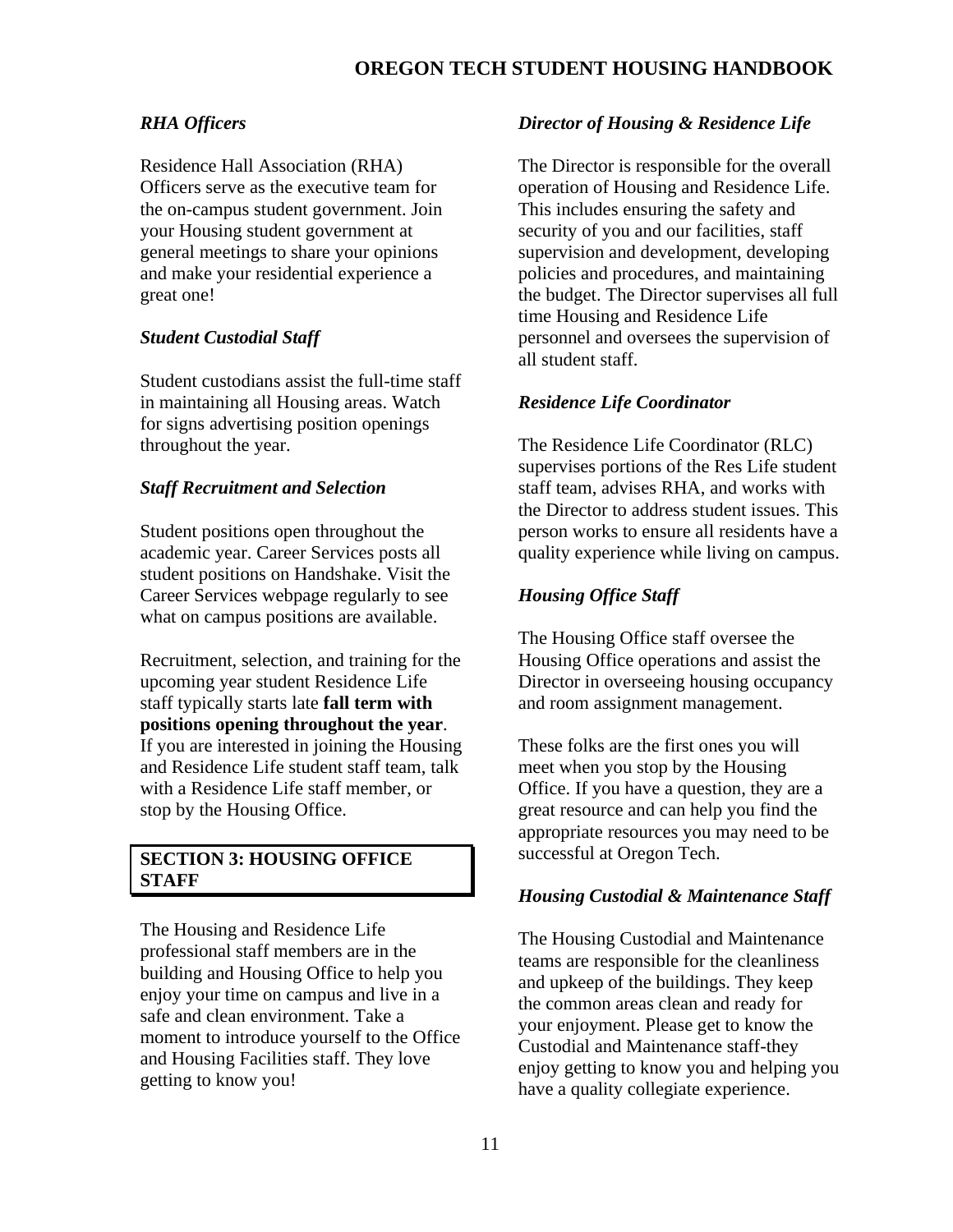If there is an issue not addressed to your satisfaction, please bring this to any staff member's attention immediately or stop by the Housing Office. We are all here to ensure you have a safe and comfortable place to call home while at Oregon Tech!

### <span id="page-11-0"></span>**SECTION 4: ON CAMPUS HOUSING SERVICES**

### <span id="page-11-1"></span>*Residence Hall Association (RHA)*

Every student living on campus is a member of the Residence Hall Association (RHA). RHA and Housing student staff sponsor numerous events including Haunted House, Tech Con, Easter Egg Scramble, Spring Fling, and more offering all Oregon Tech students a way to get involved and be a part of the campus community.

A great way to get involved is to volunteer to be a Community Representative or join an RHA Committee. For more information about RHA, contact any staff memberthey are happy to help you connect with an RHA officer.

### <span id="page-11-2"></span>*Service Desks*

The Service Desks are in the main reception area of the Res Hall as well as in Village building 2 (blue building). The Service Desk staff assist visitors, grant residential students' access to the Rec Room in the Res Hall, and check out equipment to residential students to use. The Service Desk staff can provide directory information as well as general campus and community information.

### Please note: The Service Desk staff **will not give out room numbers under any circumstances**.

The Service Desk in your community is the spot to pick up packages. Please stop by with photo ID after you have received an email from Housing sharing your package is available for check out. Please note, even if you get a confirmation of delivery, Housing will not have possession of your package until you receive the email from us sharing it is available for pick up at the Service Desk.

The Service Desk has equipment, games, carts, and other useful items for check out. Please visit a Service Desk to see the full list of items available!

The Service Desk hours are **3:00 pm to 9:00 pm** every day of the week (Except holidays and break periods)

### <span id="page-11-3"></span>*Study Groups*

One benefit of living on campus is the availability of your peers who are all striving for academic excellence. Housing encourages you to participate in study groups each term. If you are interested in joining or developing a study group, contact your RA or SSM and ask for their assistance to set up a group!

### <span id="page-11-4"></span>*Televisions*

Please stay tuned during the first week of fall term for more information about how to access the new line of up streaming entertainment options. The Residence Hall has a TV on the B side of the building in each lobby, as well as in the TV Lounge located in the Residence Hall by the Snack Bar on the ground floor "B" section. Each Village main lobby also has a TV available for residents to use.

### <span id="page-11-5"></span>*Study Areas/Lounges*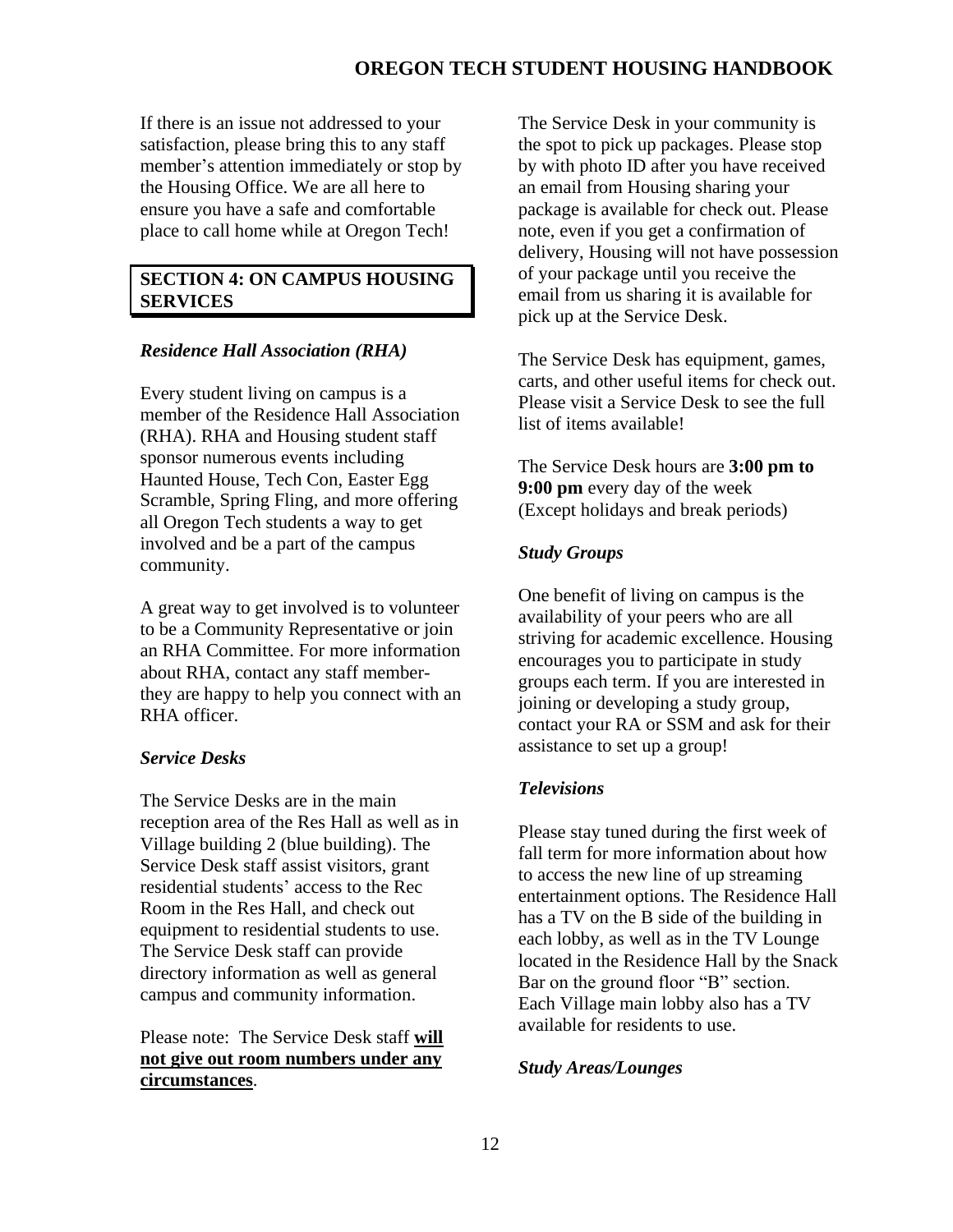Study areas and lounges are located throughout Housing facilities. The lounges in the Residence Hall are located between the north and south wings on each floor.

Study rooms have tables and chairs, and some have a whiteboard or glass board for your convenience. Housing provides markers and erasers. If a study room needs new supplies, please stop by the Housing Office to share these needs!

Each floor in the Village has a lounge with chairs, tables, and glass boards. Housing provides markers and erasers. If these spaces need new supplies, please stop by the Housing Office, and share these needs!

### <span id="page-12-0"></span>*Laundry Rooms*

The Residence Hall Laundry Room is located on the ground floor "A" section of the building. In the Village, the laundry room is on the first floor of each building.

### **These facilities are for resident use only**.

Your housing fees pay for laundry services; the doors are shut and locked to maintain the security of these spaces. Please access the laundry room with your prox card. N**on-residents are not allowed to use the laundry room.**

If you have an issue with any machine, please report it to the Service Desk, an RA, or the Housing Office with the 6-digit machine number.

The Laundry Room equipment is equipped with [LaundryView® Mobile.](http://www.laundryview.com/lvs.php?s=6696) Check out the posters to learn more about this exciting program or visit [www.laundryview.com/oit](http://www.laundryview.com/oit) to learn how these "smart" machines can help you get laundry done efficiently and moved back to your room!

### <span id="page-12-1"></span>*Residence Hall Oven*

An oven is in the Residence Hall Laundry Room and is available for **resident use**. Please clean the oven after you use it, so it is ready for the next person to use the oven.

### <span id="page-12-2"></span>*Residence Hall Kitchens*

Kitchens with stove tops and microwaves are in the BN and BS breezeways in the Residence Hall. **Please always use the exhaust fan when using the stove.** Make sure to clean the stove top and surrounding areas after each use so that the space is ready for the next person. **NEVER** leave dishes in the sink or on the counter-they will be removed.

**NEVER** leave anything cooking on the stove top or in the microwave unattended. Anything found unattended will be turned off and disposed of properly.

Appliances with an open heating element **may only be used** in the kitchens, i.e., waffle maker, rice cooker, toaster, etc.

### <span id="page-12-3"></span>*Residence Hall Elevator*

Your Residence Hall room key will operate the Res Hall elevator.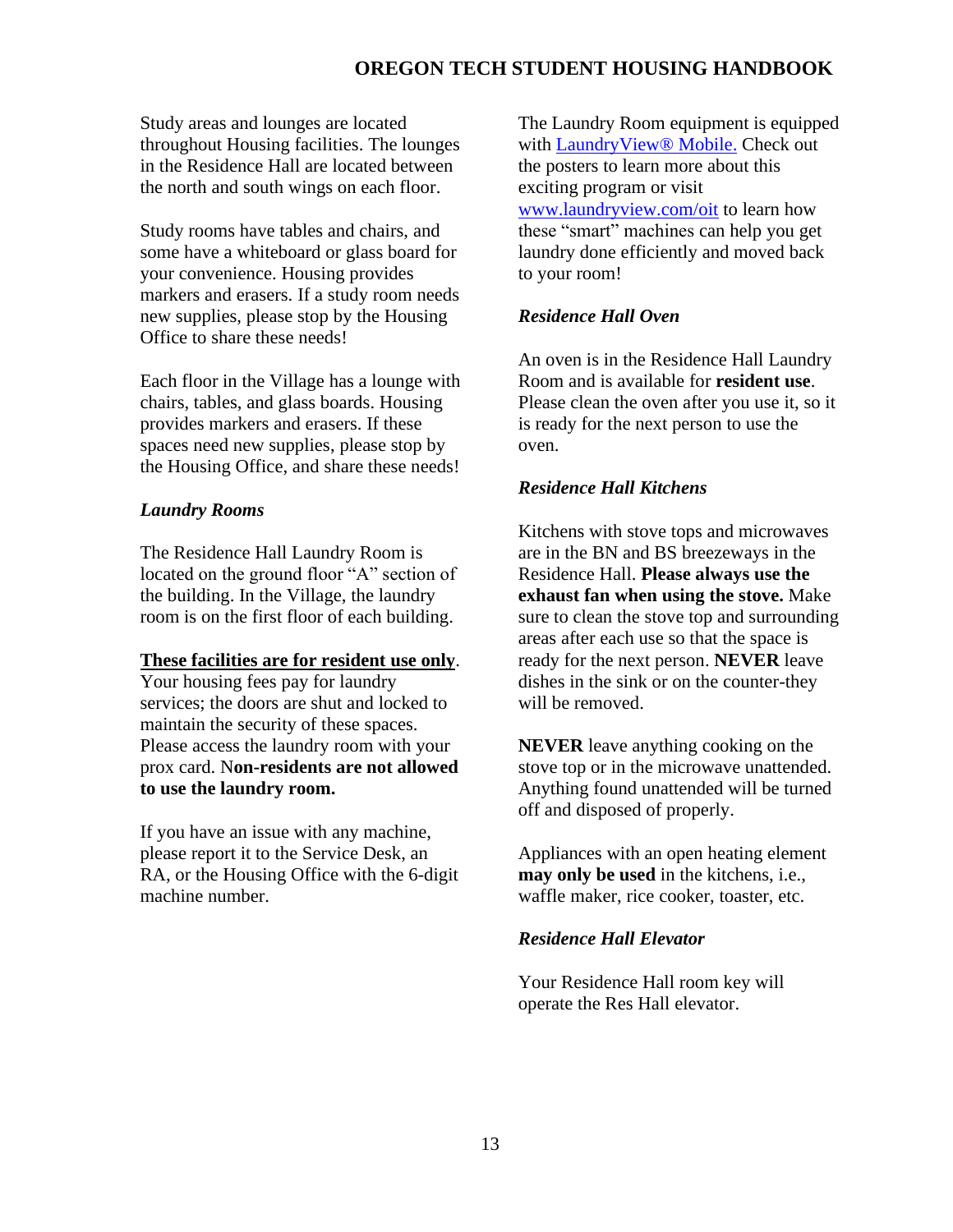### <span id="page-13-0"></span>*Bicycle Storage*

Bicycles may be stored in the Residence Hall Quad (except for Haunted House week in October) in a provided bicycle rack. There is also a bike rack located outside of the South Ramp entrance for residential use.

Each Village building has bicycle racks near each building for residential use.

**NEVER** secure your bicycle to any railings or leave it unattended. Bicycles locked to railings etc. or found unattended will be removed. **Always lock your bike to a designated bike rack!**

You can also store your bicycle in your room. If you choose to do so, please do not ride your bicycle in the building, and make sure the bicycle is clean before you bring it into any building.

Housing asks all residents to register their bicycle with Housing. When you check in, you will receive notification on how to register your bicycle.

Bicycles, skateboards, roller shoes, rollerblades, and other sporting equipment can be stored in your room. **Use of any sporting equipment in the buildings is prohibited** and will result in disciplinary action (including, but not limited to, confiscation of equipment).

### <span id="page-13-1"></span>*Lost and Found*

If you find something, please turn the item into a Service Desk or the Housing Office. If you have lost something, contact a Service Desk or the Housing Office to see if the item(s) has been turned in. Items not claimed after 90 days will be discarded.

### <span id="page-13-2"></span>*ResNet*

Internet access is provided to each student through a wired connection in every bedroom. All Housing facilities also have wireless access. If you would like assistance to set up a secure wireless connection in your room, please contact a Tech Assistant they are happy to help! You can reach them at **541-363-7088**.

Residents must use the internet appropriately by complying with the *Acceptable Use Policy*. This policy can be found at [www.oit.edu/housing.](http://www.oit.edu/housing) Any infraction or illegal use of this service will result in disciplinary action and/or fines, including but not limited to restricted use of/or access to the network. Use of this service is subject to the provisions under the Residence Life Code of Conduct (Section 8 in this *Handbook*).

For assistance with ResNet, contact a Housing and Residence Life Tech Assistant at **541-363-7088**.

### <span id="page-13-3"></span>*Mail Services*

Each resident is issued a personal mailbox (PMB) at the Oregon Tech Mail Center and is issued the access key or card upon checking into their room. Advise your correspondents to use the following address:

Your Name **3205 Campus Dr. PMB \_ \_ \_ \_** Klamath Falls, OR 97601

Mail not addressed in this way can be delayed or deemed undeliverable and returned to sender.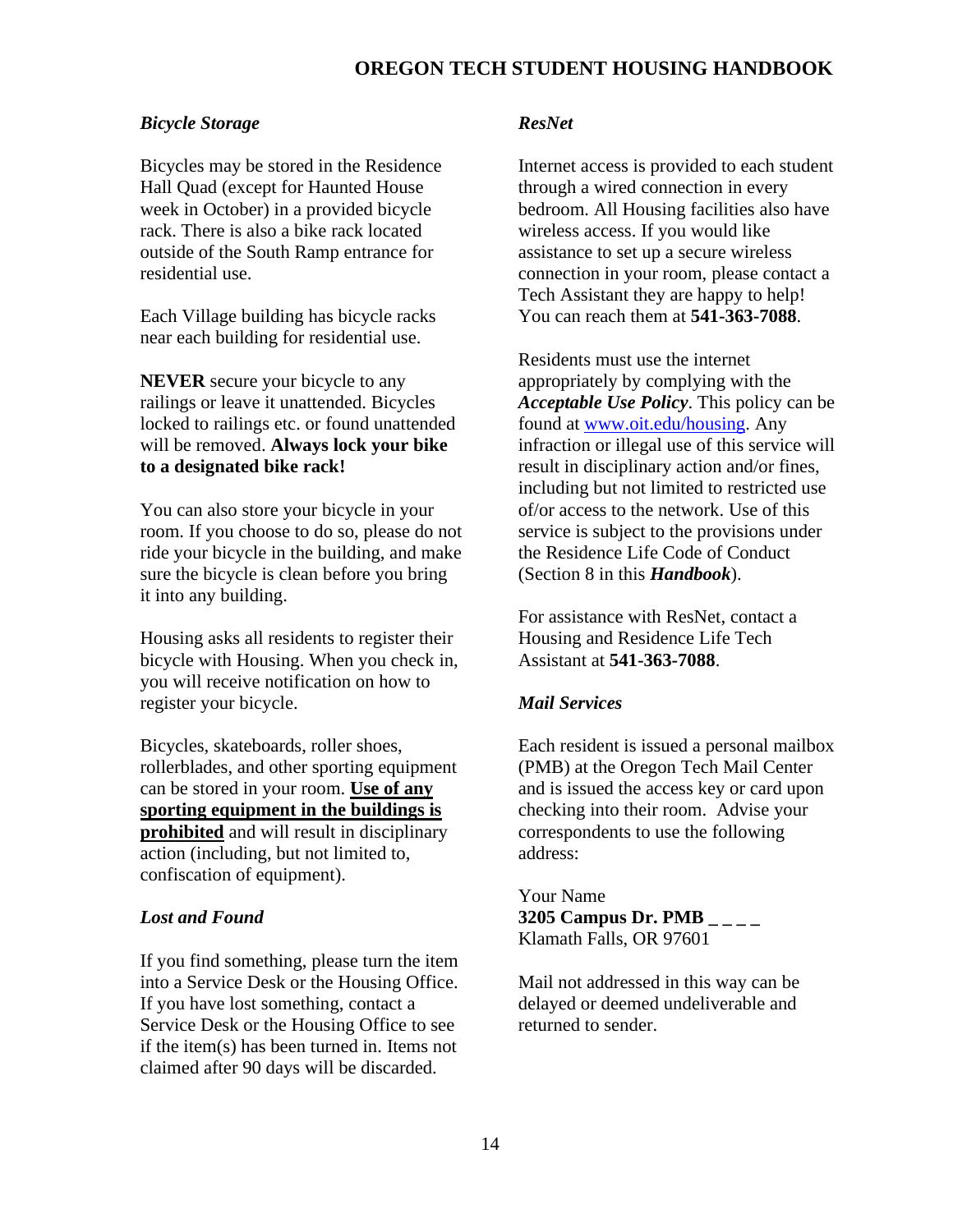### <span id="page-14-0"></span>*Packages*

To receive packages, advise the sender to address the package as follows:

Your Name Oregon Tech ATTN: Res Hall or Village (choose the space you are assigned to) **3205 Campus Dr.** Klamath Falls, OR 97601

Packages not addressed in this way can be delayed or deemed undeliverable and returned to sender.

### <span id="page-14-1"></span>*Vending Machines*

Vending machines are located throughout Housing facilities. If you lose money or have problems with a machine, please see the Housing Office during business hours for assistance. Be prepared to share details about which machine, how much money was lost, etc.

### <span id="page-14-2"></span>*Oregon Tech Residential Students Weapons Storage Policy*

All items defined as weapons are subject to this policy (see points  $1 \& 2$  below).

Paintball guns and air soft guns are excluded from the Oregon Tech Weapons Policy. Paintball and air soft guns may be stored in the resident's room if the following steps are taken:

- 1. Register each piece of equipment with your RA.
- 2. Ammunition, paintballs, and propellant cartridges (including tanks) **MAY NOT EVER** be stored on campus-OR inside a vehicle parked on campus.

While prohibited on campus per Policy number *Oregon Tech 50-010, Possession and Use of Firearms*, firearms used for hunting may be stored in the weapons locker in the Oregon Tech Campus Safety Office according to the following procedures:

- 1. Firearms include but are not limited to rifles and handguns. Weapons used for hunting include but are not limited to firearms, hunting knives, bows, and arrows.
- 2. Only Campus Safety personnel have access to the locker.
- 3. Use of the locker is limited to students living on campus.
- 4. Firearms presented for storage must be unloaded and have the firing pin or bolt removed or the trigger locked in place.
- 5. A list of students, firearms and other weapons stored in the locker is kept. The list includes the make of the weapon, the caliber, and serial numbers, along with the on-campus address and a current phone number.
- 6. A daily check-in/check-out log is maintained in the weapons locker room. A notation is made in this log by officers each time a firearm is checked in or out. The log includes the date and time the firearm was checked in or out. It also includes the owner's printed name and signature. The firearm stored will have an identifying number or code assigned to it for the duration of time the student stores the firearm in the locker.
- 7. Students must provide **at least onehour** advance notification to Campus Safety to retrieve a firearm. Please call 541-885-1111 to make an appointment to check out your firearm. Campus Safety Officers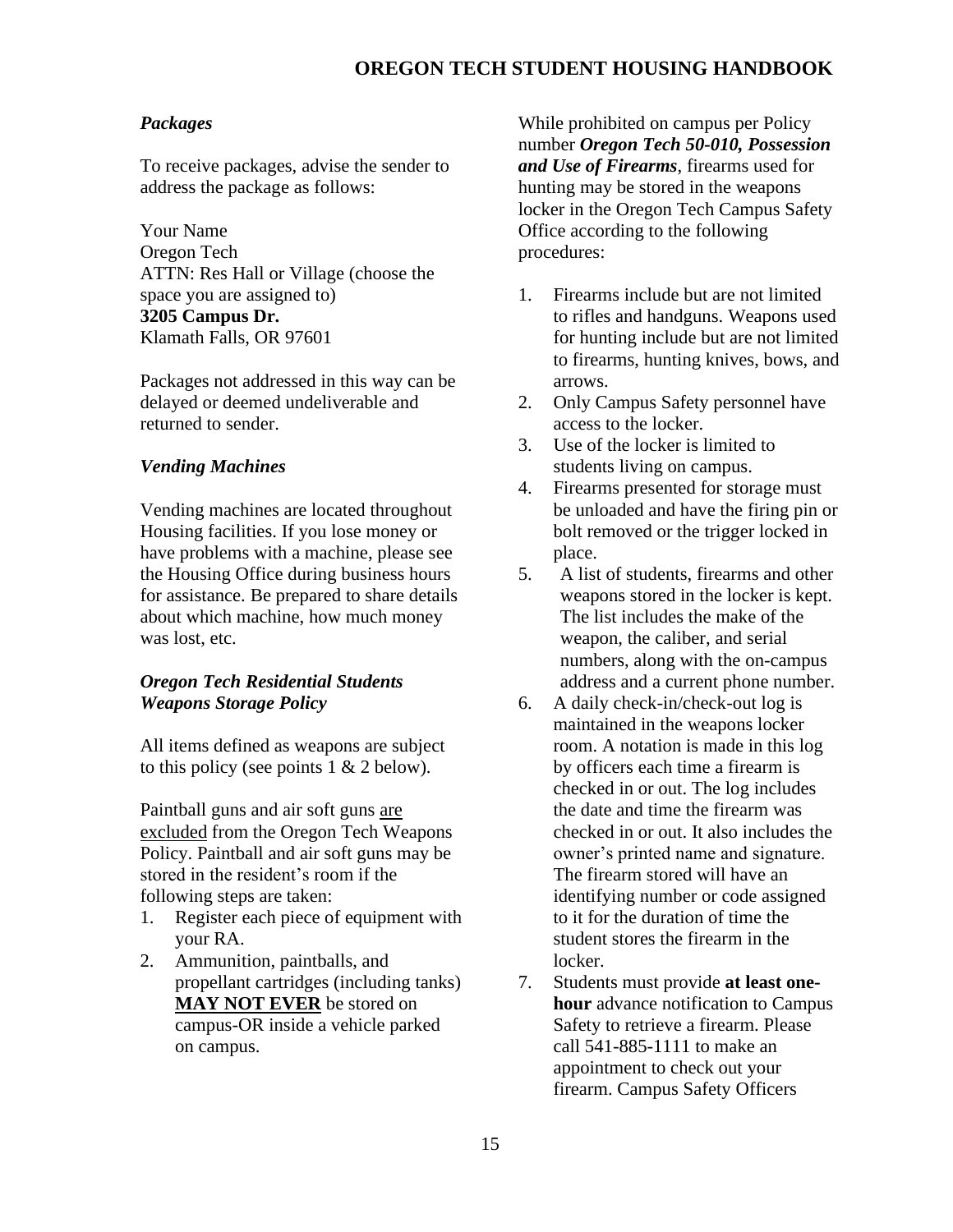reserve the right to refuse to release a firearm or other weapon to any student.

- 8. No weapons are allowed on campus unless checked into the locker or in transport to or from the Campus Safety Office. **If a student has checked a weapon out of the locker, it must be taken directly off campus. Students checking weapons in to the locker must bring them directly to the locker from off campus.**
- 9. Any firearms found on campus outside of the weapons locker will result in loss of privileges to use the locker. Possession of a firearm or other weapon on campus will be handled as a disciplinary matter and could result in arrest. Any person possessing a weapon on campus is in violation of Oregon Tech policy.
- 10. Ammunition will not be stored in the weapons locker. Ammunition is not allowed to be stored anywhere on campus including in a vehicle.

### <span id="page-15-0"></span>*Housing Custodial & Maintenance Services*

Full time and student custodial staff clean all common areas in Housing. Our goal is always to ensure a clean and pleasant living environment. It is every resident's responsibility to help keep Housing facilities clean and safe by reporting problems and taking reasonable care of the facilities. By working together, the Housing facilities can be kept clean and safe.

The Maintenance staff is responsible for making repairs and maintaining the Halls. If you have something in need of repair, complete a Work Order online through TechWeb-**click on the Housing request** 

**to document your issue**. You can also ask your RA or the Housing for assistance with any facility's needs.

The Housing Facilities staff team work to correct reported problems as quickly as possible. If there are unforeseen circumstances beyond our control which may cause extended periods of delay, you will be notified by email of the delay and our plans to remedy the issue.

Vandalism and carelessness affect everyone. Please report vandalism to a staff member immediately.

### <span id="page-15-1"></span>*Activities and Programs*

On campus housing is a great place to meet people and to have fun, while meeting your academic goals. Programs provide an atmosphere that changes the Halls from a place to sleep and eat to a place to learn, grow, and have fun. Your college experience is what you make of ithave a great experience by getting involved. Please join in Housing or campus activities, and if you would like to see us host an event, please talk with any staff member about your idea!

### <span id="page-15-2"></span>*Recycling*

Recycling containers are located throughout each residential building. Residence Life staff collect cans and bottles with deposits to augment the cost of programming**. Cans and bottles placed in the recycling bins are Housing and Residence Life property.** Removal of cans/bottles from the recycling bins will result in disciplinary action and/or fines.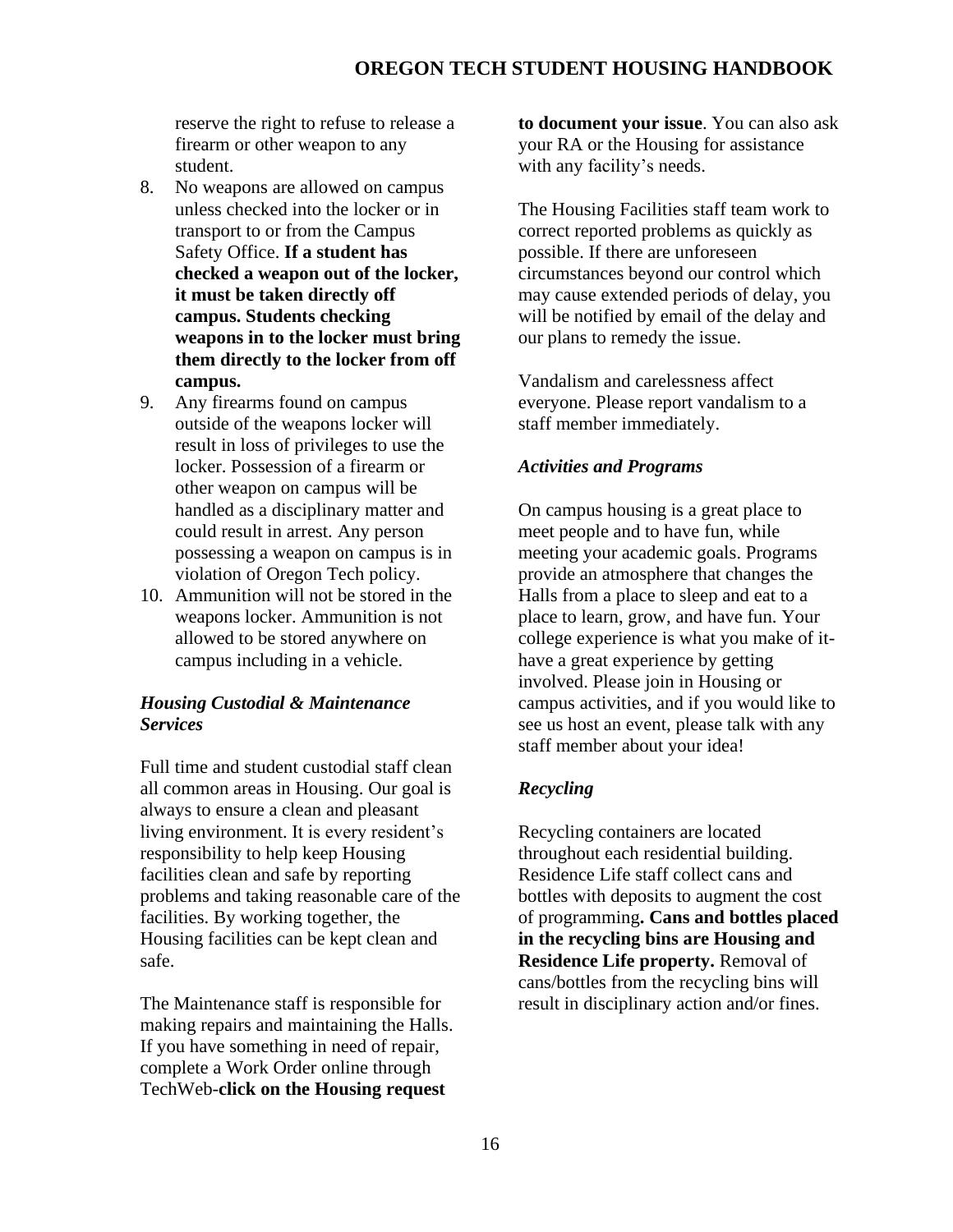### <span id="page-16-0"></span>*Trash*

Dispose of your trash in the Residence Hall in the large lidded cans in the hall breezeways.

Dispose of your trash from the Village in the large dumpsters at the top of the hill across the street from the yellow building.

Students found not disposing of their trash in the appropriate manner will be subject to the conduct process.

Recycling in the Village is available in each of the first floors. Talk with your RA about where to appropriately place your recyclables.

If you have any questions about trash or recycling, please speak with your RA.

### <span id="page-16-1"></span>**SECTION 5: SODEXO CAMPUS DINING**

Sodexo offers a variety of dining experiences on campus.

Hours and more great information are online at [https://oit.sodexomyway.com](https://oit.sodexomyway.com/)

### <span id="page-16-2"></span>*Meal Plans*

All residents living on campus at Oregon Tech are required to purchase a Meal Plan. First time residents choose between meal plan 1 or 2. Returning residents to Oregon Tech (anyone who has lived at Oregon Tech prior to the current year) have the additional option of meal plan 3.

The Marketplace Café is your dining room, designed for your enjoyment with friends. Please help the staff maintain a clean dining environment and dispose of all your trash in the provided receptacles

and take your dishes to the Dish Return carousel.

Use your Student ID Card to access your meal account. Present your card to the Casher to gain access to your choice of dining options. The cost is deducted from your meal plan account, with all transactions final at the time of purchase.

### **YOU MUST HAVE YOUR CARD TO USE YOUR PLAN.**

You may also use your plan in other Sodexo campus food outlets, including the College Union Bistro, coffee shops, and the Night Owl Snack Bar in the Res Hall.

Your student ID/meal card is valuable. If you lose your card, report the loss immediately to the Campus Dining Office at 541-885-1076. A flag will be placed on your meal account so it can't be used by anyone who may find your card. You can obtain a replacement card at the College Union Information Desk (there may be a replacement fee for lost cards).

### <span id="page-16-3"></span>*Conduct in Dining Areas*

The Residence Life Code of Conduct applies to behavior in dining areas. Intentional misuse of these areas is addressed through the Housing and Residence Life Code of Conduct.

### <span id="page-16-4"></span>*Comments and Questions*

Constructive criticism and suggestions help make your dining experience pleasant. Stop by the Dining Office to talk with Sodexo staff; they are here to help address any concerns.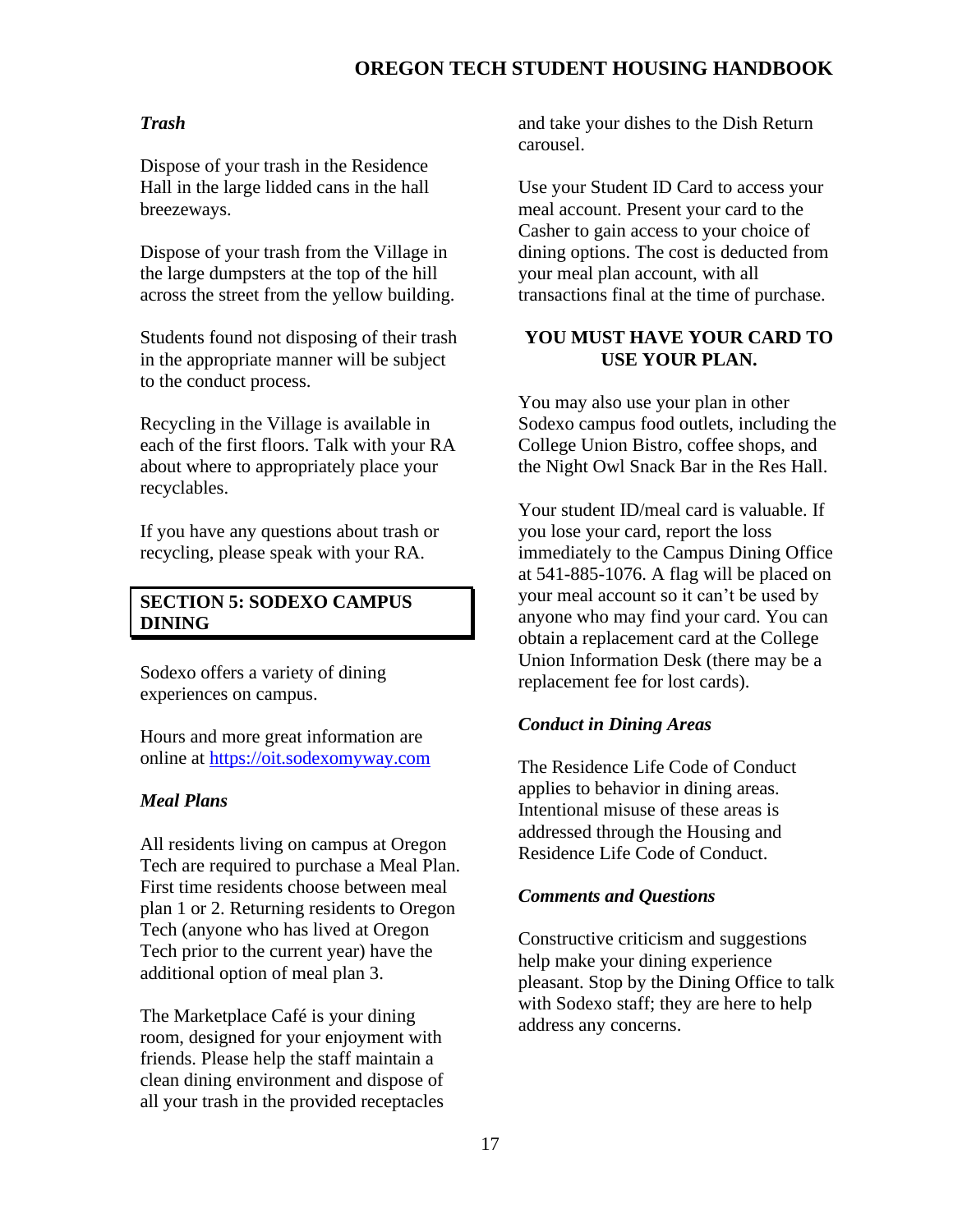### <span id="page-17-0"></span>**SECTION 6: HOUSING POLICIES**

### <span id="page-17-1"></span>*Room Assignments*

To be eligible for on campus housing, a student must be enrolled full time (12 or more credits) at Oregon Tech (or OHSU School of Nursing) and make satisfactory progress toward degree completion. You can request an exception to this policy with the Director of Housing & Residence Life.

You are assigned a room on a space available basis. Housing applications are processed in order of application date. If you are not initially assigned to the type of space you requested, your name will be placed on a waiting list. Opportunities to move or have a room assignment change may become available as space opens. (See Section 6-Space Consolidation). Please check your oit.edu email address as this is the method used to notify you of any openings.

### <span id="page-17-2"></span>*Room Condition Reports*

A Room Condition Report (RCR) form has been completed for each residential space. Upon moving in, each resident reviews this RCR and makes any corrections through the RA. Each resident signs the RCR and returns the form to the RA. When you check out, this RCR will be reviewed to ascertain damages or cleaning charges.

### <span id="page-17-3"></span>*Student Initiated Room Changes*

To request a room change, contact your RA to discuss the process. Take note of these important things as you consider a room change:

- 1. You can change rooms to **open** spaces. Trades (or swapping) **are not permitted**.
- 2. If you change rooms without Housing authorization, you will incur a minimum charge of \$100.00. You may also be liable for rent on both spaces until any changes are approved or you have returned to your assigned room.
- 3. Housing Office grants room changes. You will be notified if your request to move has been granted. **All moves must be completed by the move date on the Room Change Authorization Form.** Arrange to check out of your current room and check into the new room with the appropriate RA(s), at a mutually convenient time.
- 4. Residents who do not move by the date specified on the Room Change Authorization Form may be charged rent on both spaces for each late day. Residents making a room change are required to clean the room they are vacating before they check out of the room. Those who leave a room in an unclean condition will be assessed cleaning charges.

### <span id="page-17-4"></span>*Roommate Disputes*

Living with other people requires patience and flexibility. Even the best of roommates will have disagreements from time to time. Before requesting a room change, you are expected to demonstrate you have made every effort to resolve the dispute. Follow the steps below to try and work through the issues. **Housing will not grant room changes until these steps are completed:**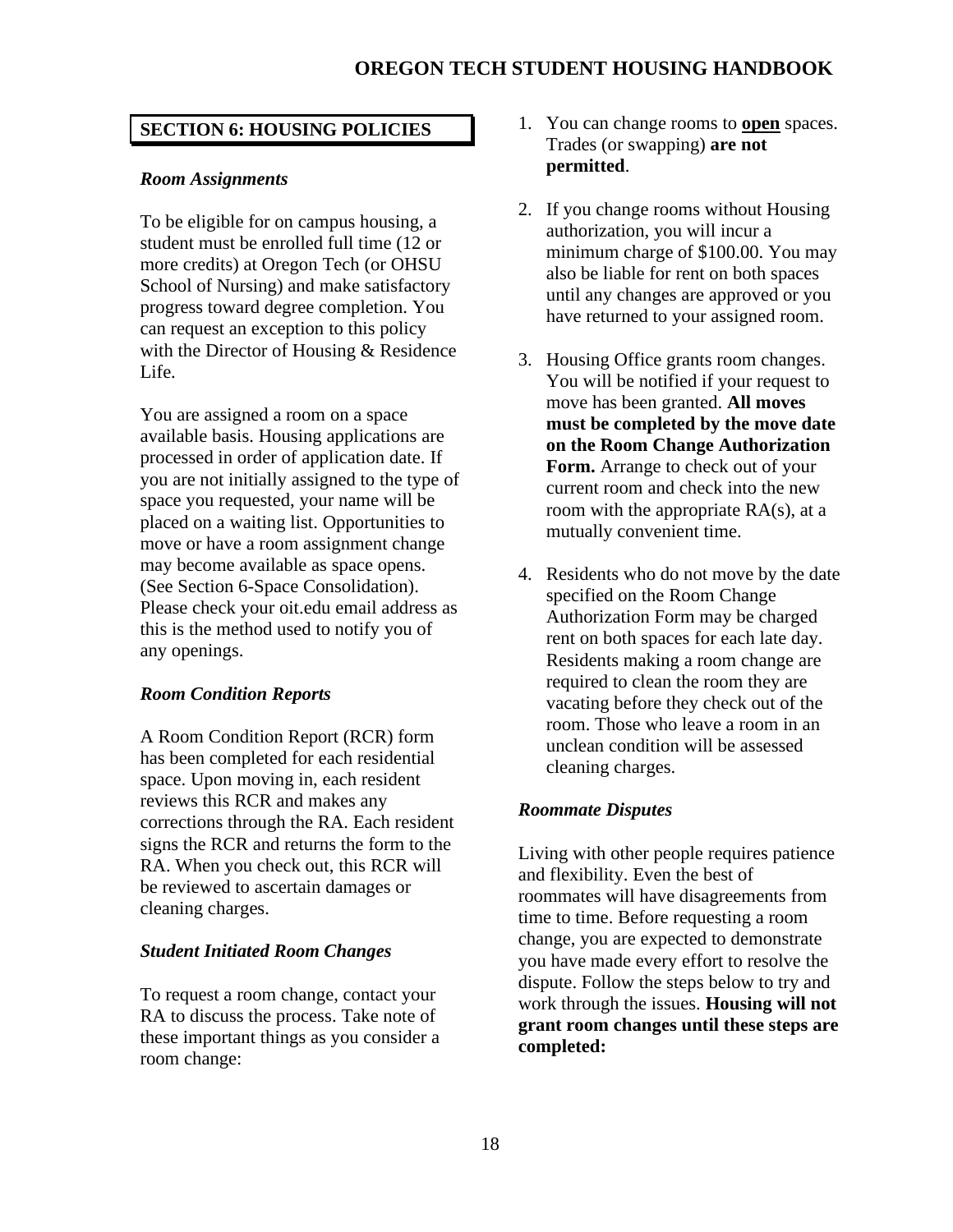- 1. Discuss the problem with your roommate(s) and try to work out your differences. Refer to the roommate agreement as needed.
- 2. Contact your RA and ask the RA to assist you with meditation of the issue(s).
- 3. Contact a Senior Staff member for further assistance to try and resolve the issue(s).

If Steps 1-3 fail to resolve the problem, complete a Room Change Request through TechWeb under My Requests and the Housing section.

**A room change can only be granted as space allows.** If there is no open space, you are expected to continue to work on areas of concern with your roommate(s).

The Housing Office reserves the right to move the person found to be the most responsible for the situation or both (all) residents.

### <span id="page-18-0"></span>*Space Consolidations*

Residents contracting for a double room in the Residence Hall that are without a roommate **may** have the following options when Housing consolidates space:

- 1. Consolidate with another individual who needs a roommate. A list of potential roommates will be available in the Housing Office.
- 2. Convert the contract to a single and pay the single rate (prorated for the remainder of the contract period). **This option is only available if Housing has exhausted the single room waiting list.**

Remain in the present space as a double and understand that:

- A. The Housing Office may assign another resident contracting for a double to the space at any time, with or without notice. **-- OR --**
- B. The Housing Office may require that you move if/when consolidation of space is necessary.

Residents who have demonstrated an inability or unwillingness to live with another resident in a double room may be required to convert a double space to a single. The room charges will be prorated considering the days as a double and days as a single.

Room and status changes will be for the remaining period (current and subsequent term(s)) of the resident's contract unless otherwise amended. Subsequent changes will be considered on a case-by-case basis in conversation with the Director of Housing and Residence Life.

Village apartment consolidation occurs on an as needed basis.

### <span id="page-18-1"></span>*Room Entry*

The University, and Housing and Residence Life respect the privacy of a student's living accommodations. Housing reserves the right to enter a room for reasons of health, safety, maintenance, ensuring compliance with policies and regulations, or emergencies. The University reserves the right to inspect articles to ensure compliance with policies as well as law. Reasonable cause is used to determine the need to enter without prior notice.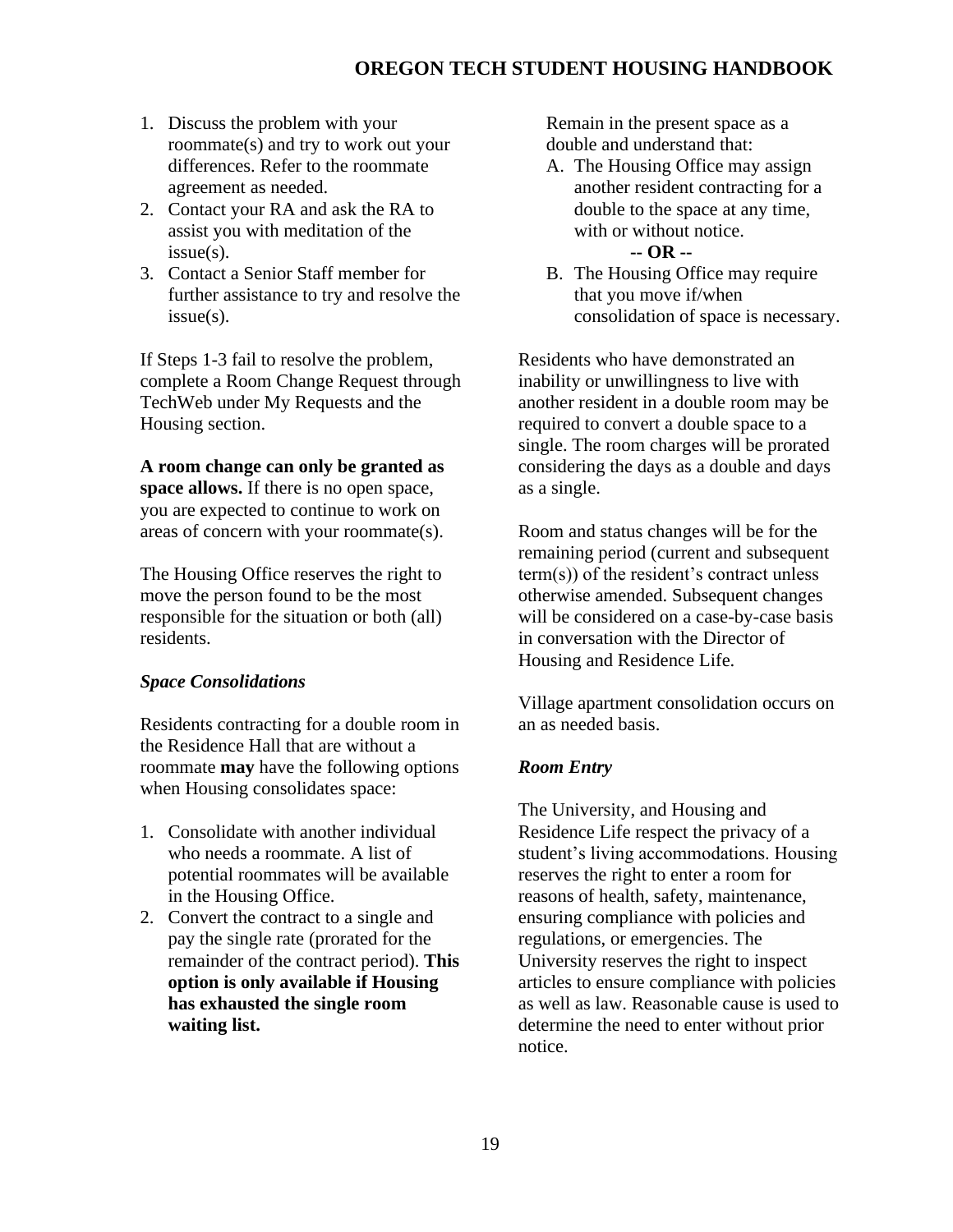Residence Life and Housing staff will check each room/apartment on a regular basis (a minimum of once per term) as well as at the beginning of every break as part of the Health and Safety program. You will receive notification of upcoming inspections as well as a post-inspection status report.

If there are issues you need to address, you and your roommate(s) will be given a **short time (24-28 hours)** to resolve the issues, followed by another inspection. If maintenance issues are noted during the inspection, Housing Facilities staff will remedy these issues.

### *Guest Policy*

Residents may host **an overnight guest for no more than three (3) days per term**. Requests for an exception go to the Director of Housing and Residence Life.

A guest is anyone you wish to stay with you in your assigned space. **You must ask for and obtain permission to host a guest from your roommate(s) before allowing a guest to stay.** If you do not gain permission and try to host a guest, your guest will be asked to leave the premises. Conduct action may occur for violating the Housing guest policy.

Register all guests with your RA. If your RA is not available, register with the duty RA, or Senior staff member on duty. **You as the resident (host) are responsible for the behavior of your guest at all times**.

#### **A current resident must always**

**accompany guests.** Anyone discovered in the buildings that are not a registered guest or anyone unescorted by a current resident will be asked to leave immediately and may be subject to arrest.

### <span id="page-19-0"></span>*Residence Hall Showers and Restrooms*

Showers are for residents and registered guests only.

Restrooms for non-residents are in the Recreation Room and TV Lounge in the Residence Hall and in the front lobbies of each Village building.

#### <span id="page-19-1"></span>*Vacation Periods and Summer Break*

Vacation periods include Thanksgiving break, as well as winter and spring breaks. Housing facilities are officially closed during these break periods. Residents are permitted to stay during breaks at no additional cost **(no meals are available)** but must register with the Housing Office prior to the first day of break.

If you leave a car on campus over a break period, please stop by the Housing Office to register the vehicle with Housing. Housing is not liable for any personal property, but it is helpful to know if you have left a car over a break period.

The contract period for each academic term begins the day Housing officially opens a few days before the start of fall winter and spring terms – the Saturday prior to the start of classes) and ends the day after the last official final exam time (for fall and winter terms) or commencement day (spring term).

Housing during the summer term is available under a separate Contract Terms and Conditions (available in April).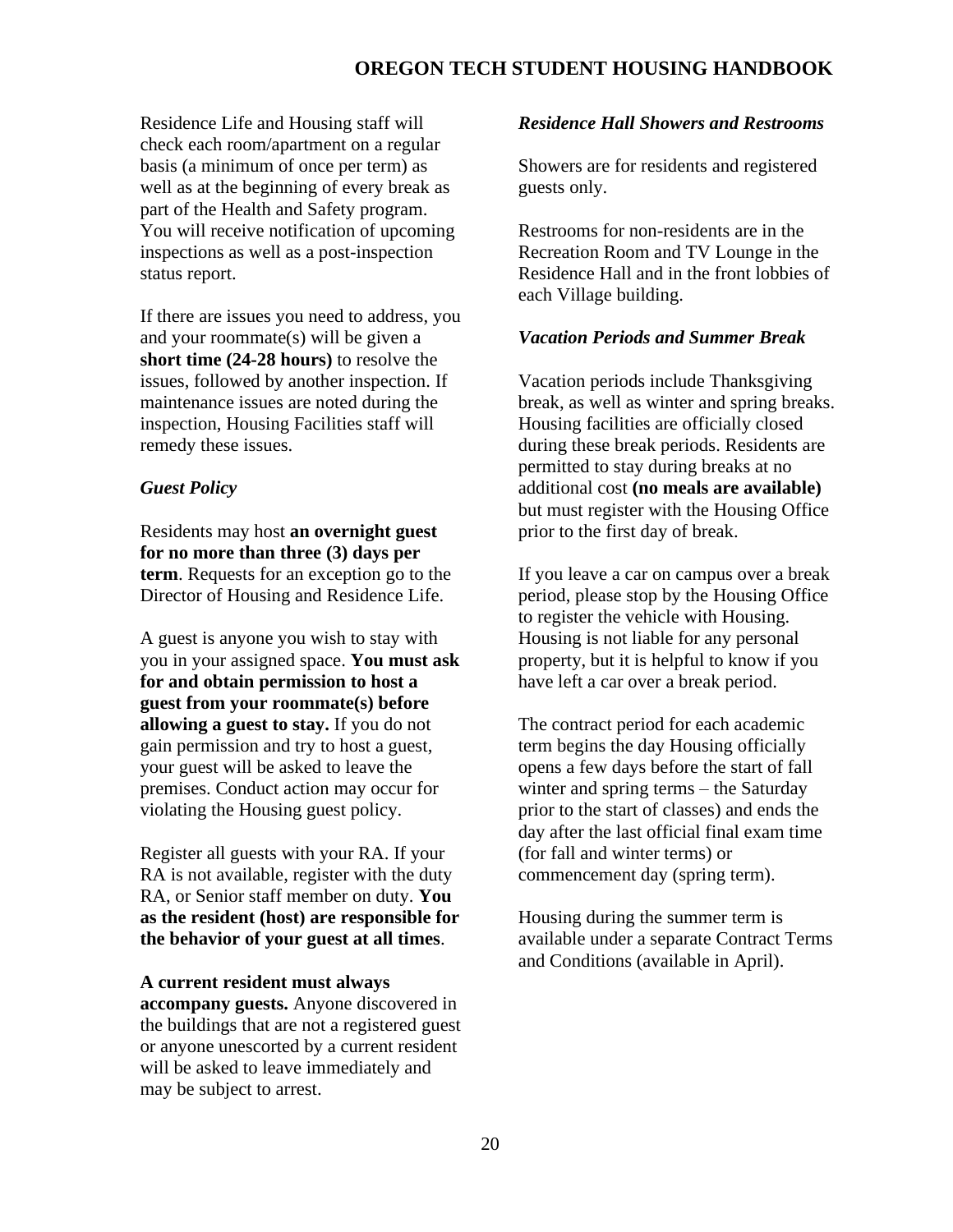### <span id="page-20-0"></span>*Check-out Procedures*

To move out of Housing, please follow the check-out procedures listed below. Checking out properly protects you and the University. When you check into your room, you reviewed and signed the Room Condition Report (RCR), attesting to the condition of the room and its contents. When the RA checks you out, another review of the condition of your room is done and is compared to the condition when you took occupancy as stated on the RCR.

### **Follow these steps to check-out:**

- 1. Contact your RA and arrange to have your room inspected. This inspection will occur at a mutually convenient time for you and the staff member after you move out all your belongings and clean the space.
- 2. Remove all your belongings from the room and clean your space in the room/apartment. Return your room/apartment to similar conditions when you took occupancy. Failure to do so can result in charges to bring the space back to that condition.
- 3. Meet with your RA to complete the required check-out information on the RCR and Charge Guide. Provide a forwarding address for mail on the Charge Guide.
- 4. Turn in your room key, prox card, mailbox key, or combo to the RA.

You do not have to be present for your room inspection. You can choose an *Express Check Out*. Damages documented during the checkout are assessed to your student account. If you choose an *Express Check Out,* you waive your right to contest cleaning and repair

charges as you were not present for the inspection.

You can contest any assessed charges (expect for those assessed from an *Express Checkout*) in writing to the Director of Housing & Residence Life within 30 days of your check out. If you choose an Express Checkout, you waive your right to an appeal. **After 30 days, all charges are final.**

Failure to follow proper check-out procedures will result in an improper check-out charge. Room and/or board charges will be assessed until the check-out process has been completed.

**Check-outs are not allowed** during any University scheduled break period. Moving out **after** the last day of the term will result in significant charges (see the Housing Terms and Conditions of the contract). **Please note the closing dates and times for each term to make appropriate travel plans. Staying past closing is not allowed.**

If you determine over a break period that you are not returning to Oregon Tech Housing, contact the Housing Office at 541-885-1094 to discuss your options to check out before the next term starts to help you avoid significant charges.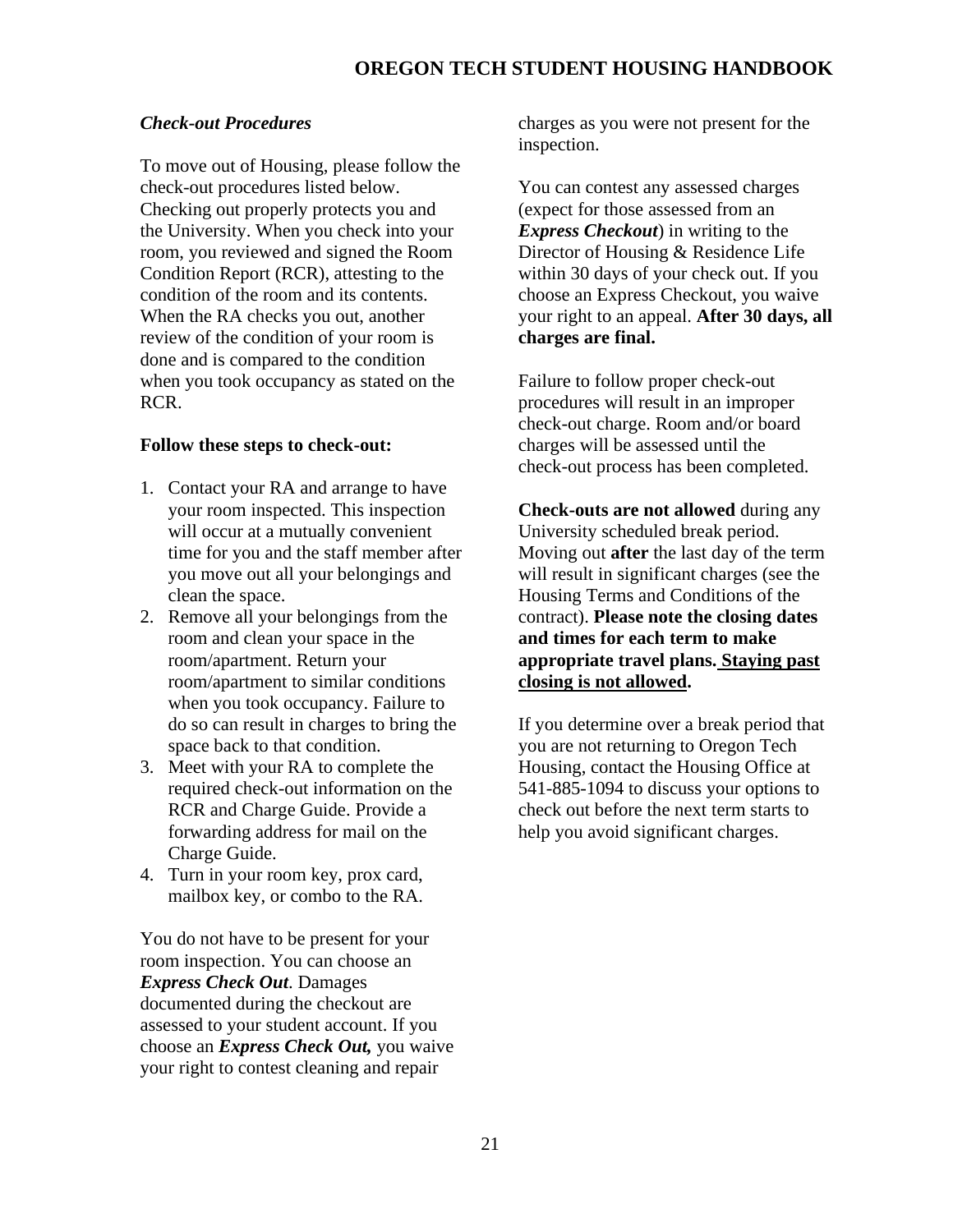### <span id="page-21-0"></span>*Noise Regulations/Quiet Hours*

Excessive noise and/or repeated noise violations subject the offender to disciplinary action under the Housing Code of Conduct. Courtesy hours are always enforced. Keep noise to a minimum during quiet hours. Housing wide quiet hours are:

### **Sunday-Thursday 11:00 pm-8:00 am Friday-Saturday 1:00 am-10:00 am**

During dead week and finals week, Housing enforces 23-hour quiet hours. One hour (6:00pm-7:00pm) allows for more noise, but you must always respect the need for quiet of others.

### **A person's right to quiet always supersedes a person's right to make**

**noise**. Maintain reasonable noise levels at all hours. Residents are responsible to inform others if they are being disturbed and request that they quiet down before requesting staff assistance. A person needs to ask only once to have disturbing sounds stop immediately.

The Residence Life Staff documents repeated violations of the noise policy. A violation of the noise policy is a violation of the Housing Code of Conduct and subjects the offender to disciplinary action (including but not limited to, probation, fines, and/or confiscation of the offending noise creating devices).

### <span id="page-21-1"></span>*Bed Height Options*

If want to adjust the height, please fill out a bed change request form available in the Housing Office.

Bed heights and bunking beds work will be done during the first two weeks of a

term. Requests received after this time will be completed at the start of the next term.

### <span id="page-21-2"></span>*Keys*

When you check into your room, you receive a room key and a prox card. The prox opens the exterior door to your assigned building and the key opens your room.

### **Lock your door every time you enter or leave your room/apartment.**

Housing always expects you to keep your door locked. Report any lock problems to your RA immediately.

Always carry your room key/prox card with you. If you lock yourself out of your room, contact an RA on your floor, or a staff member on duty. If a staff member is not available and you are locked out, stop by the Housing Office during business hours for assistance.

**If you lose your key and/or prox card, notify a staff member or the Housing Office immediately**. Your safety and the security of your room/apartment depend on you promptly reporting a lost key and/or prox card.

#### <span id="page-21-3"></span>*Common Area Furniture*

You are responsible for maintaining the condition of the common areas and all provided furniture. These areas are for the comfort of and use by all residents. Moving and abusing furniture deprives every one of its use.

**Do not remove common area furniture from the lounges. If you relocate furniture, you face a relocation fee and conduct consequences.**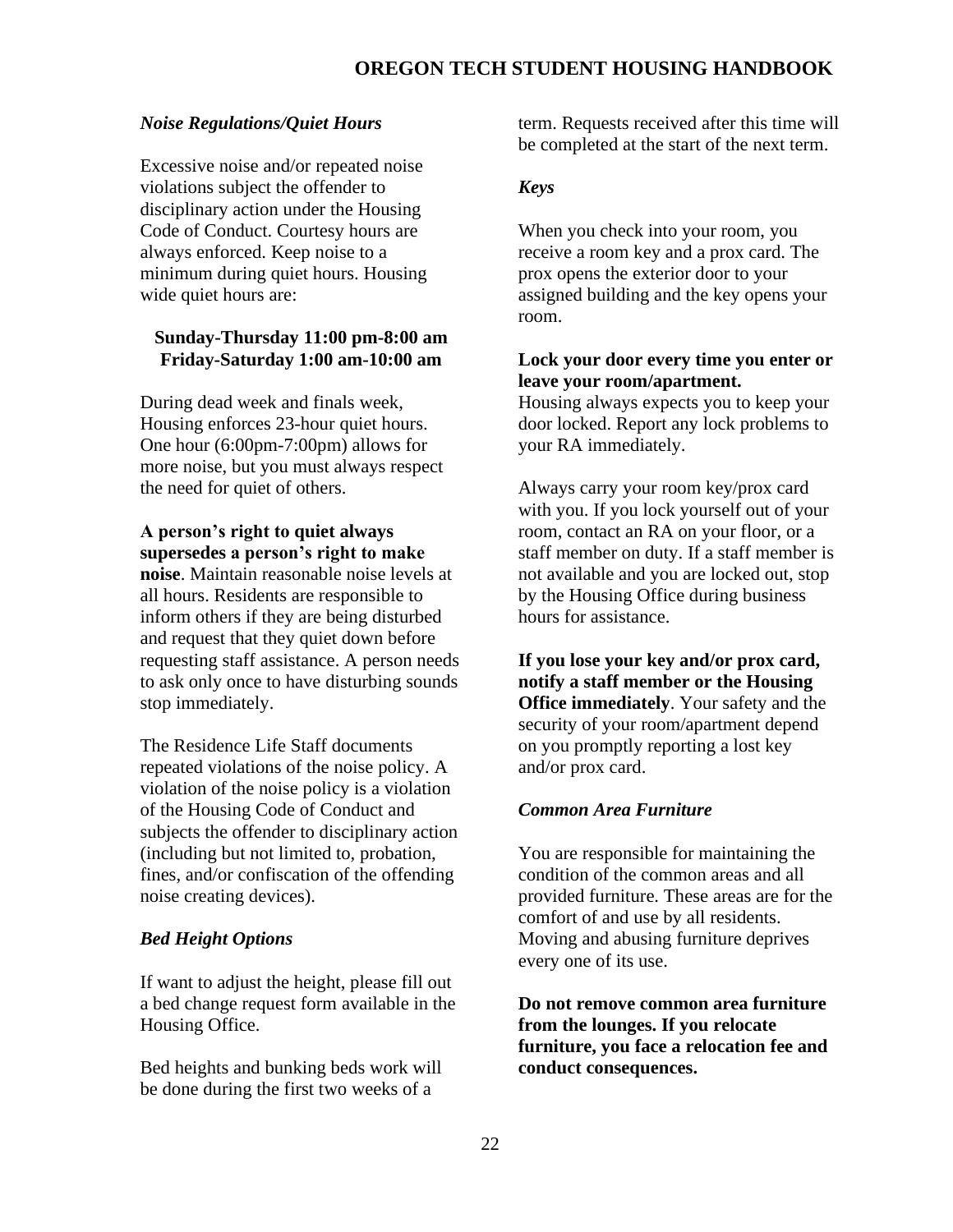Residents are financially responsible for all damages to and losses of institutional property attributable to an act, omission, neglect, or participation in group activities. If damage charges cannot be attributed to a specific resident or group of residents, charges will be allocated among all residents of a community, floor, or the entire building. Charges are added to the student's University account, including a 15% administrative fee. Acts of vandalism are subject to financial and disciplinary action and to prosecution by State authorities.

# <span id="page-22-0"></span>*Ledges and Window Screens*

Building ledges are not for personal use. Please stay off these spaces.

**Do not ever remove or cut window screens.** The screens are in place for the safety and security of all the residents.

# <span id="page-22-1"></span>*Bulletin Boards and Posting*

Bulletin boards are located throughout Housing facilities. These areas are designated for postings approved through the Housing Office and posted by HRL staff. Housing will promptly remove any poster improperly posted and/or no longer valid. If you have something you would like to post, please stop by the Housing Office for assistance.

# <span id="page-22-2"></span>*Refrigerators and Microwave Ovens*

Students can bring in refrigerators and microwaves within the following specifications:

- Fridge must have a rated capacity equal to or less than 4 cubic feet.
- Both the fridge unit and the power cord must be UL approved.
- A fridge cannot be a self-defrosting or a self-illuminating unit.
- Microwaves must use 1000 watts or less.
- Microwave power cord must be UL approved.

The Village apartments have a refrigerator and microwave provided. Housing asks you to NOT bring in additional appliances.

# <span id="page-22-3"></span>*Safety and Security*

Security is everyone's responsibility. The possibility of intrusions, theft, physical violence, or fire is always present. Following are some precautions that will help keep our community safe and secure:

- Be observant. Report suspicious people, objects, or situations to the Housing Office, a Service Desk, or any staff member.
- **Lock your door every time you enter and leave your room and/or apartment**. If your room is found unlocked, the door will be closed and locked by a staff member.
- Safeguard your key. **NEVER** loan out your key or prox card.
- **NEVER** prop open exterior doors.
- Protect your valuables by purchasing a lock box or personal safe. Use the Housing provided *Project ID* booklet to list all your valuables and keep the booklet in a safe space.
- Your room/apartment is equipped with a smoke detector. If it is not working properly, contact your RA. **DO NOT** tamper with or remove your smoke detector for any reason!

All Housing exterior doors are always locked. Help us maintain a safe community-**NEVER prop open any exterior door!**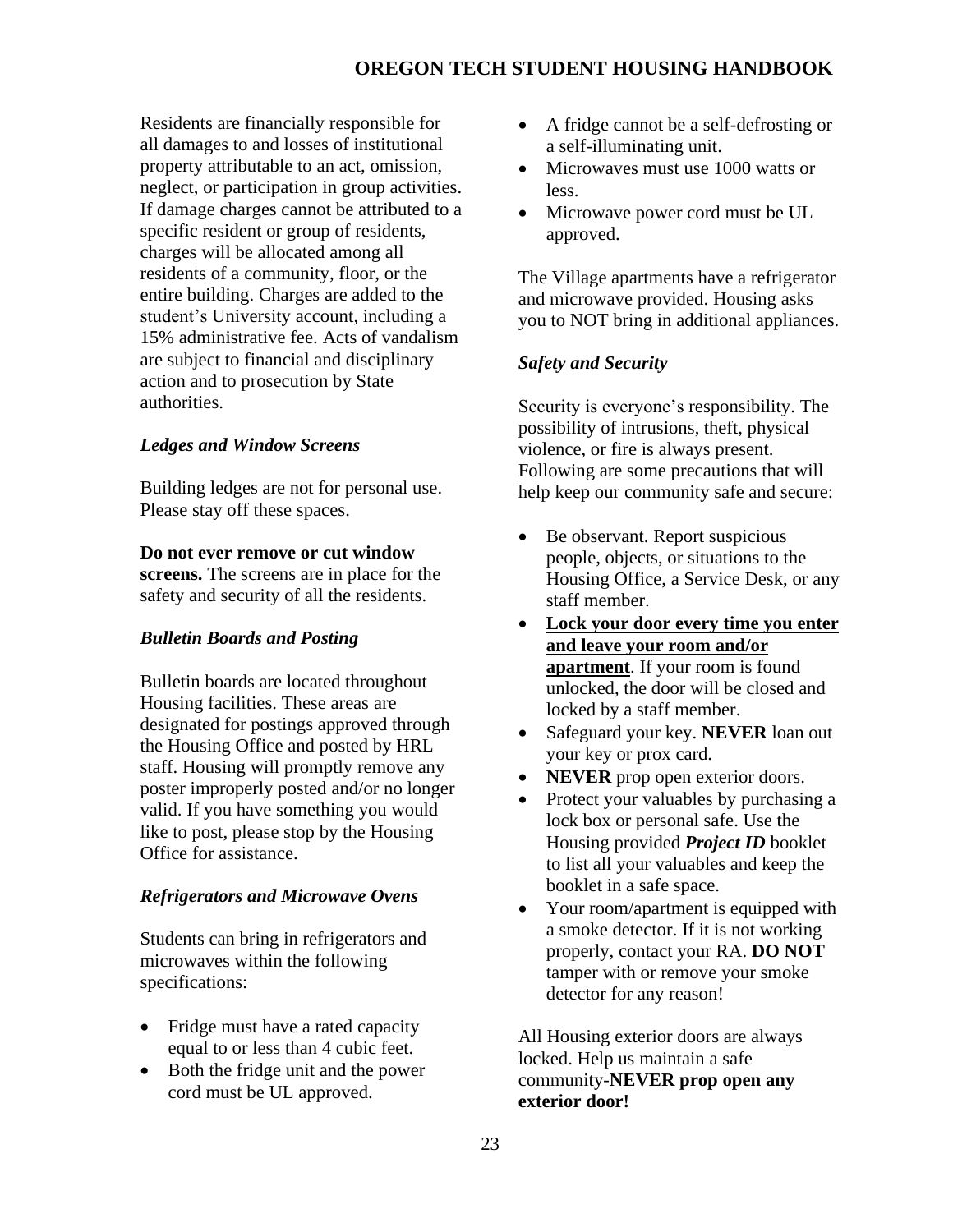### <span id="page-23-0"></span>*Health and Safety Program*

Inspections take place regularly to ensure your space complies with all policies listed here as well as in the Housing Contract Terms and Conditions. Housing will post dates a week prior to inspection.

### <span id="page-23-1"></span>*Project ID*

When you check in you will receive a *Project ID* booklet. Use this booklet to log your valuables. Keep it in a safe place for your reference.

### <span id="page-23-2"></span>*Emergency Procedures*

If an emergency arises, notify a staff member or Campus Safety immediately. To summon emergency personnel, dial 911.

In the event of an accident, please notify a Residence Life Staff member or the Housing Office immediately. Housing staff is trained to respond and obtain help as needed.

### <span id="page-23-3"></span>*Fire Alarms and Fire Equipment*

When the fire alarm sounds, leave the building immediately, following the emergency procedures outlined in this *Handbook*.

### **In case of a fire, activate the building alarm, leave the area, and then find a staff person for assistance.**

Initiating a false fire alarm or bomb threat is unlawful under Klamath Falls City Ordinance S470. This ordinance carries with it a maximum penalty of a \$500.00 fine and 90 days in jail. Housing and Residence Life/Oregon Tech can and will press charges against any person found to

have knowingly initiated a false fire alarm or bomb threat. Anyone violating this provision will also face Residence Life and University disciplinary action and will be charged for the cost of evacuating the building. This cost is minimally \$1000.00.

### <span id="page-23-4"></span>*Smoke Detectors*

Each space is equipped with a smoke detector. Housing has inspected this unit to make sure it is operational and will inspect the unit during health and safety inspections. If your unit begins to beep or you think it may not be functioning properly, please notify a staff member for assistance **immediately**.

If your smoke detector is found with a low or dead battery and it has not been reported, a \$25 minimum charge may be assessed to each resident of the space. Your safety and the safety of others in the building depend on your adherence to this regulation.

The fire safety systems are highly sensitive. Do not bump into the equipment, spray the equipment with any substance, or participate in any activity that may cause the alarm to sound. Setting off the fire alarm sound because of horse play subjects you to disciplinary action and/or fines.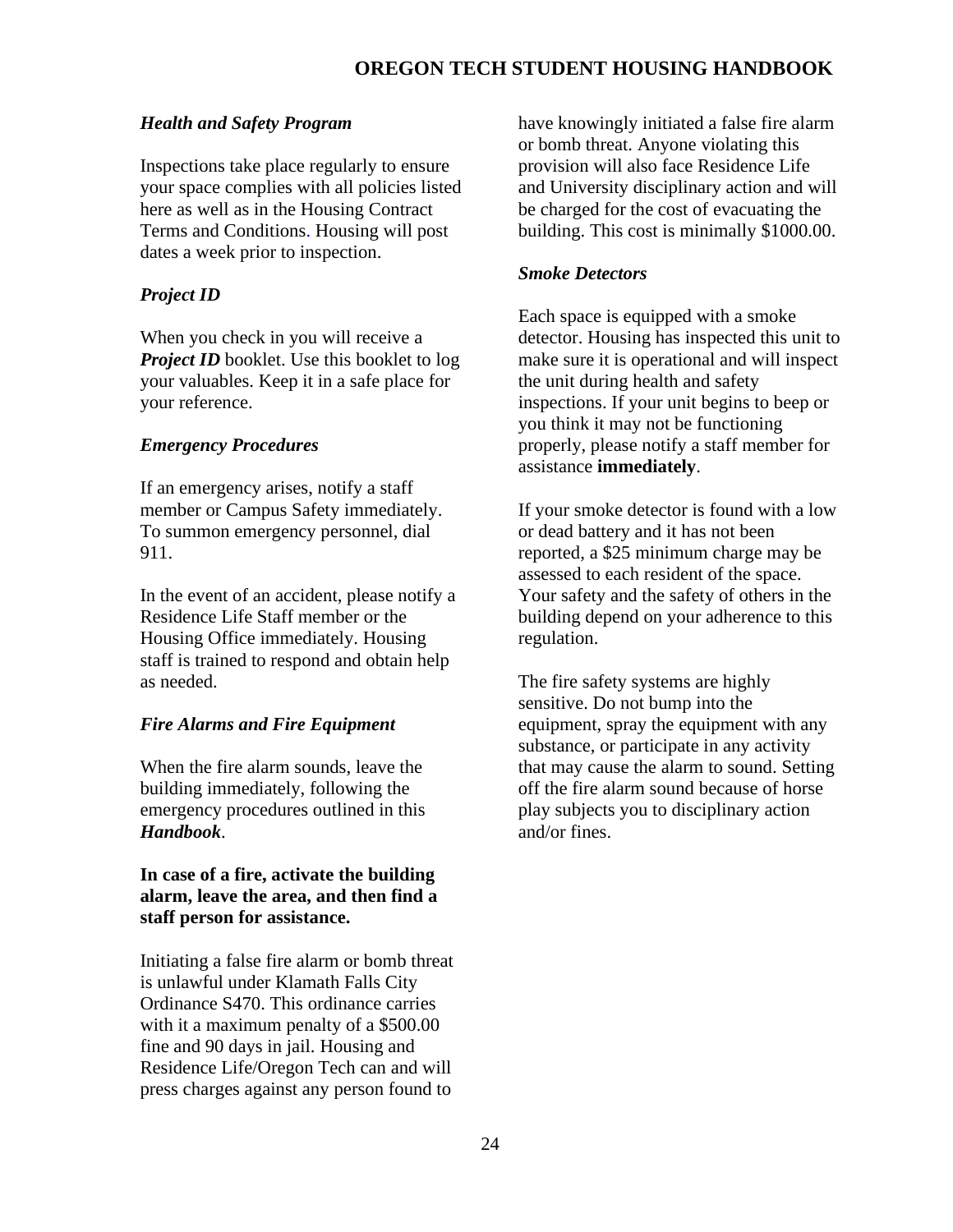# <span id="page-24-0"></span>*Fire Alarm*

**Fire alarms are real. NEVER assume otherwise.** Evacuate the building as quickly as possible using the nearest safe exit to your current location. When the alarm sounds, take the following action:

- 1. Grab a coat, slip on footwear, turn off the stove/oven if you're cooking, and leave the room. Close and lock the door.
- 2. Leave the building using the nearest safe exit. Familiarize yourself with the emergency route found on the back of your door (RH) or next to the door (Village apartment) before an alarm.
- 3. After exiting, move away from the building. **DO NOT STAND IN ROADWAYS.** As Housing staff members arrive, they will direct you to a gathering point, please follow their instructions.
- 4. Do not return to the building until instructed by Housing and Residence Life staff or Campus Safety.
- 5. Follow all instructions given by Housing and Residence Life staff and/or emergency personnel.
- 6. If you have a roommate(s), share if you will be absent for an extended period. In an emergency, knowing that you are not in the building saves precious time.
- 7. If you become physically impaired at any point during the year, tell your RA so they are prepared to help you in an emergency. The evacuation staff will try to assist you in leaving the building.

# <span id="page-24-1"></span>*Buildings Lockdown or Other Emergency*

If an emergency occurs that results in a campus lock down (no one can leave or enter campus), Housing and Residence Life Staff will be notified and instructed on their next steps. Please comply quickly with any instructions given to you by any Housing and Residence Life staff member. As the situation progresses, staff members will be updated with current information. Failure to follow a staff member's instructions may result in disciplinary action.

# <span id="page-24-2"></span>*Earthquakes*

**DON'T PANIC!** If you are in a building during an earthquake, move into a hallway away from any objects that may break or fall. Once the shaking stops exit the building and proceed to the nearest parking lot, as it is safe to do so. Please assist others if you are able. Check for injuries but do not move seriously injured persons unless they are in immediate danger.

Do not use an elevator in an earthquake. Be aware of your surroundings as you exit the building once the shaking stops. If you notice broken electrical wires or water leaks, report it to any available staff member as soon as you can and avoid the area.

Once you leave a building, do not return. Buildings must be inspected and deemed safe before re-entering.

If you are outside during an earthquake, move away from buildings and utility lines. When the shaking stops, DO NOT re-enter any building. Remain calm and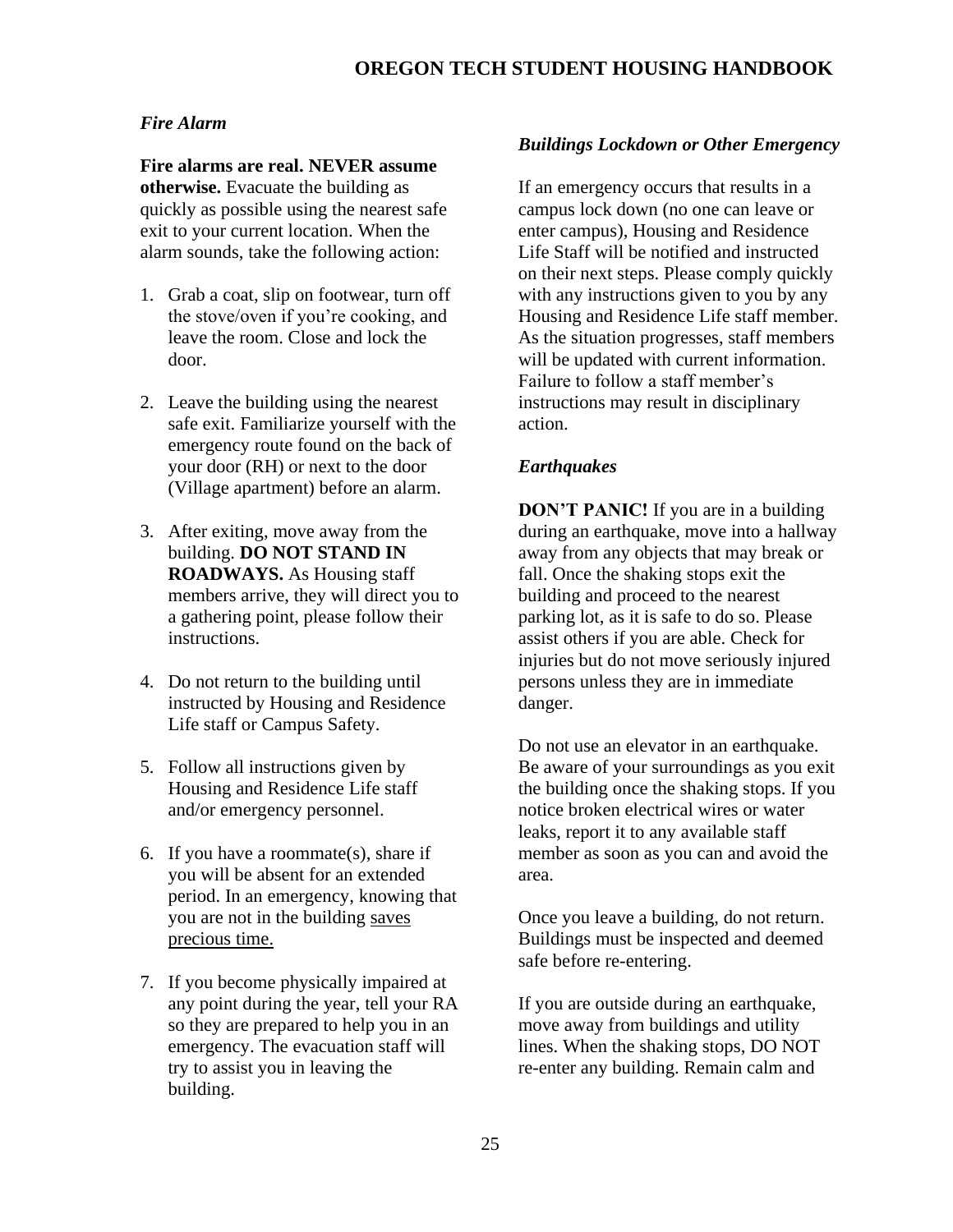wait for instructions from a campus official or emergency personnel. Take note of the following in case of an earthquake:

- Familiarize yourself with potential locations of emergency supplies such as a flashlight and first aid kit. Know the locations of exits in your residential building as well as all your classroom buildings.
- Be aware of dangers like heavy light fixtures. Stay away from windows, doorways, shelves, or equipment that may dislodge from the shaking.

### **Keep a list of emergency telephone numbers including:**

| Fire/Ambulance              | 911          |
|-----------------------------|--------------|
| <b>City Police</b>          | 911          |
| <b>Campus Safety</b>        | 541-885-0911 |
| <b>Facilities Services</b>  | 541-885-1690 |
| VP, Student Affairs         | 541-885-1011 |
| <b>Housing Office</b>       | 541-885-1094 |
| <b>RH</b> Service Desk      | 541-885-1080 |
| <b>Village Service Desk</b> | 541-851-5776 |

### <span id="page-25-0"></span>**SECTION 7: PROHIBITED IN ROOMS/APARTMENTS**

### <span id="page-25-1"></span>*Open Flames*

Open flames are strictly prohibited in any Housing space. This includes but is not limited to candles, incense, and lighters of any kind. You will be held liable for damages resulting from negligence. Failure to comply with this policy will result in disciplinary action.

### <span id="page-25-2"></span>*Electrical Appliances*

Items with a heating element, such as a hot plate, non-air popcorn maker, toaster,

toaster oven, or crock pot are not permitted for use in residential rooms in the Residence Hall. These items may be used **only** in a kitchen on your floor (storage in rooms is acceptable). In the Village, **only** use these appliances in the kitchen.

**Never** leave any appliance that produces heat unattended. Unattended appliances will be turned off and reported to the Housing Office.

All electrically operated items must have a UL approved cord. The following items may be used in rooms: fans, portable air conditioning units, radios, stereos, hair dryers, televisions, DVD players, air popcorn makers, computers, and related items.

The University reserves the right to require a resident to remove an item or reduce the electrical use within the room.

Halogen light fixtures are **NOT permitted** in Housing.

# <span id="page-25-3"></span>*Motor/Internal Combustion Engines and other Flammables*

Internal combustion engines, ammunition, engine parts, related petroleum products, lighter fluid, propane tanks, firecrackers, and other items that may cause a fire are strictly prohibited inside any Housing space. Damages related to violation of this policy will be assessed to the person(s) responsible.

### <span id="page-25-4"></span>*Room Modifications*

Room modifications are not allowed. Please do not install devices including but not limited to deadbolts, ceiling fans, dimmer switches, etc.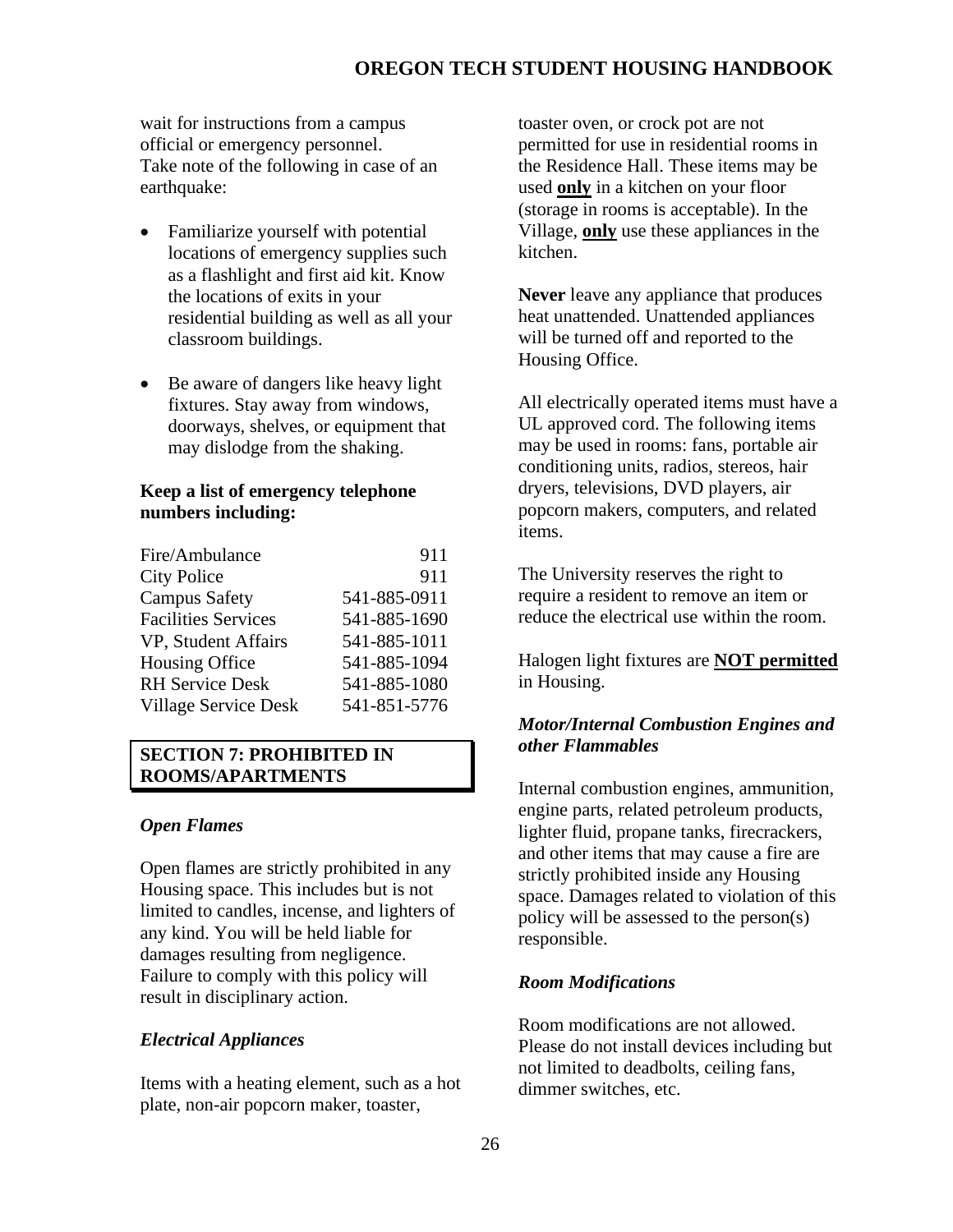# <span id="page-26-0"></span>*Smoking and Tobacco Use*

Oregon Tech seeks to promote the health and well-being of the entire campus community. In that spirit, as scientific evidence on the health risks of tobacco use and secondhand smoke are well documented and per Executive Order 12- 13 1.c. in which the Oregon University institutions are encouraged to develop policies that prohibit the use of tobacco products on campus .Oregon Tech adopts the following policy that students, staff, faculty, visitors, and all others affiliated with Oregon Tech are entitled to and will be provided a tobacco-free environment to study, work, teach, and otherwise participated in University activities.

- a. Effective Fall term 2013, all campuses associated with Oregon Tech including the Klamath Falls campus and the Portland-Metro campus, became Tobacco-Free.
- b. This policy applies to students, staff, faculty, administrators, visitors, and any other individual associate with Oregon Tech.
- c. Distribution and/or promotion of tobacco products on campus will be prohibited.
- d. Smoking cessation assistance will be made available to for all faculty, staff, and students of Oregon Tech.

A tobacco free awareness program and implementation plan has been established to inform employees, students, and visitors of the following:

- a. Existence of and content of this policy for maintaining a tobacco free campus.
- b. Dangers of smoking and secondhand smoke to all those affiliated with an Oregon Tech campus.

c. Availability of tobacco cessations programs for employees and students.

Penalties may be imposed for tobacco violations.

### <span id="page-26-1"></span>*Windows and Window Displays*

All windows have screens. Screen removal and/or damage to the screen are strictly prohibited. You will be charged for damaged and/or removed screens.

In the event of a fire, emergency personnel must be able to see into a room (through the window). **Do not install anything that prohibits emergency personnel from seeing in the room (foil, paper, etc.).** Violation of this policy will result in disciplinary action.

# <span id="page-26-2"></span>*Door Decorations*

Residents are encouraged to decorate their room/apartment door, but decorations are limited to only **20%** of the exterior side, per the State Fire Marshall. Violation of this policy will result in disciplinary action. Any damage to the door (inside or outside) will be charged to the resident(s) of the room. Talk with your RA about the best ways to decorate and not damage the walls/door.

Posting inappropriate or discriminatory items will not be tolerated and you will be asked to remove any offending item.

# <span id="page-26-3"></span>*Water Beds*

Housing prohibits the use of waterbeds in Housing facilities.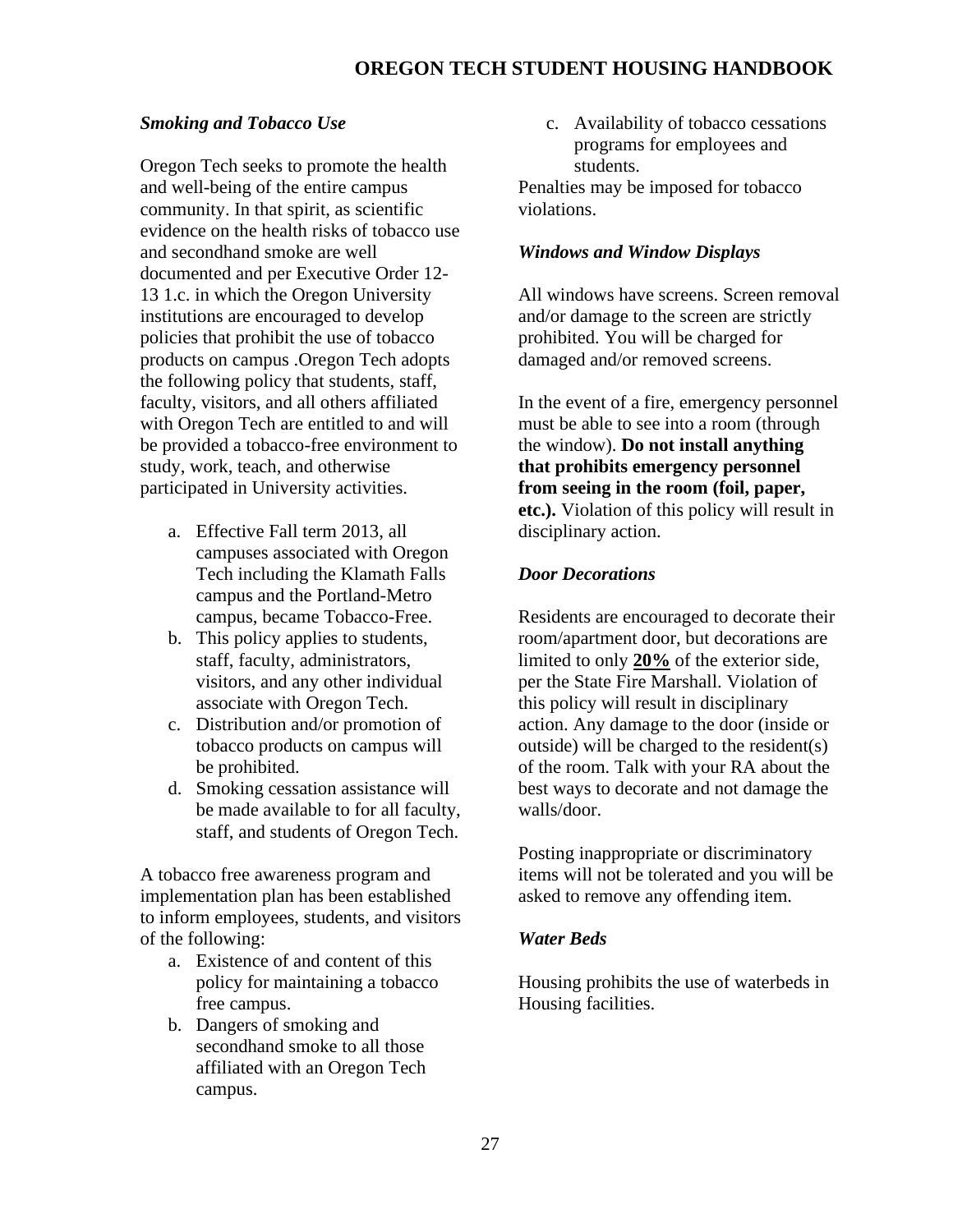# <span id="page-27-0"></span>*Weapons and Firearms*

Weapons and firearms are not permitted in Housing. A weapon is defined as any item that, by virtue of its design and function, could be used to harm another person or that discharges a projectile. This includes but is not limited to such items as handguns, rifles, shotguns, bows, and arrows, knives with a blade of 3 inches or more, etc. Some weapons may be stored with Campus Safety (see Section 4). Kitchen knives designed for cooking uses are excused from this policy.

Paintball and air soft guns are excluded from this policy and may be stored in a resident's room. All paintball and air soft guns must be registered with your RA. **Paintballs, propellants and other ammunition may not be stored in a residential building or in vehicles on campus.**

# <span id="page-27-1"></span>*Pets*

Animals are not permitted on campus, except for fish in a 10-gallon maximum aquarium.

This policy does not pertain to animals assisting persons that are visually, hearing, or physically impaired. Documentation from Oregon Tech Disabilities Services is required for assistance and/or emotional support animals. Contact the Disabilities Service Office at 541-851-1227 if you have further questions.

# <span id="page-27-2"></span>*Stereos and Subwoofers*

Housing and Residence Life strives to maintain an environment that promotes academic success. Please keep noise to a minimum. **A person's right to quiet always supersedes a person's right to** 

**make noise.** If someone requests you to lower the volume, you need to comply. The following rules help to minimize noise issues:

- Sub-woofers are not permitted.
- Always keep bass setting low.
- Keep the door(s) closed when using radio, TV, computer, or other noise emitting devices.
- Keep stereos, computers, televisions, radios, and other devices with volume set to low.
- Sound produced within your room should never be heard outside your room.

# <span id="page-27-3"></span>*Quiet Hours*

Sunday-Thursday 11:00 pm-8:00 am Friday-Saturday 1:00 am-10:00 am

# **Dead week & Finals week: 23 quiet hours (6:00 pm-7:00 pm power hour).**

From 6:00-7:00 pm allows you to be a little louder. You must keep your room/apartment doors closed when participating in Power Hour. Bass vibration is not part of Power Hour. **A person's right to quiet supersedes another person's right to make noise**.

The Director of Housing and Residence Life may grant exceptions for an event. Notice will be posted prior to any event.

Quiet hours are firmly enforced. Residents are expected to comply with the letter and spirit of maintaining a quiet environment and exercise common courtesy 24 hours a day, 7 days a week. Housing reserves the right to ask you to remove equipment if noise levels are deemed unusually loud or disruptive.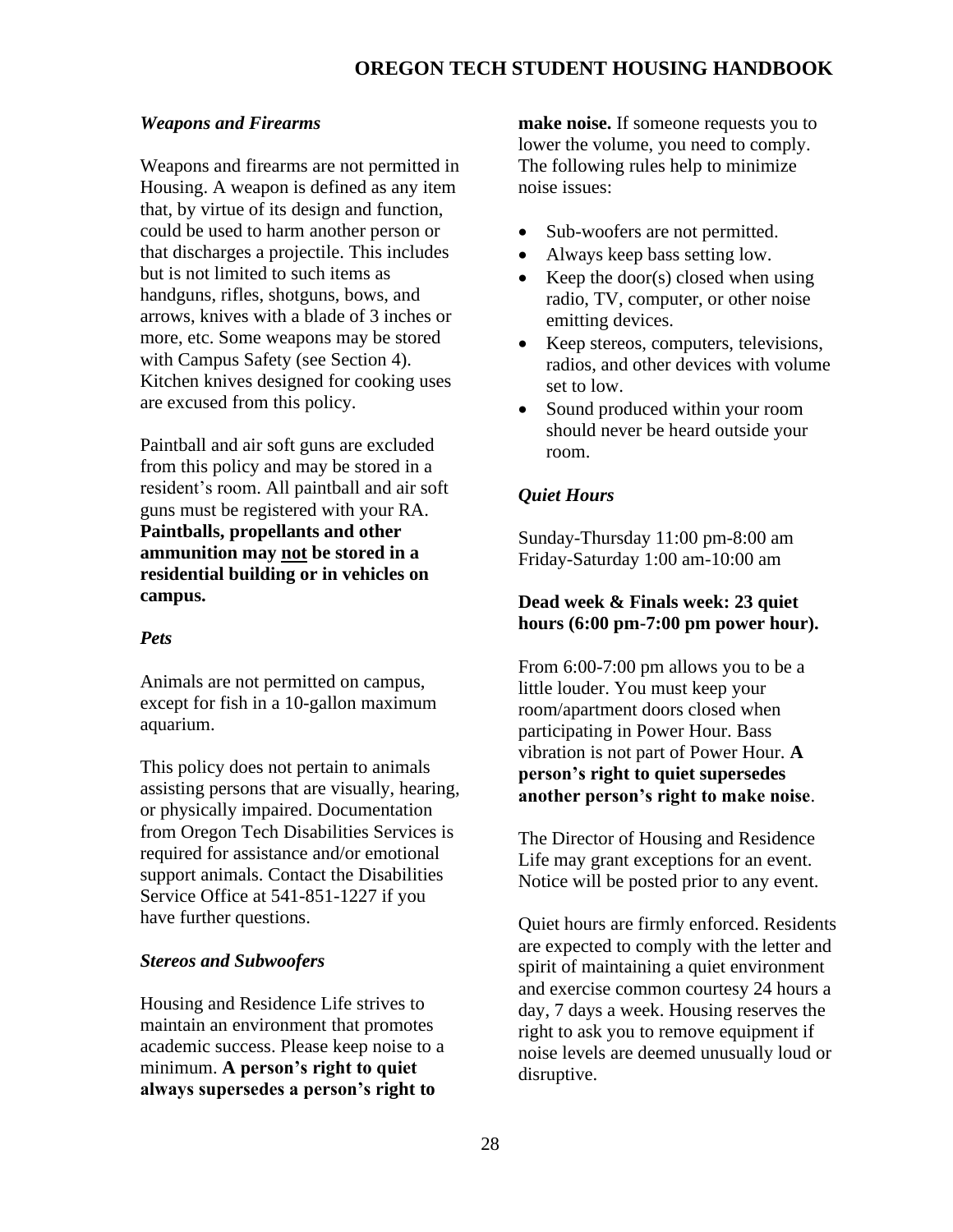### <span id="page-28-0"></span>*Alcohol and Other Drugs*

Illicit and/or illegal drugs are not tolerated in Housing or on campus. Marijuana is prohibited on campus as it is a violation of federal law to possess or consume. This prohibition extends to medical marijuana.

You must have a current and valid doctor's prescription for any prescription in your possession. You are always expected to keep your prescription medication(s) in your control.

For more information, please see *Alcohol and Other Drugs* under Code of Conduct section of this Handbook (see Section 9 – Alcohol and Other Drugs).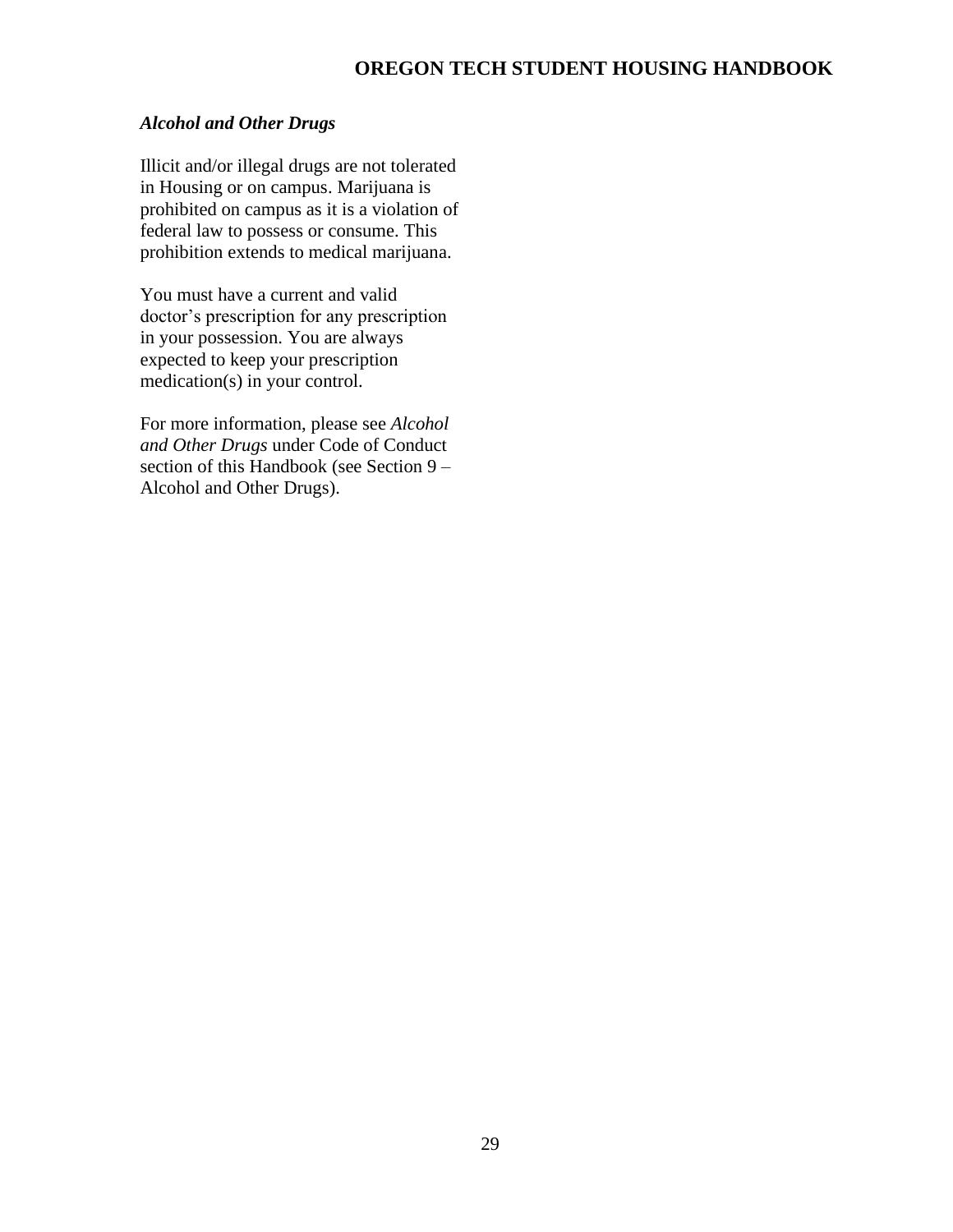# <span id="page-29-0"></span>**SECTION 8: SEXUAL MISCONDUCT**

### <span id="page-29-1"></span>*Introduction*

The following information is intended to educate and provide resources to individuals who have experienced or witnessed discrimination based on sex, sexual orientation, gender identification including sexual misconduct and sexual harassment (see definitions below). These are educational and informational materials, not policy. To access Oregon Tech's policies, resources, and reporting options pertaining to sex discrimination, visit the Title IX webpage: https:///www.oit.edu /title-ix.

This information is being provided in compliance with a variety of state and federal laws, including the Violence Against Women Reauthorization Act of 2013 (VAWA0, Title IX of the Education Amendments of 192 (Title IX), Title VII of the Civil Rights Act of 1964 (Title VII), the Jeanne Clery Disclosure of Campus Security police and Campus Crime Statistics Act (commonly known as the Clery Act, formerly the Campus Security Act), Camus Sexual Assault Victims' Bill of Rights and a number of Oregon Tech policies.

Oregon Tech will not tolerate discrimination based on sex, which includes, among other things, sexual misconduct, and sexual harassment. The University encourages survivors to report all known and suspected instances and all forms of sex discrimination. Oregon Tech cannot intervene, stop, deter, and prevent such discrimination, if it does not know it is occurring. This institution counts on students, faculty, and staff to embrace the "if you see something, say something" standard in both violence, suspicious conduct, and certainly any form of discrimination.

Oregon Tech is committed to providing a productive living and learning community where students can pursue their educational goals. Sex discrimination in any form undermines this commitment and affects the ability of students to focus on their educational goals, thrive in their academic pursuits, and enjoy their college years.

Where there is sufficient information to believe that the University's policies prohibiting sex discrimination have been violated by a student, the University will pursue strong disciplinary action through its student conduct system. Even if law enforcement and criminal justice authorities choose not to prosecute a particular incident, the University may still address the incident as a student misconduct matter. Where it is determined that sexual discrimination more likely than not has occurred, University disciplinary sanctions will be applied. These can include suspension or even expulsion. Instances where sex discrimination is not addressed through the student conduct system the University may still have an obligation under Title IX to take action to eliminate the harassment, prevent its recurrence, and address its effects.

# <span id="page-29-2"></span>*Sexual Assault Victims' Bill of Rights*

- Survivors shall be notified of their options to notify law enforcement.
- Accuser and accused must have the same opportunity to have others present.
- Both parties shall be informed of the outcome of any disciplinary proceeding.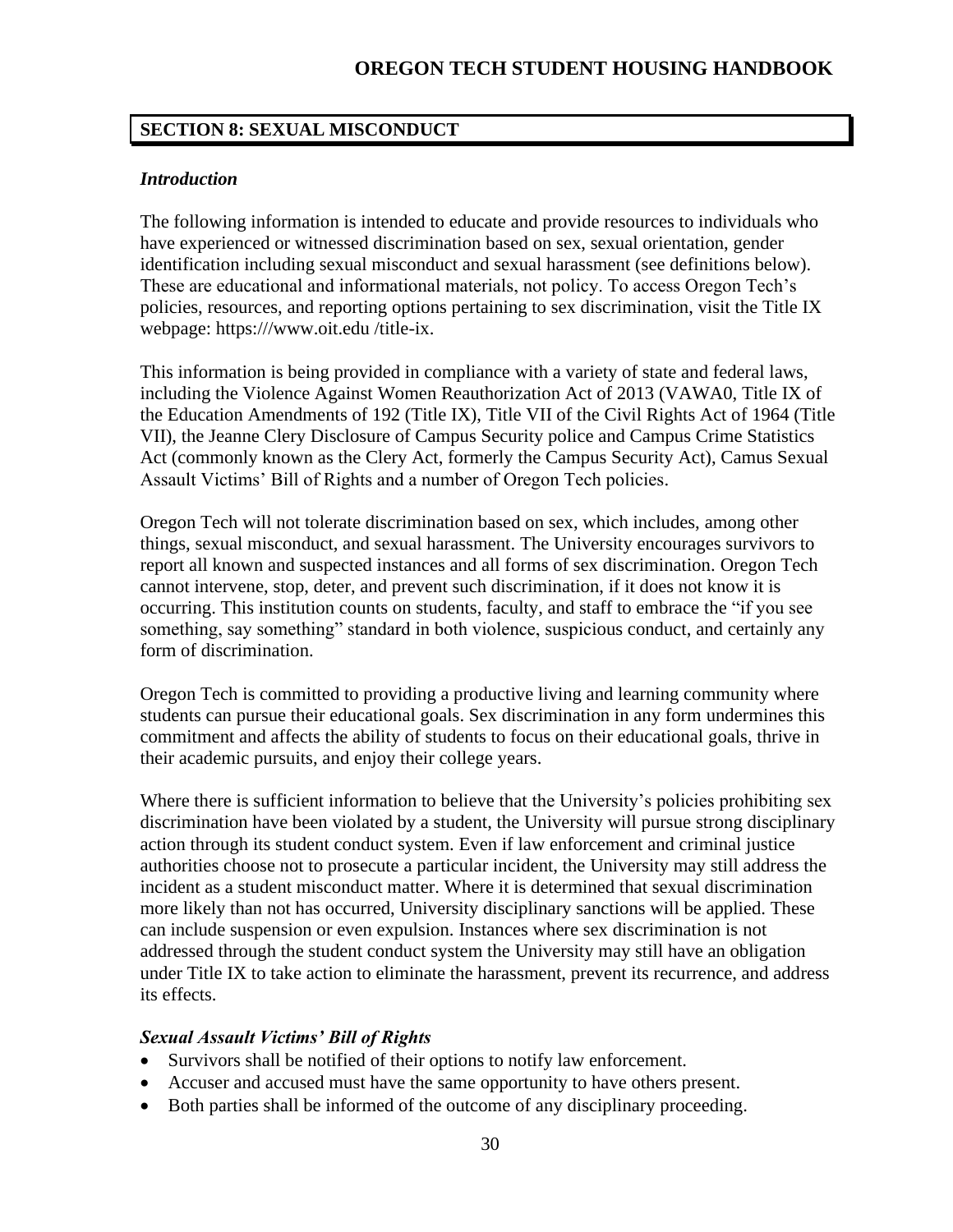- Survivors shall be notified of counseling services.
- Survivors shall be notified of options for changing academic and living situations.

The United States Congress enacted the "Campus Sexual Assault Victims' Bill of Rights" in 1992 as a part of the Higher Education Amendments of 1992 (Public Law: 102-325, section 486 ©). It was signed into law by President George Bush in July of 1992.

The law requires the all colleges and universities (both publica and private) participating in federal student aid programs afford sexual assault survivors certain basic rights.

It also requires the school to notify survivors of their option to report their assault to the proper law enforcement authorities. Schools found to have violated this law can be fined up to \$27,500 or lose their eligibility to participate in federal student aid programs. Complaints about schools that have failed to comply with this law should be made with the U.S. Department of Education.

The "Campus Sexual Assault Victims' Bill of Rights" exists as part of the campus security reporting requirements, commonly known as the Jeanne Clery Act, of the federal law that establishes all student aid programs, the Higher Education Act of 1965.

# <span id="page-30-0"></span>*Survivor Amnesty*

While the University and Housing and Residence Life do not condone underage drinking or violation of the other university policies, we consider reporting assaults to be of paramount importance, and will therefore extend limited immunity to victims in order to foster reporting and adjudication of sexual assaults on campus.

# <span id="page-30-1"></span>*Definitions*

# <span id="page-30-2"></span>**Gender Discrimination**

Gender discrimination is unequal or disadvantageous treatment of an individual or group of individuals based on gender.

# <span id="page-30-3"></span>**Sexual Harassment**

Sexual harassment is a form of gender discrimination. Sexual harassment includes unwelcome sexual advances, requests for sexual favors and other verbal or physical contact of a sexual nature when:

- a. Submission to such conduct is made explicitly or implicitly a term or condition of leadership, membership in an organization, student social events, academic standing, or participation in any University activity.
- b. Submission to or rejection of such conduct by an individual is used as a basis for evaluation, particularly in making employment or academic decisions affecting the individual; or
- c. Such conduct has the purpose or effect of unreasonably interfering with the other individual's performance or creating an intimidating, hostile, or offensive educational and University environment. Sexual harassment can create a hostile environment. Sexual harassment should be reported even if it doesn't reach the point of a hostile environment.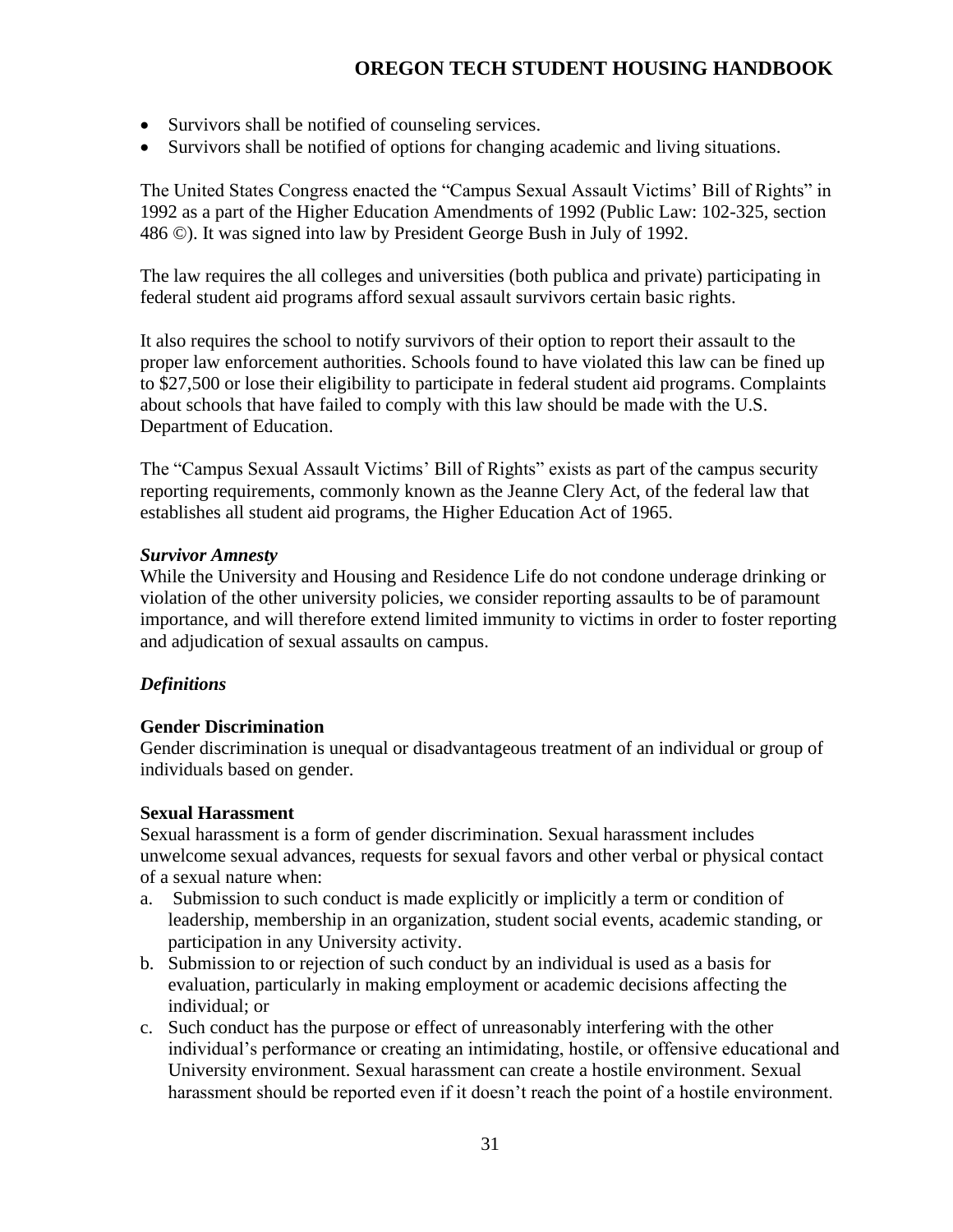A hostile environment is defined as subjectively and objectively offensive and sufficiently severe or pervasive to alter the conditions of the victim's educational, employment or University environment.

Examples of violations:

- Unwelcomed sexual flirtation, advances, or propositions of sexual activities.
- Asking about someone else's personal, social, or sexual life our about their sexual fantasies, preferences, or history.
- Discussing your own personal sexual fantasies, preferences, or history.
- Repeatedly asking for a date from a person who is not interested.
- Whistles, cat calls, or insulting sounds.
- Sexually suggestive jokes, innuendoes, or turning discussions into sexual topics.
- Sexually offensive or degrading language used to describe an individual or remarks of a sexual nature to describe a person's body or clothing. Calling someone a "hunk", "doll", "babe", "sugar", "honey", or similar descriptive terms.
- Displaying sexually demeaning or offensive objects and pictures.
- Staring repeatedly at someone.
- Invading a person's personal body space.
- Making sexual gestures with hands or body movements.
- Rating a person's sexuality.
- Treating a person differently based upon their gender.
- Massaging a person's neck or shoulders.
- Touching a person's body or hair.

# <span id="page-31-0"></span>**Sexual Misconduct**

Sexual misconduct is a broad term encompassing any nonconsensual contact of a sexual nature. Sexual misconduct may vary in its severity and consists of a range of behavior or attempted behavior including but not limited to the following examples of prohibited conduct:

- a. Unwelcome sexual touching/exposure: The touch of an unwilling or non-consensual person's intimate parts (such as genitalia, groin, breast, buttocks, mouth, or clothing covering same); touching an unwilling person with one's own intimate parts; or forcing an unwilling person to touch another's intimate parts. This also includes indecent exposure and voyeurism.
- b. Non-consensual sexual assault: Unwilling or non-consensual penetration of any bodily opening with any objects or body part. This includes, but is not limited to, penetration of a bodily opening without effective consent (including when an individual is intoxicated and unable to provide sober/sound consent) through the use of coercion.
- c. Forced sexual assault: Unwilling or non-consensual penetration of any bodily opening with any object or body part that is committed either by force, threat, intimidation or through exploitation of another's mental or physical condition (such as lack of consciousness, incapacitation due to drugs or alcohol, age or disability) of which the assailant was aware or should have been aware.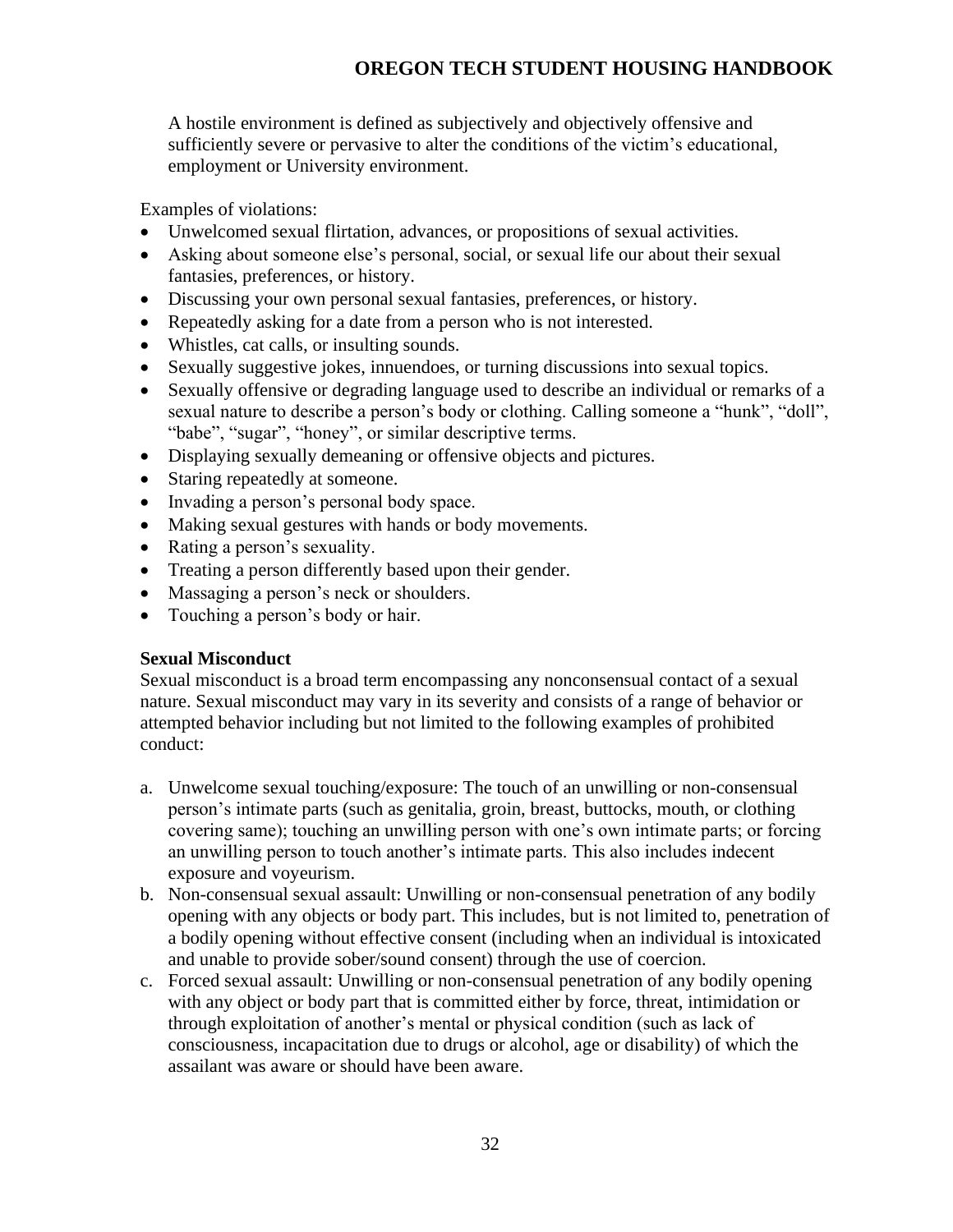# <span id="page-32-0"></span>**Consent**

Consent is knowing, voluntary, and clear permission by word or action, to engage in mutually agree upon sexual activity. Since individuals may experience the same interaction in different ways, it is the responsibility of each party to make certain the other has consented before engaging in the activity. For consent to be valid there must be a clear expression in words or actions that the other individual consented to that specific sexual conduct.

Effective Consent is:

- Informed
- Freely and actively given
- Mutually understandable words or actions
- Indicates a willingness to participate in mutually agreed upon sexual activity Further:
- Initiators of sexual activity are responsible for obtaining effective consent.
- Silence or passivity is not effective consent.
- The use of intimidation, coercion, threats, force, or violence negates any consent obtained.

Consent is not considered effective if obtained from an individual who is incapable of giving consent due to the following:

- person has a mental, developmental, or physical disability; or
- person is under the legal age to give consent (under 18 years old in Oregon); or
- person is intoxicated by alcohol, beer, or under the influence of drugs.

A person cannot consent if they are unable to understand what is happening or is disoriented, helpless, asleep, or unconscious for any reason, including due to alcohol or other drugs. An individual who engages in sexual activity when the individual knows, or should know, that the other person is physically or mentally incapacitated has violated this policy. It is not an excuse that the individual responding party of sexual misconduct was intoxicated and, therefore, did not realize the incapacity of the other individual.

Incapacitation is defined as a state where someone cannot make rational, reasonable decisions because they lack the capacity to give knowing consent (e.g., to understand the "who, what, when, where, why or how" of their sexual interaction). This policy also covers a person whose incapacity results from mental disability, involuntary physical restraint and/or from taking of incapacitating drugs. A lack of verbal or physical resistance does not, by itself, constitute consent but may be considered by the trier of fact along with all other relevant evidence. Consent to some sexual contact (such as kissing or fondling) cannot be presumed to be consent for other sexual activity (such as intercourse). A current or previous dating relationship is not sufficient to constitute consent. The existence of consent is based on the totality of the circumstances, including the context in which the alleged incident occurred and any similar previous patterns that may be evidenced. Silence or the absence of resistance alone is not consent. A person can withdraw consent at any time during sexual activity by expressing in words or actions that they no longer want the act to continue, and, if that happens, the other person must stop immediately.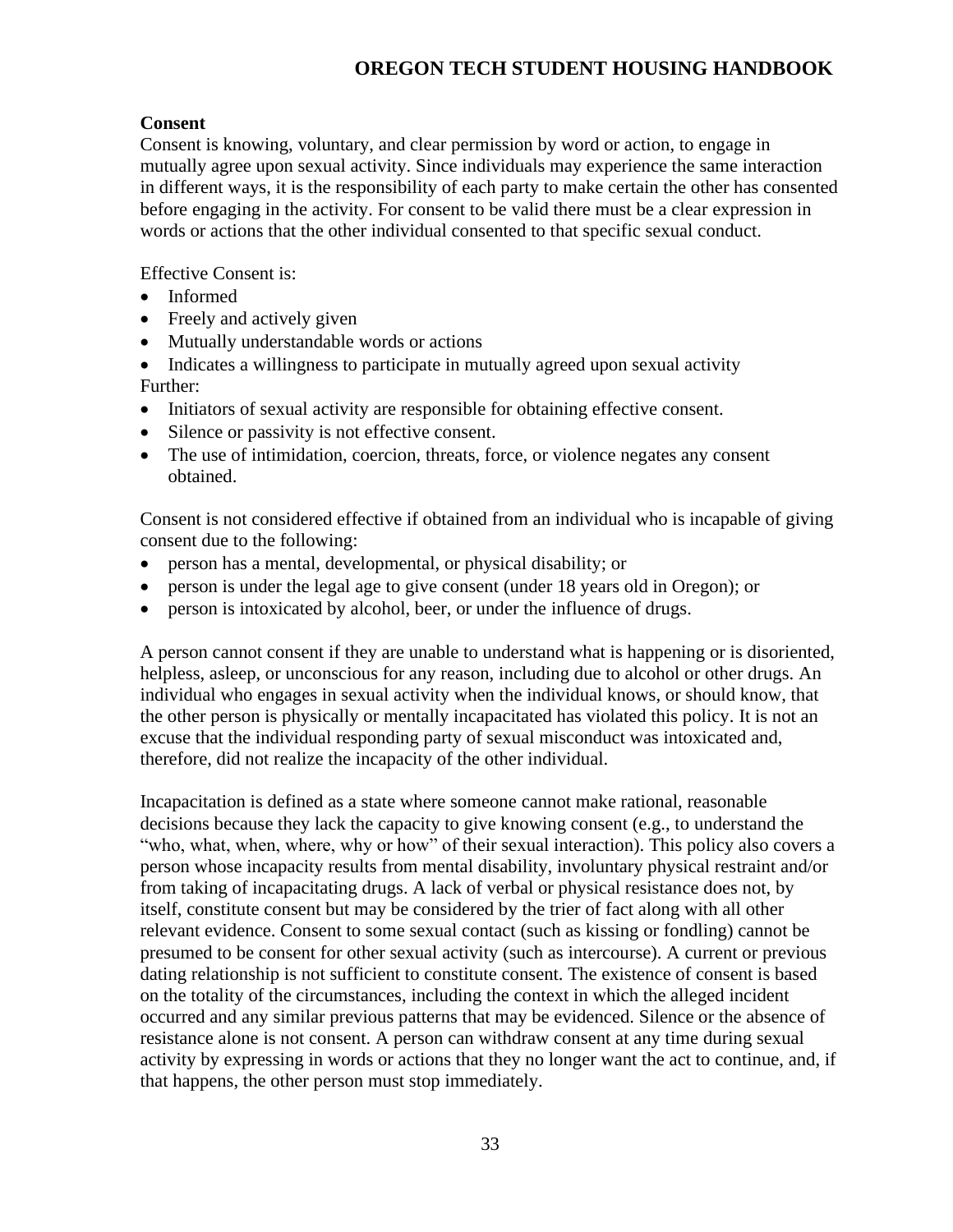# <span id="page-33-0"></span>**Stalking**

Stalking includes, but is not limited to, the persistent, severe, or pervasive harassment of another person in a manner that would cause a reasonable person to feel frightened (for their safety or the safety of others), intimidated, threatened, harassed or molested, or suffer substantial emotional distress. This may include repeatedly contacting another person (through any means, such as in person, by phone, electronic means, text messaging, etc.), following another person, or having others contact another person on your behalf.

# <span id="page-33-1"></span>**Dating Violence**

Dating violence is committed by a person who is or has been in a social relationship of a romantic or intimate nature with another person. The existence of such relationship shall be determined based on a consideration of the following factors:

- Length of the relationship
- The type of relationship
- The frequency of interaction between the persons involved in the relationship

# <span id="page-33-2"></span>**Domestic Violence**

Domestic violence is a pattern of abusive behavior in any relationship that is used by one partner to gain or maintain power and control over another intimate partner. Domestic violence can be physical, sexual, emotional, economic, psychological actions, or threats of actions that influence another person.

# <span id="page-33-3"></span>**Violations**

Individuals who commit acts of sexual misconduct assume responsibility for their behavior and must understand that the use of alcohol or other drugs does not reduce accountability for their actions.

Examples of violations:

- Ignoring an individual's protest and engaging in sexual activity.
- Convincing somebody to have sex is likely to constitute intimidation or coercion. If someone is coerced, the yes is not effective consent.
- Drinking and/or drug use may render an individual incapable of giving consent for sexual activity. For example, someone who is intoxicated may agree to have sex at the time but have no memory of the consent. This person may have been functioning in a "blackout" and did not give effective consent.
- Holding a person down or preventing a person from leaving the room and forcing them to engage in sexual activity against their will.

# <span id="page-33-4"></span>*Retaliation*

The University will not tolerate retaliation against a person who brings a complaint forward in good faith. Retaliation against an individual who has brought a complaint forward or against an individual who has participated in an investigation (such as a witness) is prohibited. Retaliation is a separate form of misconduct and can result in University disciplinary sanctions, including suspension or even expulsion.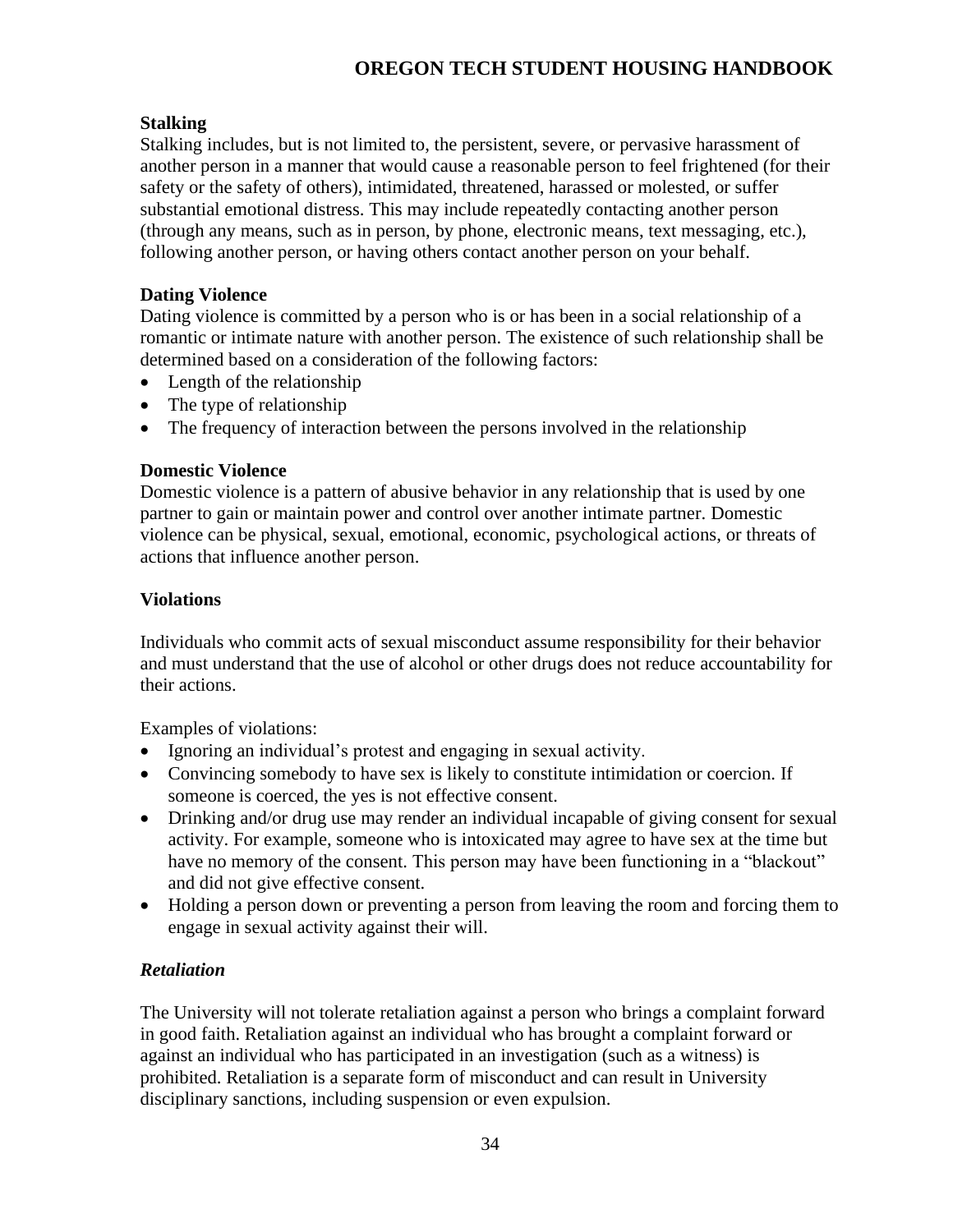### <span id="page-34-0"></span>**If you See Something, Say Something**

All forms of gender discrimination, sexual harassment, or sexual misconduct should be reported, no matter the severity. Options for reporting are 1) to law enforcement; 2) to campus for action(s); 3) to law enforcement and campus; or 4) to campus anonymously. Reporting an incident may prevent further incidents and/or may assist in supporting other reports.

### <span id="page-34-1"></span>**Reporting to Law Enforcement**

The University strongly encourages you to report sexual violence and any other criminal offenses to the police. This does not commit you to being involved in a criminal case but will empower law enforcement to gather evidence and information. When physical evidence and related is gathered quickly, this helps preserve future options. When law enforcement authorities are able to collect such information, this may also aid the University in related disciplinary actions and/or civil actions against the perpetrator, even if there are never any criminal charges.

**In an emergency, call 911**. If an incident occurs on the Klamath Falls campus, it can also be reported to Campus Safety in 231A Cornett Hall or at 541-885-0911. If the incident occurs elsewhere, it can be reported to the local law enforcement where the incident occurred. Please know that the information you report can be helpful in supporting other reports and/or preventing further incidents.

### <span id="page-34-2"></span>*Reporting for Student Instances*

Oregon Tech expects every student to report experienced, known, or suspected incidents of sex discrimination, including sexual harassment and sexual misconduct. Reports should be made to the Title IX Coordinator in Snell Hall room 108 (phone: 541-885-1108; email: [TitleIX@oit.edu\)](mailto:TitleIX@oit.edu). Reports can also be made to Campus Safety at 541-885-0911. Another option for reporting is completing an online Report Form with an anonymous option available to report incidents of sexual misconduct at: http://www.oit.edu/title-ix.

A complaint should be filed as soon as possible, preferably within 180 calendar days of the incident. Due to the limitations of time and Title IX personnel, the University may decline to investigate any report of an incident occurring more than 365 days prior.

### <span id="page-34-3"></span>*Faculty and Staff Reporting Obligations*

Oregon Tech faculty and staff are expected to immediately report any type of sex discrimination, including sexual misconduct and sexual harassment, involving Oregon Tech students, faculty, or staff. Such reports are to be made directly to the Title IX Coordinator in Snell Hall, room 108 (phone: 541-885-1108; email: [TitleIX@oit.edu\)](mailto:TitleIX@oit.edu).

### <span id="page-34-4"></span>*Survivor Information*

If you are survivor of sexual violence, you are not alone, and you are in no way responsible for your assault. Contact the Title IX Coordinator for resources and support. Additional information and resources are outlined below.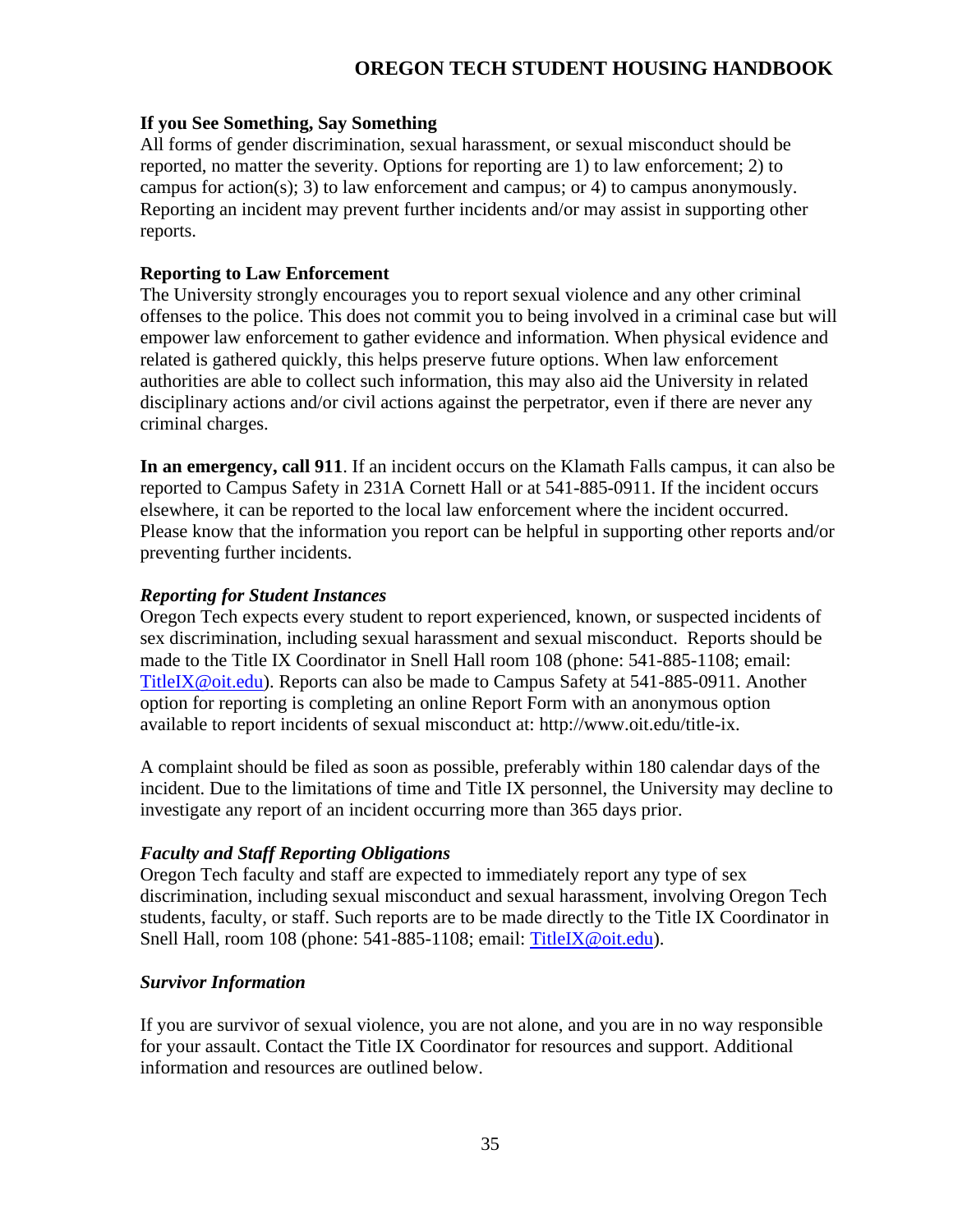# <span id="page-35-0"></span>**What to Do If You Are a Victim of Sexual Violence**

- a. If you are not safe and need immediate help, call the police. If the incident happened on the Klamath Falls campus, call Campus Safety at 541-885-0911. If the incident occurred elsewhere, call the law enforcement agency that has jurisdiction in the location where it occurred or by dialing 911.
- b. Do what you need to do to feel safe. Go to a safe place or contact someone with whom you are comfortable. You can call the Campus Sexual Assault Hotline (541-891-0648), the Klamath Crisis Center-Rape Crisis Line (541-884-0390 or 1-800-452-3669), or a national hotline at 800-656- HOPE (4673) to get advice and discuss options for how to proceed.
- c. Do not shower, bathe, douche, change or destroy clothes, eat, drink, smoke, chew gum, take any medications or straighten the room or place of the incident. Preserving evidence is critical for criminal prosecution. Although you may not want to prosecute immediately after the incident, that choice may not be available in the future without credible evidence. The evidence collected can also be useful in the campus disciplinary process.
- d. Go to the Sky Lakes Medical Center (or closest medical clinic) to receive care for any physical injuries that may have occurred. While in the emergency room, treatment will be provided for sexually transmitted diseases and to prevent pregnancy.
- e. If you call the Klamath Crisis Center-Rape Crisis Line (541-884-0390), a sexual assault nurse examiner (SANE), a police officer and a rape volunteer advocate will be sent to the exam site.
- f. Upon arrival at Sky Lakes Medical Center, you will be taken to a private exam area. The nurse, advocate, and police officer will be directed to this same location. You will be examined to treat any injuries and to gather evidence.
- g. The rape advocate will support you throughout the entire exam, which will be performed by the nurse. The advocate will provide a packet of written materials that contains information about common reactions to rape, follow-up medical needs, and support services.

# <span id="page-35-1"></span>*On and Off-Campus Resources*

Sexual harassment and sexual violence can be very emotionally disruptive, and it takes time to come to terms with such a major stress. In addition to support that may be found in family and friends, the following agencies and departments can serve as resources for you.

It is important to be aware that different individuals who you may contact for assistance following an incident may have different responsibilities regarding confidentiality, depending on their position. Under state law, some individuals can assure the victim of confidentiality, including counselors and certified victims' advocates. In general, however, any other university employee cannot guarantee complete confidentiality, unless specifically provided by law. As is the case with all colleges and universities, the University must balance the needs of the individual victim with an obligation to protect the safety and well-being of the community at large.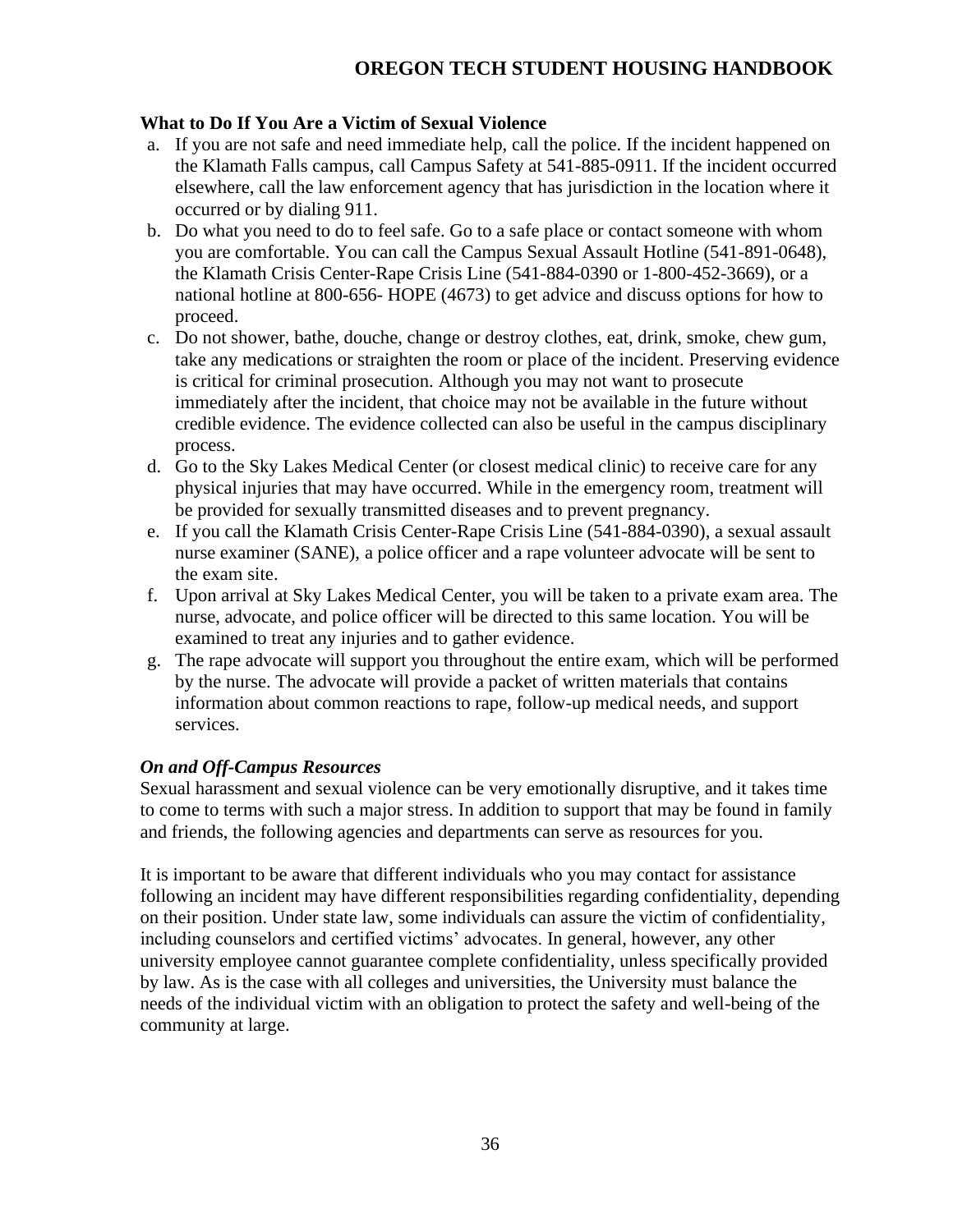### <span id="page-36-0"></span>**CONFIDENTIAL RESOURCES**

Oregon Tech Integrated Student Health Center (counseling and medical services) can be reached at 541-885-1800.

Located in Klamath Falls on the south end of the Village apartments Counseling services are offered at Integrated Student Health Center. Counselors offer personal, educational, and crisis counseling to students. Sessions are private and confidential. All students are eligible for a free assessment session. Depending on a student's presenting concerns and the resources available, ongoing counseling is available free of charge to students enrolled in six or more on-campus credits and to other students who have paid the Student Health Fee. Sometimes students are referred to services off-campus to better address their needs.

Students in crisis during office hours should call for an appointment or come directly to the Student Health Center. Staff will do their best to accommodate the needs of these students as soon as possible. When Student Health is closed, requests for emergency counseling for Klamath Falls students may be directed to the Klamath Crisis Center at 541-884-0390 or 1- 800-452-3669, or a national hotline at 800-656-HOPE (4673). Individuals may also go directly to an Emergency Room or call 911.

**Klamath Crisis Center Sexual Assault Hotline: 541-883-7273 or 1-800-452-3669**. This is a 24/7 hotline providing confidential support and advocacy services with an in-person response available in Klamath County.

**National Sexual Assault Hotline/RAINN (Rape Abuse & Incest National Network) Hotline: 1-800-656-4673.** National hotline providing 24/7 hotline support and information services.

### **NON-CONFIDENTIAL RESOURCES**

### <span id="page-36-1"></span>**Oregon Tech Sexual Assault Hotline 541-891-0648**

The hotline number is a cell phone carried by Student Affairs staff 24/7 when classes are in session. The person who answers will assist the caller in getting medical assistance, determining reporting options to both campus and law enforcement, and other reasonable accommodations on campus (academic classes, work, housing, and transportation).

#### <span id="page-36-2"></span>**Oregon Tech Campus Safety department**

541-885-0911 (emergency) or 541-885-1111 Located in Cornett Hall 231A

### <span id="page-36-3"></span>**Office of Student Affairs – Klamath Falls**

<span id="page-36-4"></span>541-885-1011 Located in College Union 217

### **Oregon Tech Title IX Office**

541-885-1108; located in Snell Hall 108; email: [TitleIX@oit.edu](mailto:TitleIX@oit.edu)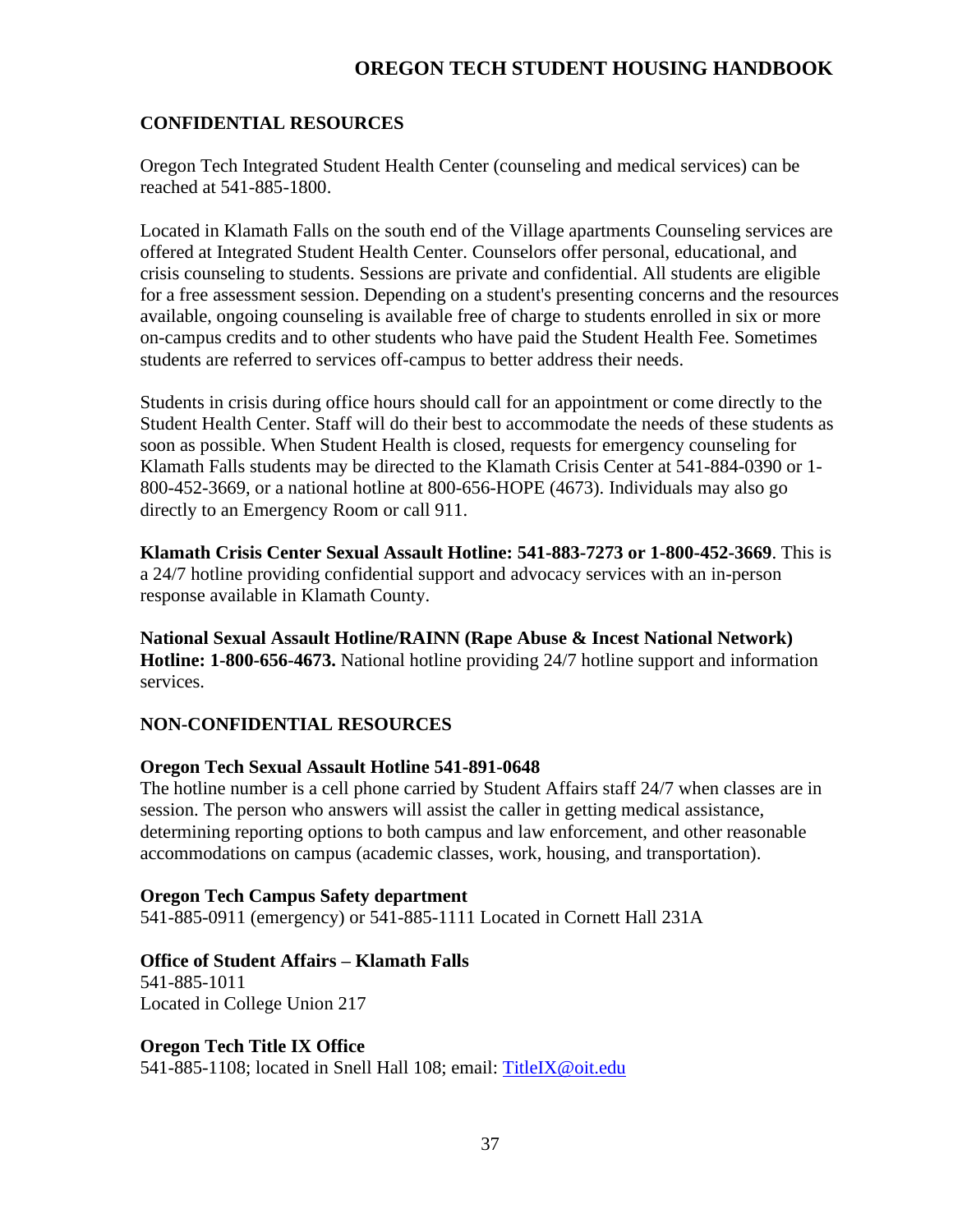Additional information on resources as well as educational information on sexual assault violence prevention can be found at [www.oit.edu](http://www.oit.edu/) and [http://www.oit.edu/sexualassault.](http://www.oit.edu/sexualassault)

# <span id="page-37-0"></span>*How to Support a Friend*

If a friend or acquaintance is a survivor of sex discrimination, including sexual misconduct and sexual harassment, the following information can offer guidance on how to help and support.

- a. Listen and accept what you hear. Do not press for details. Allow your friend to reflect on what has happened and to share some of their feelings.
- b. Keep what is shared confidential.
- c. Let your friend know that they are not to blame. Many survivors tend to blame themselves for the offender's actions, especially if the perpetrator was an acquaintance.
- d. Encourage your friend to obtain a medical examination.
- e. Allow your friend to make their own decision about their next steps.
- f. Seek emotional support for yourself.
- g. Accept their choice of solution to the assault even if you disagree with what they have chosen to do. It is more important that they feel empowered to make choices and take back control than it is for you to impose what you feel you think is the correct decision.
- h. Encourage your friend to contact Oregon Tech's Title IX Coordinator. Contacting the Title IX Coordinator does not commit the reporting party to being involved in the investigative or complaint process but will allow Oregon Tech to gather information and offer the reporting party resources and support. Even if the friend is not interested in reporting the matter themselves, you can report directly or anonymously what you know. Oregon Tech cannot help harmed individuals or stop wrong doers if it does not know about the incident.
- i. Remind your friend of campus resources including Office of Student Affairs and the Integrated Student Health Center.

# <span id="page-37-1"></span>*Preventative Measures*

The University encourages students to help in preventing harmful and negative incidences by being responsible for their own personal safety, intervening if they are a bystander of such incidences, and by educating themselves through University sponsored trainings.

# <span id="page-37-2"></span>*Awareness Education*

Education on sexual violence can be presented to any group of students, faculty, or staff by making a request through the Office of Student Affairs. Topics include but are not limited to sexual assaults, sexual harassment, the conduct process for sexual misconduct, how to support a victim, bystander intervention, prevention strategies and resources available for victims.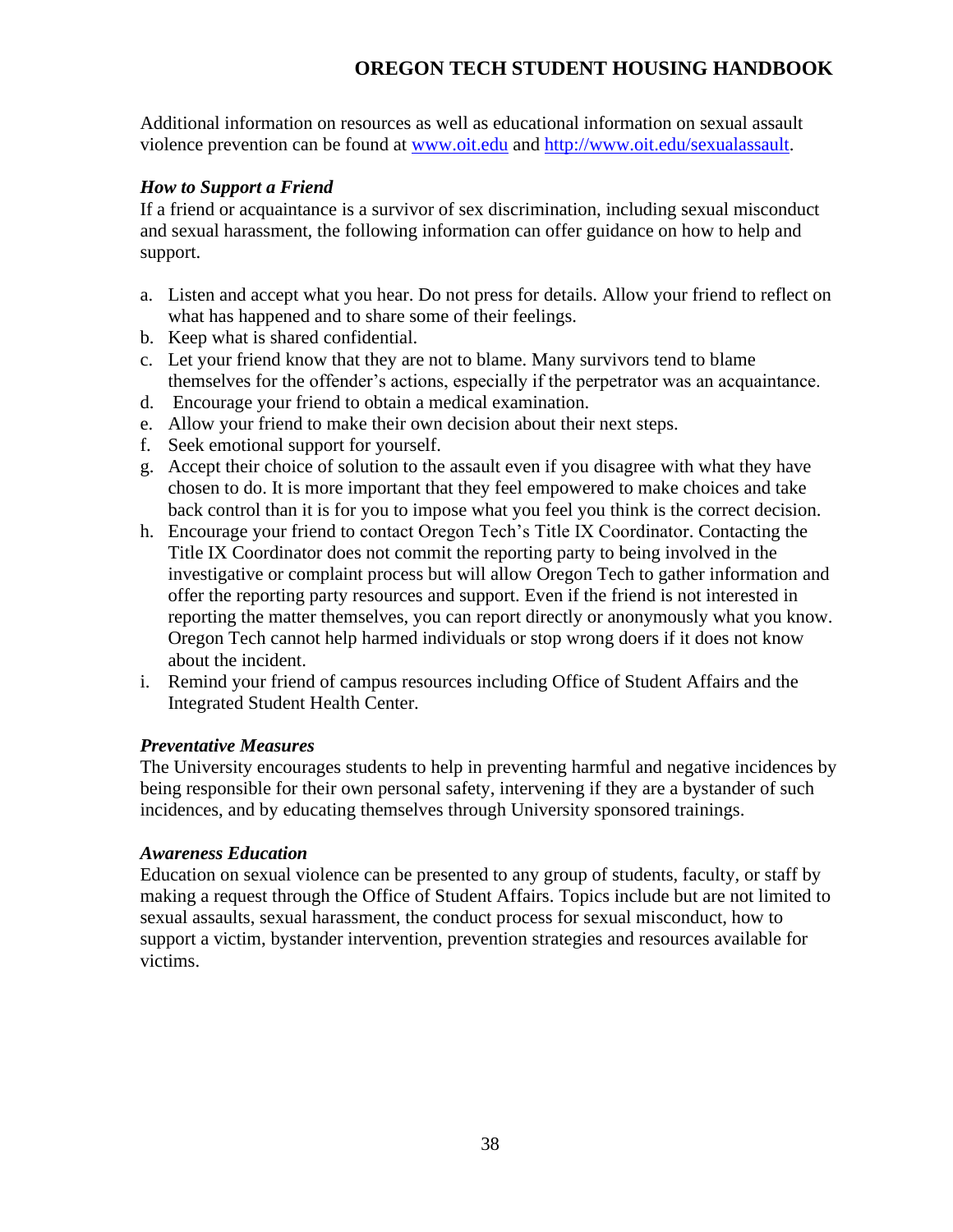# <span id="page-38-0"></span>*Bystander Intervention*

An individual can stop an incident before it occurs by being an intervener. The Bystander Intervention Model predicts that people are more likely to help others under these conditions:

- 1. Notice the incident: Bystanders first must notice the incident. If they don't take note of the situation, they won't see a need to help.
- 2. Interpret incident as emergency: Bystanders also need to evaluate the situation and determine whether it is an emergency or if someone needs assistance. Again, if people do not interpret a situation as one in which someone needs assistance, there is no need to provide help.
- 3. Assume responsibility: A decision bystanders make is whether they should assume responsibility for giving help. One repeated finding in research studies on helping is that a bystander is less likely to help if other bystanders are present. When other bystanders are present, responsibility for helping is diffused. If a lone bystander is present, he or she is more likely to assume responsibility.
- 4. Attempt to help: This can be to help the person leave the situation, confront a behavior, diffuse a situation, or call for other support/security. (See Tips for Intervening and Bystander Playbook below)

The best way bystanders can assist in creating an empowering climate free of interpersonal violence is to diffuse the problem behaviors before they escalate. Individuals can do that by:

- 1. Educating themselves about interpersonal violence AND sharing this information with their friends.
- 2. Confronting friends who make excuses for other people's abusive behavior.
- 3. Speaking up against racist, sexist, and homophobic jokes or remarks.

# <span id="page-38-1"></span>**Tips for Intervening**

Specifically, in a situation that potentially involves sexual assault, relationship violence, or stalking, consider these tips when intervening:

- 1. Approach everyone as a friend.
- 2. Do not be antagonistic.
- 3. Avoid using violence.
- 4. Be honest and direct whenever possible.
- 5. Recruit help if necessary.
- 6. Keep yourself safe.
- 7. If things get out of hand or become too serious, contact the police immediately.

Remember that any situation that threatens physical harm to yourself or another student should be assessed carefully. The police are always an important resource to assist in defusing a situation.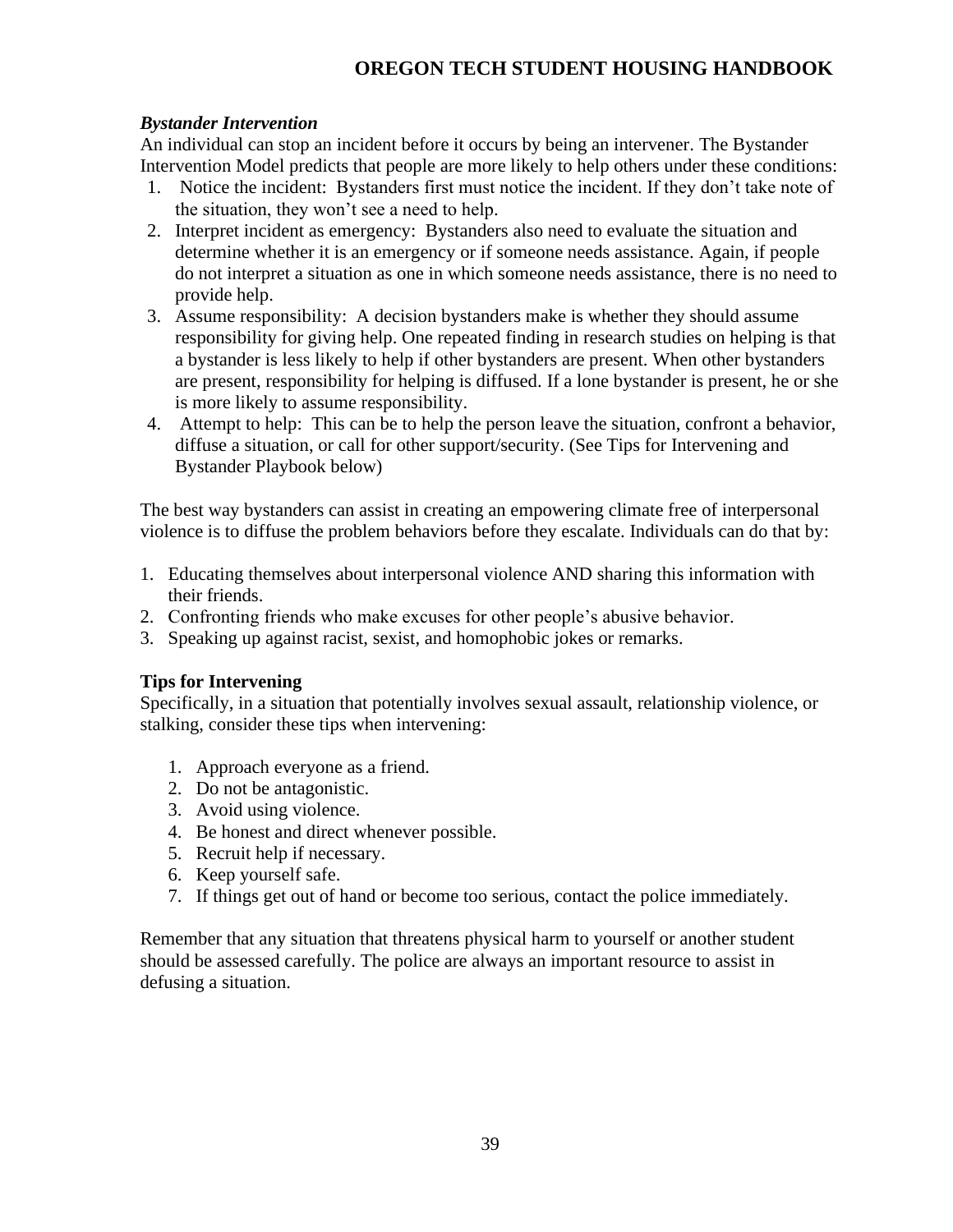### <span id="page-39-0"></span>*Resources to Learn More about Intervening*

STEP UP! www.stepupprogram.org is a social behavior and bystander intervention program that educates students how to be pro-active in helping others. Teaching people about the determinants of prosocial behavior makes them more aware of why they sometimes don't help. As a result, they are more likely to help in the future.

The goals of STEP UP! are to:

- 1. Raise awareness of helping behaviors.
- 2. Increase motivation to help.
- 3. Develop skills and confidence when responding to problems or concerns.
- 4. Ensure the safety and well-being of yourself and others

Contac the Office of Student Affairs in 217 College Union or at 541-885-1011 to receive further education and information on bystander intervention.

# <span id="page-39-1"></span>*Campus Safety Tips*

Students at college accept new responsibilities, including taking appropriate measures to ensure their own personal safety. In combination with Oregon Tech's efforts to maintain a safe living and learning environment, the University encourages students to follow these safety tips to protect themselves.

### **At home, in your apartment, or in a residence hall:**

- 1. Keep your room door locked when you are napping/sleeping or not in your room.
- 2. Never let unauthorized persons come into your room, enter residence halls, or enter apartment security doors. Always ask to see proper identification.
- 3. Never prop open doors.
- 4. Do not hide keys outside your room or apartment. Do not put your name or address on your key rings.
- 5. Avoid working or studying alone in a campus building.
- 6. Never dress in front of a window. Close the blinds or curtains after dark.
- 7. If you are awakened by an intruder inside your room, do not attempt to apprehend the intruder. Try to get an accurate description of the intruder and call the police.
- 8. Any suspicious activity should be reported to Campus Safety immediately.

### **Protect your possessions**:

- 1. Always keep your doors locked. Never prop open a door.
- 2. Secure your vehicle. Close all windows and lock all doors.
- 3. Adequately protect all valuables in your room, such as wallets, jewelry, credit cards, cash, and computers. Do not leave valuables or cash in plain view.
- 4. Do not lend your keys to anyone.
- 5. Never hide your keys outside your apartment or room. Do no put your name or address on your key rings.
- 6. Take all valuable items home with you during vacations.
- 7. When in a public place, keep valuable possessions out of sight. If you must leave for any length of time, take personal items with you.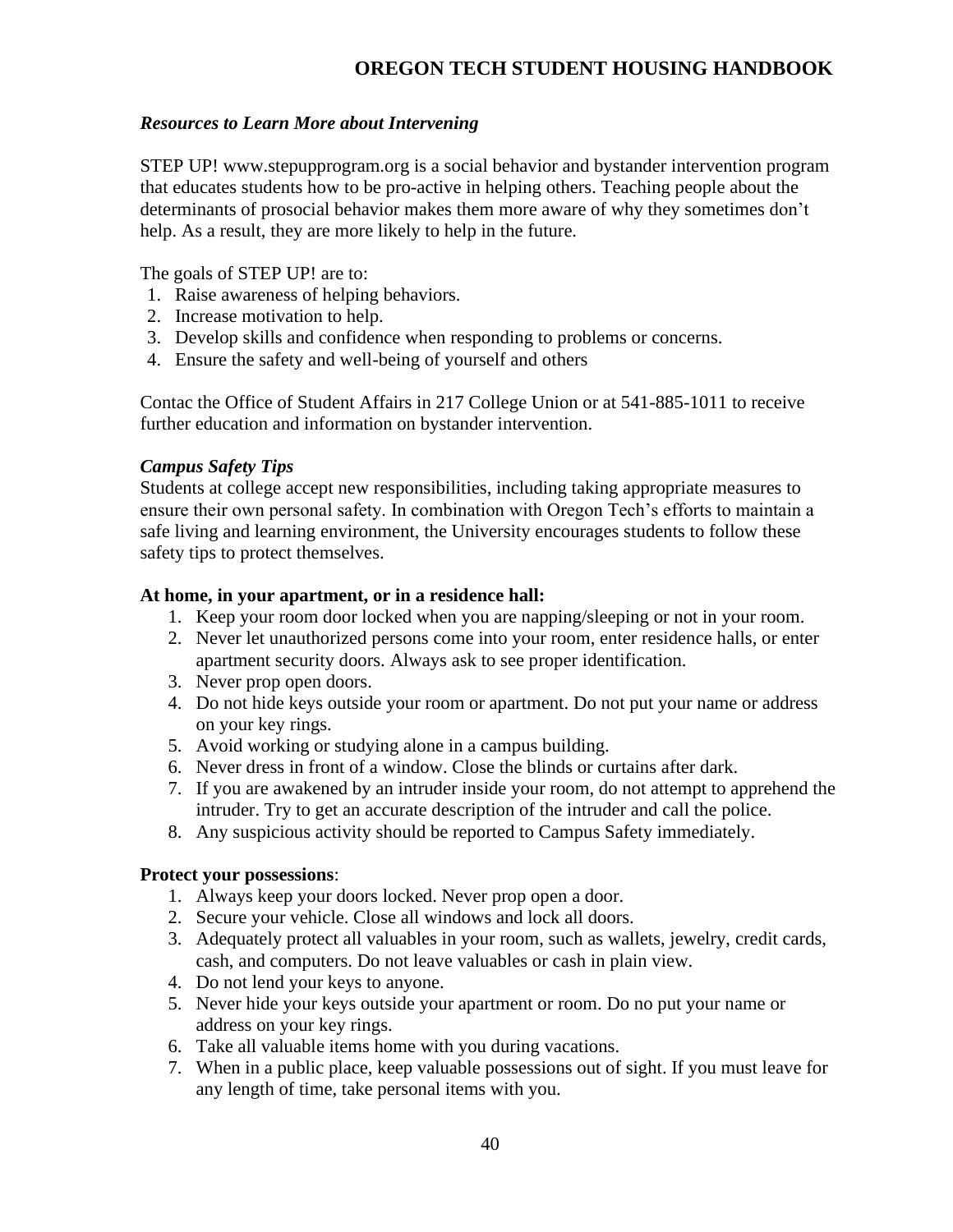# **When driving:**

- 1. Carry your car keys when approaching your vehicle so you can enter quickly.
- 2. Always check underneath your car upon approach and in the rear seat for intruders before entering your automobile.
- 3. Lock your doors and keep windows rolled up whenever possible.
- 4. Drive on well-traveled and well-lit streets.
- 5. Never hitchhike, and never pick up hitchhikers.
- 6. If someone tries to enter your stopped vehicle, sound the horn and drive to a safe area such as a convenience store.
- 7. If your vehicle breaks down, ask any person who stops to help to call the police. Do not allow any person access to you or inside your car. Roll down your window no more than an inch. Be aware that an accident may be staged to give the other driver an opportunity to commit a criminal act.
- 8. Leave enough room between your car and the one ahead of you so you can drive around if necessary.
- 9. Call ahead when driving home late at night and have someone watch you walk from your car to your residence.
- 10. Limit distractions such as cell phones.

# **While walking or jogging:**

- 1. Avoid walking or jogging along and try not to walk or jog after dark.
- 2. Avoid dark or vacant areas and walk along well-lit routs.
- 3. Be alert to your surroundings. If you suspect you are being followed, run in a different direction, go to the other side of the street and yell for help, or move quickly to a lighted area or a group of people.
- 4. Have your keys ready when returning home. Keep your personal or valuable items concealed and close to your body.
- 5. Avoid wearing headphones or earbuds when walking or jogging. Always be aware of your surroundings and avoid risky actions.

# **Socially:**

- 1. Do not give out your personal information such as your phone number, email address, social media usernames, etc. to individuals you don't trust.
- 2. If you perceive communication from another individual to be inappropriate or is making you uncomfortable, threatened etc. do not respond.
- 3. Don't put your daily schedule, phone number or address online.
- 4. Make sure you trust online websites where you choose to share your personal information (especially financial information such as credit cards).
- 5. Before going to a party where alcohol will be present, make a plan, know your limits, and appoint a designated driver to remain sober.
- 6. At a party, stay and leave with the friends you came with.
- 7. Always make your own drink and keep it in your hands.
- 8. If someone is pressuring you into drinking, leave the situation.

For additional information on campus safety tips, contact Campus Safety in 231A Cornett Hall or at 541-885-1111 or visit www.oit.edu/safety.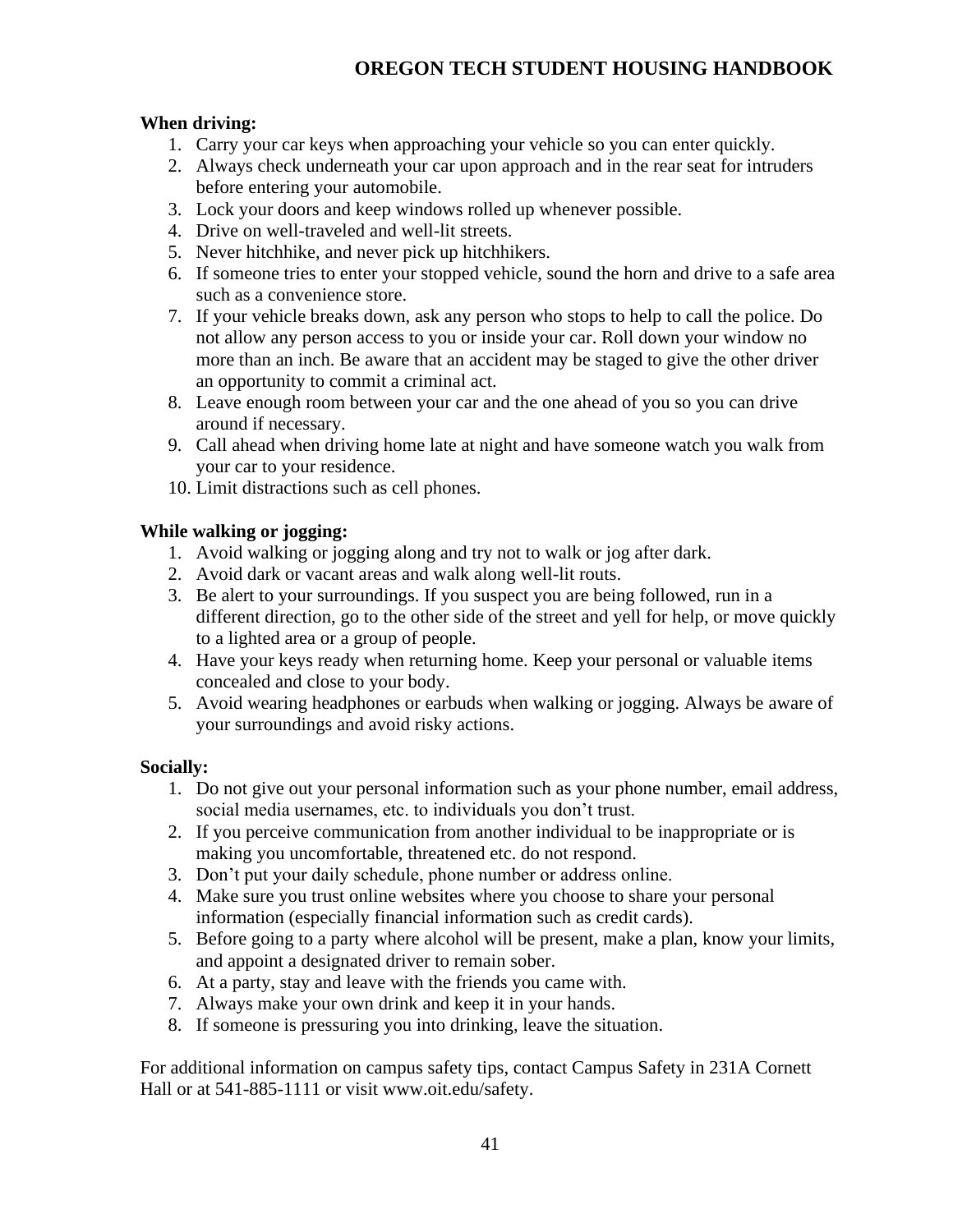### <span id="page-41-0"></span>*Student Conduct Resources*

### <span id="page-41-1"></span>**How to File a Complaint**

There are several ways to report an incident to the appropriate official. It is Oregon Tech's expectation that students, faculty and staff will report all violations of which they become aware. If you need assistance determining how or to whom an incident should be reported, contact the Office of Student Affairs. A "complaint" is an official report to the university alleging that an Oregon Tech student has violated the Student Code of Conduct.

**IMPORTANT TITLE IX UPDATE:** Please note that the federal regulations tied to Title IX were updated in May 2020 with an effective date of August 14, 2020. Oregon Tech is updating its hearing process for matters involving Title IX. For details about the student conduct process for matters involving Title IX, visit the Title IX website at [www.oit.edu/title-ix.](http://www.oit.edu/title-ix) For all other types of student misconduct, the process described below applies.

Provide as much detail as possible in your complaint, giving dates and times of events and a detailed description of what has occurred. If other people observed what happened or are familiar with the situation, you may also complete a witness statement.

Once your complaint has been received, the Office of Student Affairs will contact you and begin an investigation into the situation.

# <span id="page-41-2"></span>**Student Code of Conduct**

The Oregon Tech Student Code of Conduct can be found online at [www.oit.edu/studentaffairs.](http://www.oit.edu/studentaffairs)

### <span id="page-41-3"></span>*Code of Conduct Process*

# <span id="page-41-4"></span>**Once You Have Filed a Complaint**

The University wants you to be knowledgeable about the process that occurs once you have filed a complaint. The following describes the investigation process, the hearing itself and the outcome of the hearing. The Office of Student Affairs will be available to explain the process to you individually as requested.

### <span id="page-41-5"></span>**Investigation**

- a. You will be notified of receipt of your complaint and the actions of the University official will take.
- b. A University official will meet with you to discuss the complaint submitted, review the investigation and hearing process, and to determine the outcome you desire from your complaint.
- c. An investigation will be conducted by a University official. This investigation will include:
	- o Meeting personally with the complainant;
	- $\circ$  Meeting personally with the student(s) accused;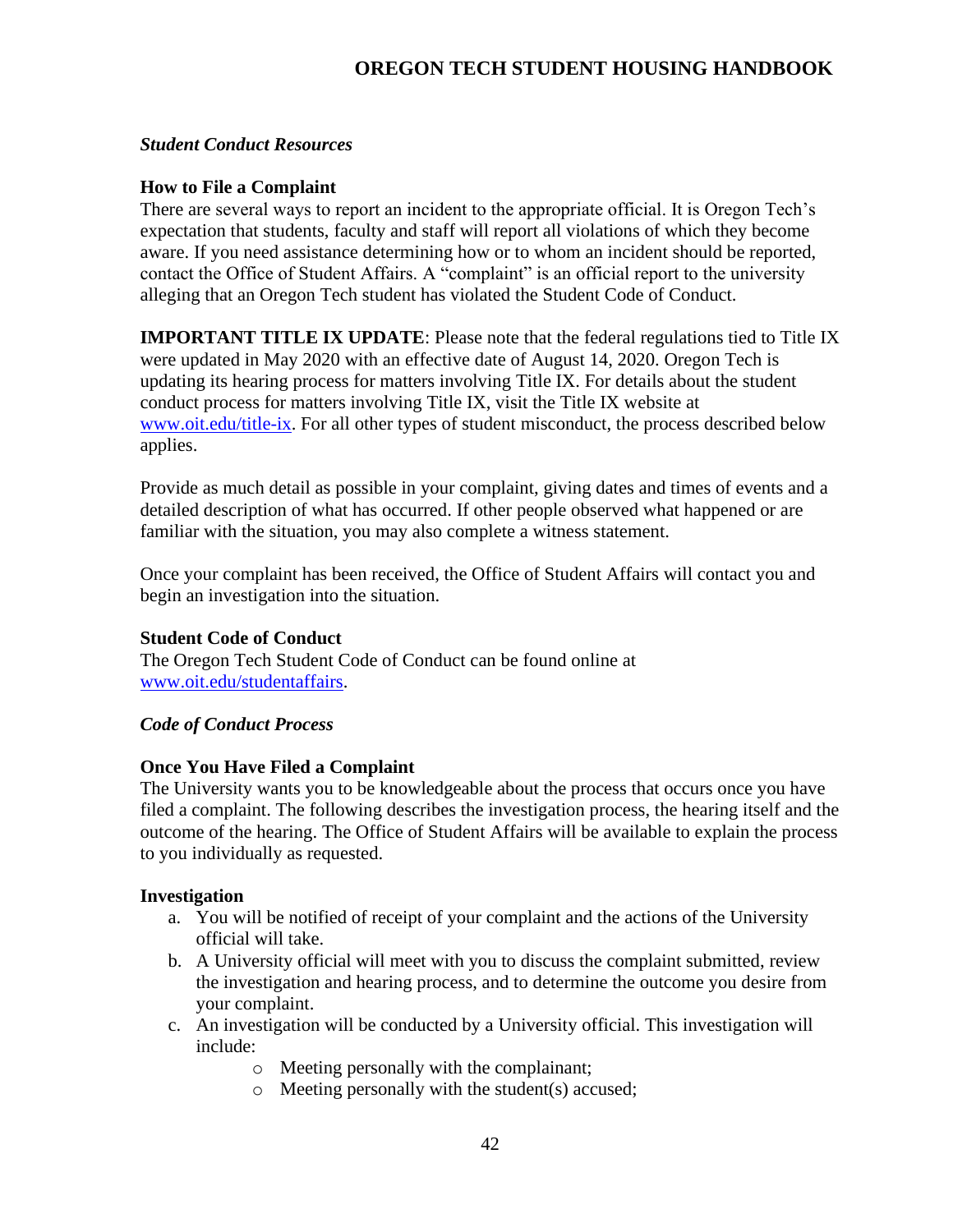- o Meeting personally with any witnesses; and
- o Reviewing any documentary evidence.
- d. The investigation of complaints will be adequate, reliable, and impartial.
- e. The investigation process can take up to 60 days.
- f. The University official will determine if a discipline hearing is possible.
- g. If it is determined the University will proceed with a formal disciplinary proceeding, the complainant and the accused student(s) will be notified of the hearing date.

# <span id="page-42-0"></span>**Hearing**

- a. You will be notified at least 5 days in advance of the hearing date, time, and location. Hearings will be scheduled around your academic schedule.
- b. A hearing will be conducted by the Student Hearing Commission. The hearing panel will be comprised of at least five members, one of which is a student.
- c. The hearing includes opening statements, providing evidence and witnesses, and closing statements.
- d. You are permitted to have a person of your choosing to accompany you throughout the disciplinary hearing as an adviser.
- e. You are permitted to present during the disciplinary hearing (expect during deliberations of the panel). You and the accused student(s) will be in the same room in a pre-arranged, nonthreatening set-up. If there is a known immediate safety risk, communicate this to the Office of Student Affairs and accommodations can be arranged.
- f. You are permitted to make statements, present witnesses, and introduce evidence during the disciplinary hearing. Witnesses and evidence need to be directly related to the incident.
- g. The standard of proof used in all university disciplinary cases is preponderance of evidence, which means the determination to be made is whether it is more likely than not a violation occurred. This is significantly different than proof beyond a reasonable doubt, which is required for criminal prosecution.

# <span id="page-42-1"></span>**Outcome**

- a. Possible outcomes can include the entire range of sanctions listed in the Student Code of Conduct. When it is determined that sexual misconduct is more likely than not to have occurred, the outcome can include separation from the University.
- b. You have the right to be informed of the outcome. You will be notified within two business days after the hearing, at the same time the accused is informed of the outcome.
- c. You have the right to appeal the decision reached through the hearing proceedings within seven days after the hearing.

# <span id="page-42-2"></span>**Resources and Support**

The Office of Student Affairs and the Title IX Coordinator can provide support, interim measures, and resources to student survivors of sex discrimination, including sexual harassment or sexual misconduct, as appropriate.

a. We can assist you in filing a complaint with the university disciplinary process and the appropriate law enforcement agencies against the student(s) who caused harm.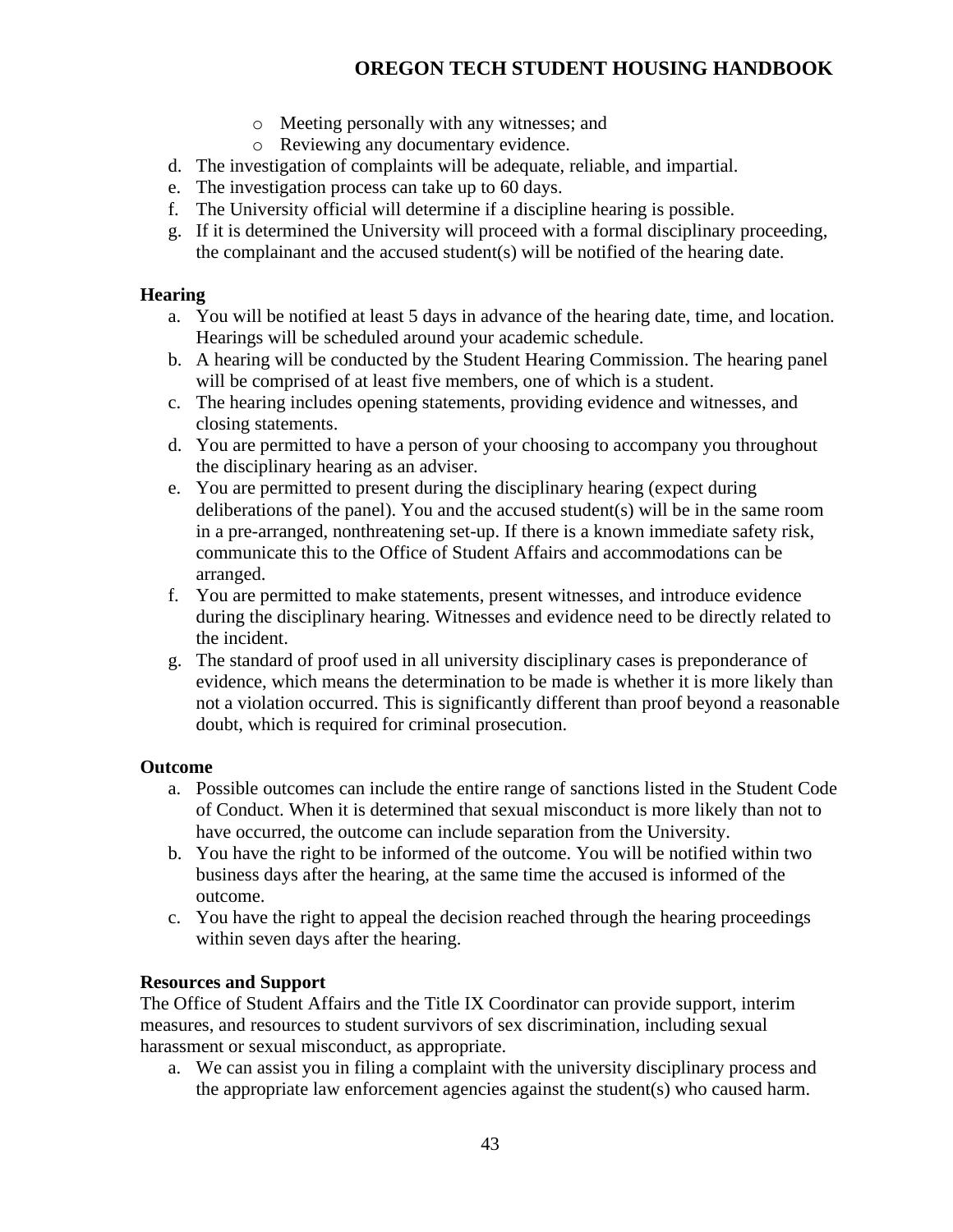- b. We can assist you in completing a Campus No Contact Order between you and the accused, which would prohibit contact between you and the accused through any means of communication, as well as having others contacting you on behalf of the accused.
- c. We can assist you in filing for a Restraining Order in court. This is a court-ordered petition that prohibits contact between the complainant and accused.
- d. We can coordinate any reasonable arrangements that are necessary for your ongoing safety. This includes changing your living arrangements or that of the accused, changing your class or work schedule or that of the accused, transportation arrangements or providing an escort.
- e. We can coordinate any reasonable arrangements to address the effects of the sexual violence on you, including connecting you with counseling, health care, or academic support resources.

### <span id="page-43-0"></span>**University Employee Obligation to Reporting**

University employees who become aware of a criminal offense shall immediately report it to Campus Safety in 231A Cornett Hall or at 541-885-1111. In addition, University employees shall also report such instances to the Office of Student Affairs in 217 College Union or at 541-885-1011.

### <span id="page-43-1"></span>**The Role of an Adviser**

You are allowed to have an adviser present with you during a student conduct hearing. Advisers are limited to advising you and may not present information, ask questions or make statements during the hearing. An adviser cannot speak for or on behalf of the student. An adviser may be an Oregon Tech faculty or staff member, another Oregon Tech student, a parent, a friend, an attorney, or any other person of the student's choosing. The adviser's role is to support you during the hearing.

If you choose to have your attorney as your adviser, you will need to let the Office of Student Affairs know at least two days in advance. In that case, the University may have an attorney in attendance.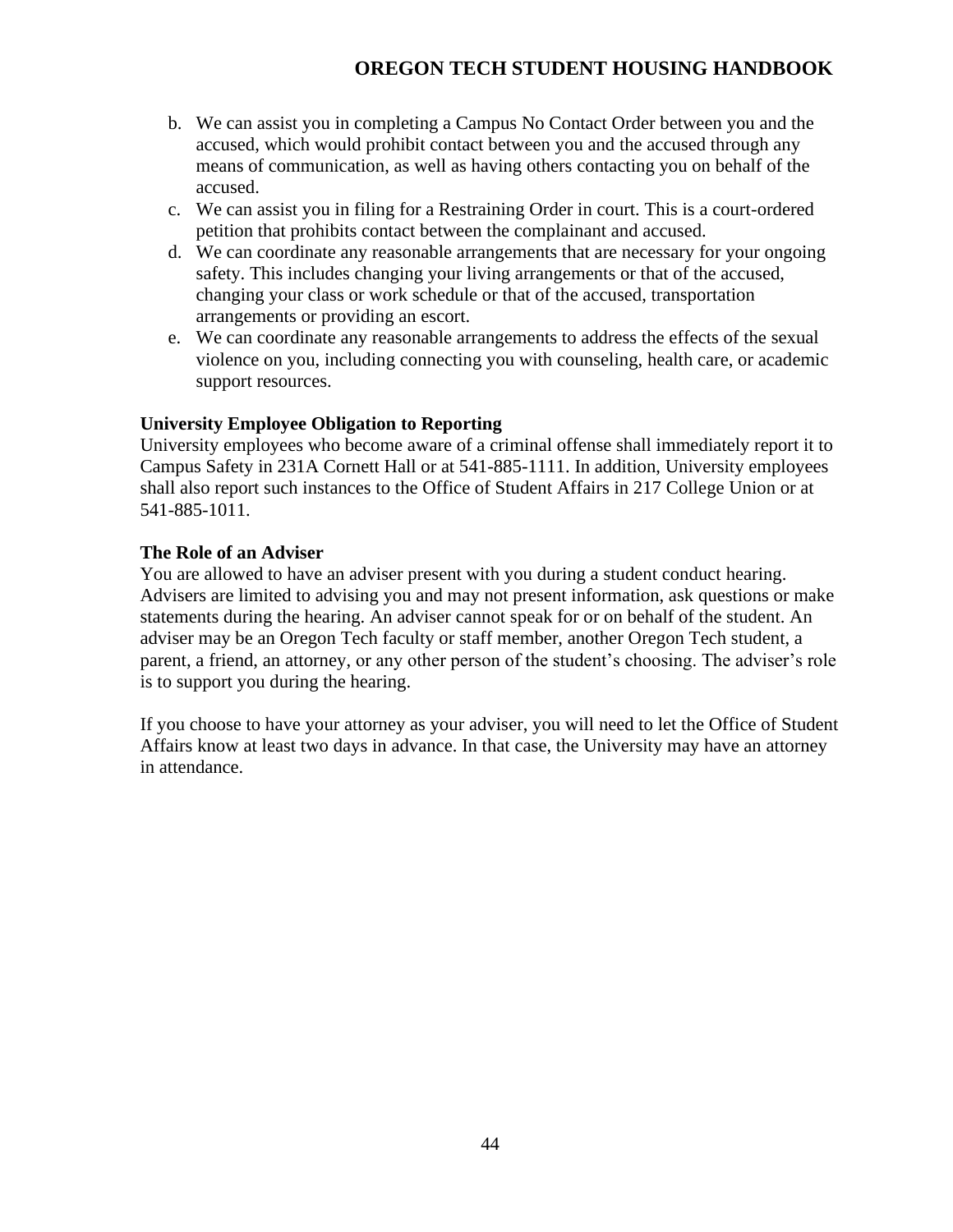# <span id="page-44-0"></span>**SECTION 9: RESIDENCE LIFE CONDUCT CODE**

The relationship between students and Housing and Residence Life is guided by the principle that living on campus and participating in residential programs is an educational enterprise. Being a part of the on-campus community is dynamic and challenging. The Office of Housing and Residence Life creates and maintains an environment that is supportive of residents and their academic goals.

Each resident has Rights and Responsibilities. Please review your Rights and Responsibilities at the end of this *Handbook*.

Rules act as a guide to behaviors that support the needs of individuals and the community. Students residing on campus are bound by the Terms and Conditions of the Housing Contract, regulations indicated in this *Handbook*, the *Oregon Tech Student Handbook*, federal/state laws, and city/county ordinances. Residents are subject to action under the conduct process if they violate these rules, laws, and ordinances. Action taken by the Housing conduct process does not preclude action by the University, criminal prosecution, or civil action. The Residence Life Code of Conduct covers behavior in Housing and adjacent areas, Campus Dining, and at any sponsored Housing and Residence Life or Residence Hall Association (RHA) activity. Following are specific policies you are expected to read and comply with as a Housing resident.

### <span id="page-44-1"></span>*Physical Abuse and Intimidation*

Physical abuse and intimidation will not be tolerated. Fighting is disruptive to the community and is damaging to those involved. Violation of this policy will result in disciplinary action which may include suspension or expulsion from Housing as well as a conduct response from the University.

Intimidation in any form will not be tolerated. Violation of this policy will result in disciplinary action which may include suspension or expulsion from Housing as well conduct response from the University.

### <span id="page-44-2"></span>*Harassment*

Harassment, defined as:

- a. Intentionally subjecting a person to offensive physical contact;
- b. Unreasonable insults, gestures, or abusive words, in the immediate presence, and directed to, another person that may reasonably cause emotional distress or provoke a violent response (including but not limited to electronic mail, social media, conventional mail, and telephone) except to the extent such insults, gestures or abusive words are protected expression; or
- c. Other types of prohibited discrimination, discriminatory harassment, and sexual harassment, as defined by law.

Harassment is never tolerated within Housing and Residence Life. If you believe you are being harassed, please reach out to your RA or the Housing Office for assistance.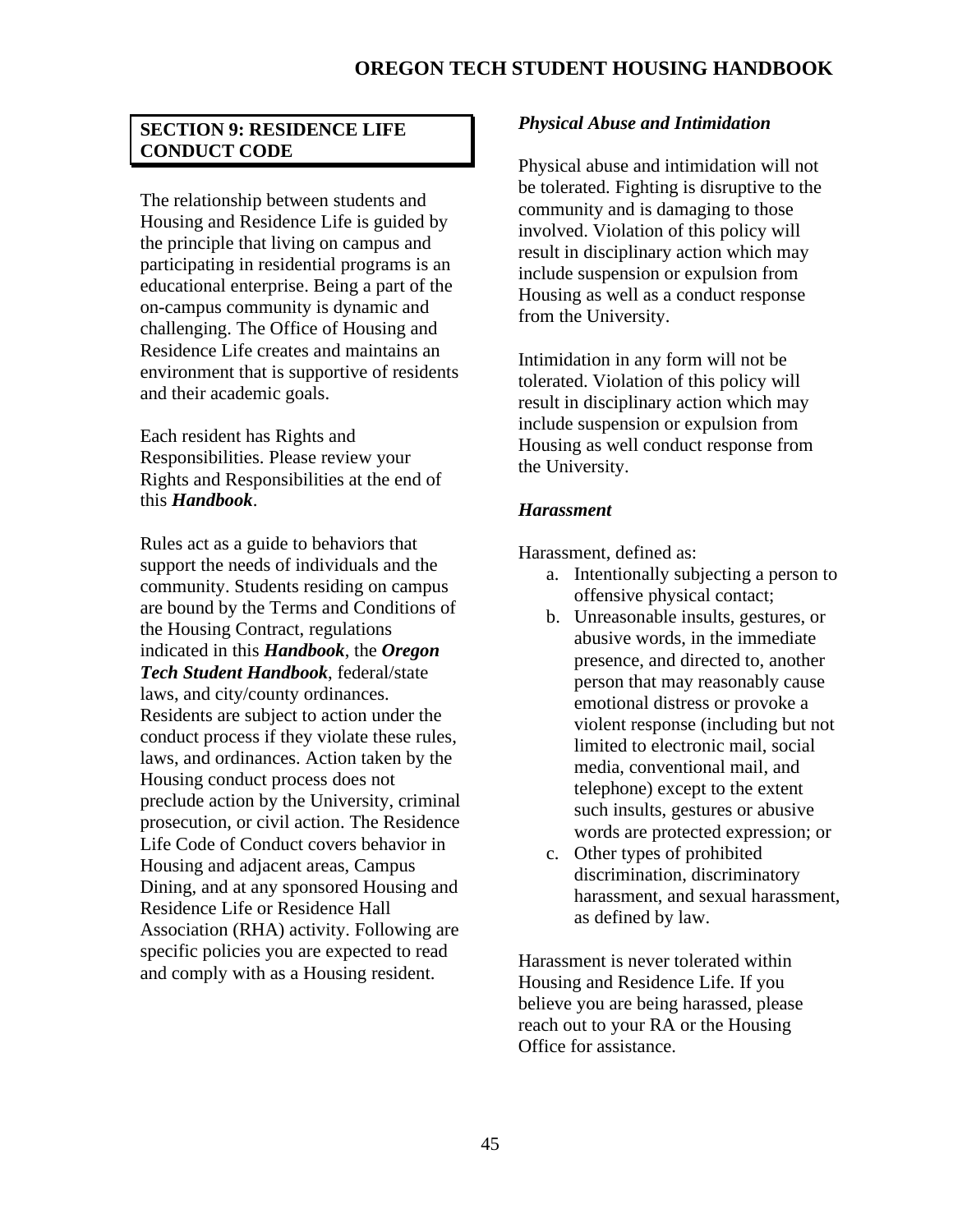### <span id="page-45-0"></span>*Hazing*

Hazing is prohibited. A student organization (member thereof) or an individual cannot haze another person to gain member status or to be a pledge of an organization. Haze means:

- a. To subject an individual to whipping, beating, striking, branding or electronic shocking, to place a harmful substance on an individual's body or to subject an individual to other similar forms of physical brutality;
- b. To subject an individual to sleep deprivation, exposure to the elements, confinement in a small space or other similar activity that subjects the individual to an unreasonable risk of harm or adversely affects the physical health or safety of the individual;
- c. To compel an individual to consume food, liquid, alcohol, cannabis, controlled substances, or other substances that subjects the individual to an unreasonable risk of harm or adversely affects the physical health or safety of the individual; or
- d. To induce, cause or require an individual to perform a duty or task that involves the commission of a crime, or an act of hazing on another individual.

Students found responsible for an act of hazing will be given sanctions that could include suspension or expulsion from the university.

### <span id="page-45-1"></span>*Health and Safety*

Actions that create a hazard to the health and safety of residents or cause damages to Housing or resident owned properties

are not permitted. Such actions include but are not limited to:

- Throwing objects from windows
- Tampering with fire equipment, alarms, and smoke detection devices
- Tampering with electrical circuit breakers and fixtures
- Any action that creates a health or safety hazard including personal hygiene issues and room cleanliness/odor.

You are expected to maintain an appropriate level of personal hygiene and room cleanliness. Bathe daily and clean your room/apartment to keep it odor free. Violation of this policy will result in disciplinary action.

You are expected to take care of your physical and mental health. If at any time it is deemed you are not upholding this expectation, you may be in violation of the Housing and Residence Life Code of Conduct and may be subject to the Housing Conduct Process.

Health and Safety inspections occur at least quarterly by Housing and Residence Life staff. The staff will check all life safety equipment as well as take note of excessive trash or other issues of concern. If your space does not meet Housing expectations, you will receive instructions to remedy these issues and your space will be checked again to ensure compliance with Health and Safety Standards.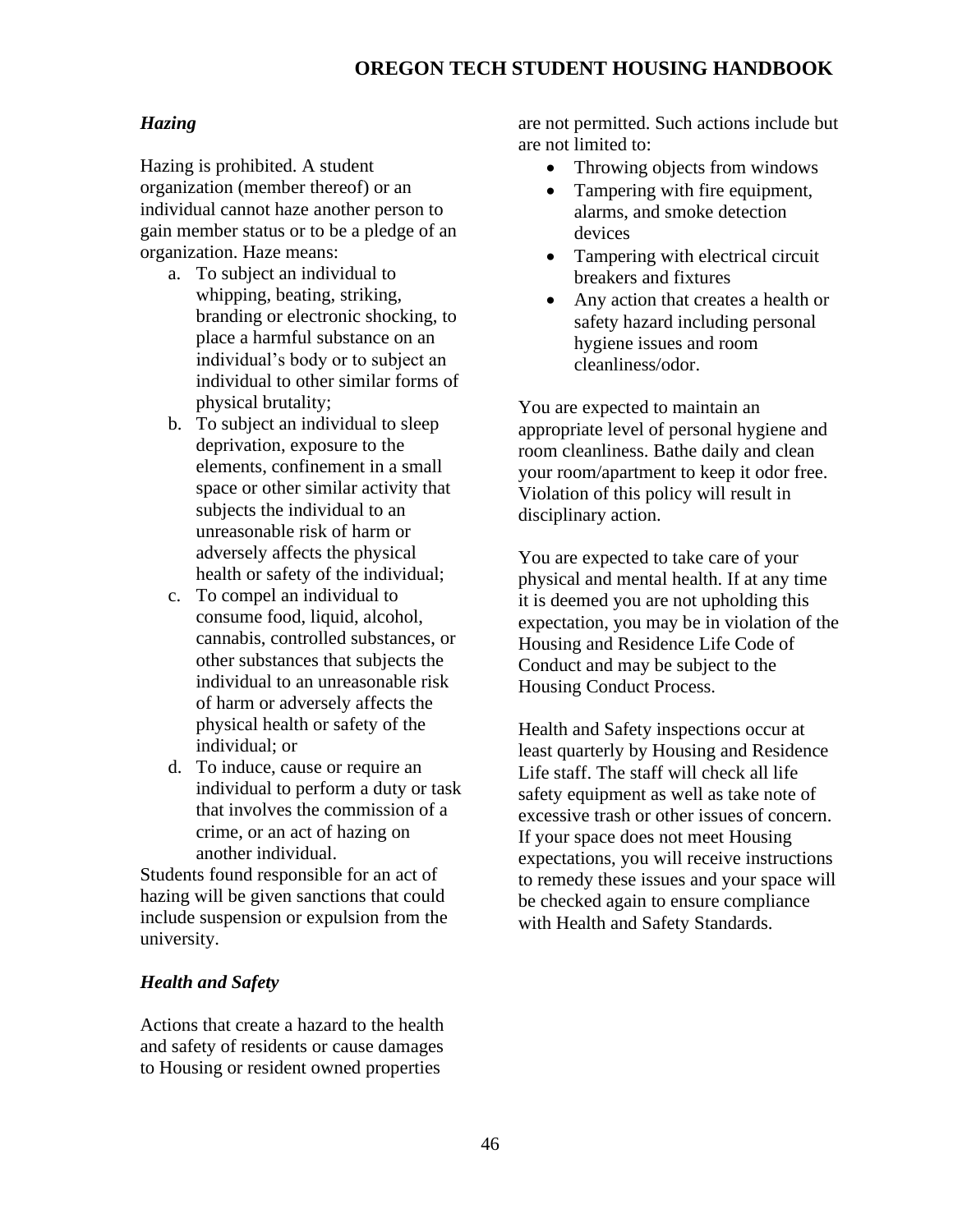# <span id="page-46-0"></span>*Alcohol*

Oregon Tech prohibits:

- 1. The illegal or unauthorized possession, consumption, or sale of alcoholic beverages. Furnishing or possession of alcoholic beverages to persons under the age of 21 years of age on property owned or controlled by the college or as part of any Oregon Tech event. Possession and consumption of alcoholic beverages in unauthorized areas by those over 21.
- 2. The consumption of alcoholic beverages by all College students and employees so as to 1) adversely affect academic or job performance, 2) endanger the physical well-being of others/oneself, and/or 3) lead to damage of property.
- 3. The possession, sale, distribution, promotion, or consumption of an alcoholic beverage in a manner that constitutes a violation of federal, state, or local laws, including the sale, directly or indirectly, of any alcoholic beverages at a premise or by an entity not licensed for such sales on OIT property or as part of any OIT event. No State funds (including College and student fees) may be used to purchase alcohol.
- 4. Alcoholic beverages are not allowed on campus for athletic contests or events unless authorized by the President.

# **Oregon Tech allows for alcohol in Housing within these parameters:**

1. If you and your roommate(s) are  $21+$ years of age, alcoholic beverages may be stored and consumed in your

assigned space. Individuals under 21 may not be in a  $21+$  space when alcohol is present or consumed.

- 2. If you are present in a room with open containers of alcohol, it is considered an act of consumption. Determination of responsibility occurs through the conduct process.
- 3. The door to a  $21+$  space must remain closed when alcohol is being consumed in the room. All occupants are expected to be responsible when consuming alcohol.
- 4. Being under the influence of alcohol or other substance is considered an act of consumption and/or possession and can result in disciplinary action.
- 5. If you are under 21, you are not allowed to possess alcohol containers, even if the containers are empty. Empty alcohol containers are considered an act of consumption and/or possession and a violation of the Residence Life Code of Conduct.
- 6. Kegs/excessive stores of alcohol are not allowed. Alcoholic beverages illegally possessed, consumed, or sold, will be confiscated, and destroyed by authorized staff including Housing and Residence Life Staff as well as Campus Safety, City, County, or State Police.
- 7. Disruptive behavior resulting from the use of alcohol is a violation of the Residence Life Code of Conduct and will incur disciplinary action.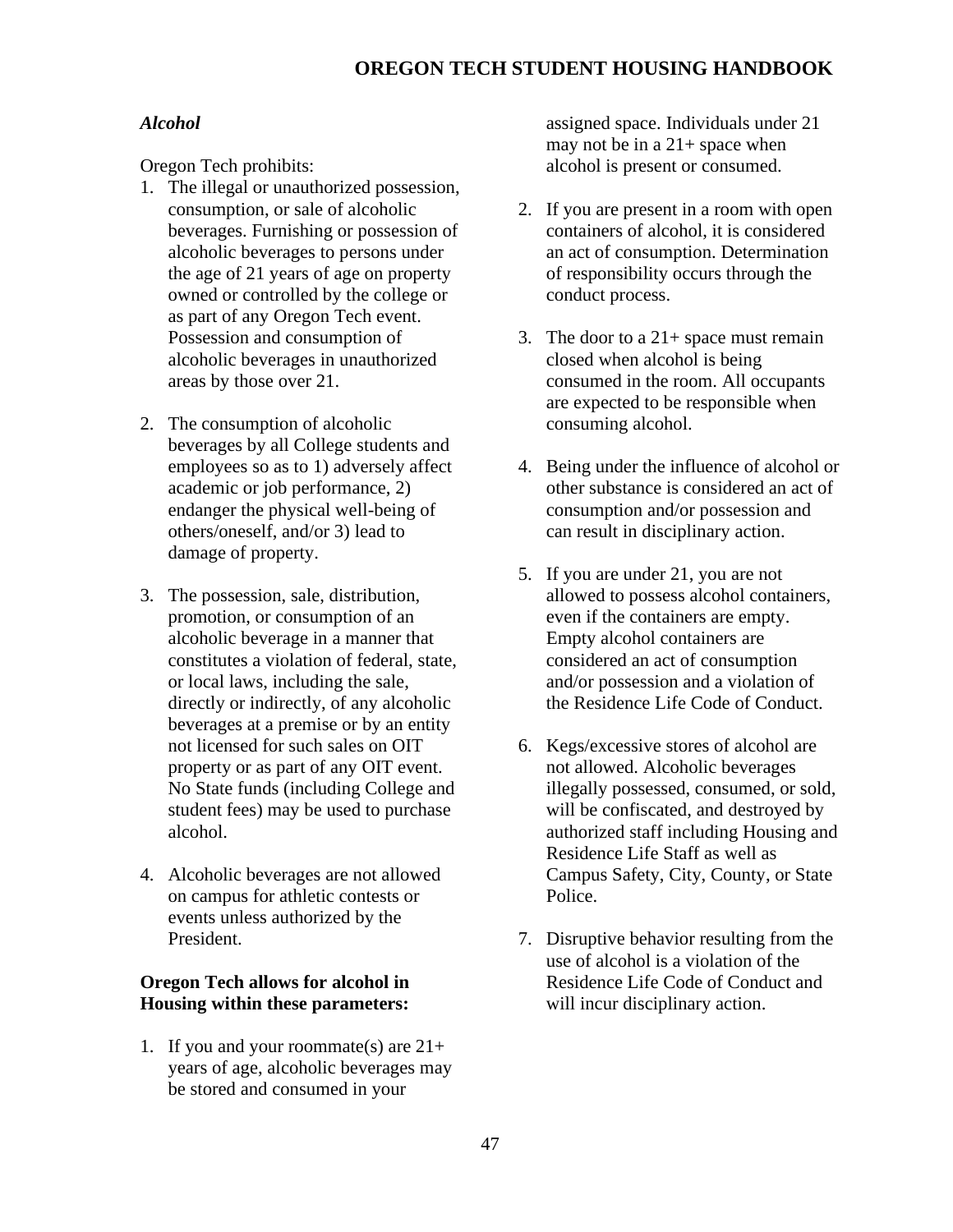### <span id="page-47-0"></span>*Controlled Substances*

The possession, use, sale, or distribution of any illegal or controlled substance is forbidden. These actions will subject the violator to Residence Life and University disciplinary action and/or criminal prosecution. Discipline may include eviction from Housing, as well as discipline from the University.

Controlled substances include (but are not limited to) prescription medications (without a current/valid doctor's prescription for the possessor) and illegal drugs such as cocaine, marijuana, PCP, psilocybin, LSD, peyote, heroin, amphetamine, methamphetamine, mescaline, opium and its derivatives, and "designer" drugs.

Marijuana possession (in any form), and consumption, including but not limited to smoking, eating, or oils, is prohibited by federal law. Although Oregon has legalized marijuana for medicinal and recreational use (for individuals 21 years of age or older), it is prohibited on the Oregon Tech campus. As a recipient of federal funds, the University is required to comply with federal law.

Oregon Tech, and Housing and Residence Life maintain a workplace and educational environment free from the unlawful manufacture, distribution, dispensation, sale, exchange, possession, or use of controlled substances and illicit drugs.

Controlled substances and illicit drugs are prohibited on any OIT property and at any site where individuals on behalf of OIT perform work. Prescription medications (appropriately prescribed for and used by the patient according to the prescription) are exempted from this prohibition.

Oregon Tech students, faculty, staff, and students are expected to comply with applicable local, state, and federal laws regarding the possession, use, or sale of controlled substances, whether on or offcampus.

Any student, faculty, or staff member who violates this policy or applicable law may be subject to disciplinary or conduct action consistent with provisions of state and federal laws; and campus administrative rules; and the OIT Student Code of Conduct.

Disciplinary actions for students may range from warning to expulsion as provided by the *Oregon Tech Student Handbook*, and /or the *Student Housing Handbook* and may include referral to the Integrated Student Health Center or another agency for evaluation and/or treatment. Students receiving federal financial aid may lose aid. Students may also be referred for prosecution by the legal system. The severity of the sanction will depend, in part, on whether this is a first incident or a repeat violation, the seriousness of the misconduct, and the student's attitude.

Any disruptive behavior resulting from the use of drugs or any other illegal substance is a violation of the Residence Life Code of Conduct and will bring forth disciplinary action.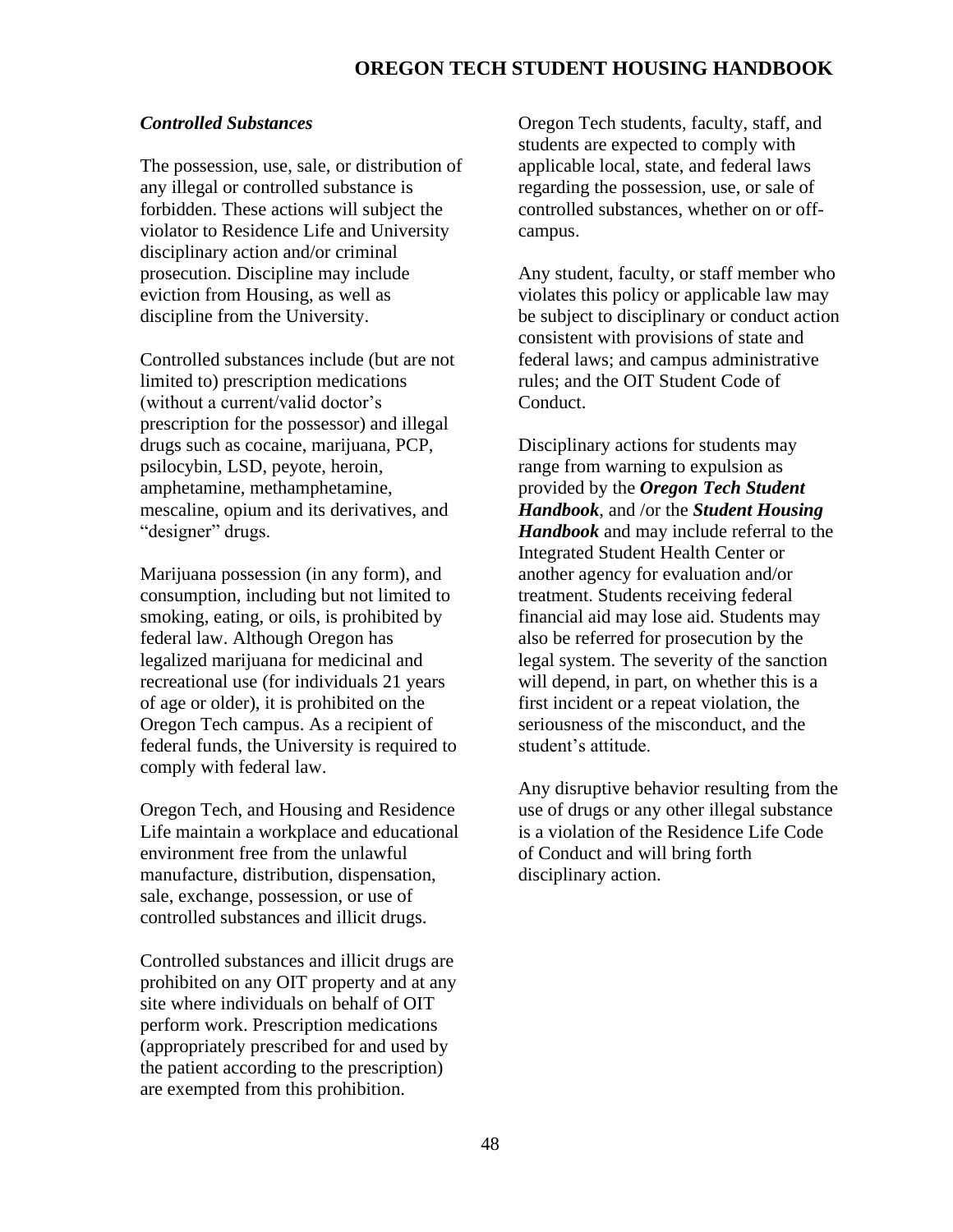In accordance with the Drug-Free Workplace Act of 1988 and the Drug-Free Schools and Communities Act of 1989, Oregon Tech prohibits:

- 1. The unlawful manufacture, distribution, dispensing, possession, or use of controlled substances by college employees, students, or other members of the Oregon Tech community on college premises or as part of any college activity.
- 2. The illegal or unauthorized possession, consumption or sale of alcoholic beverages, or the furnishing of alcoholic beverages to persons under twenty-one (21) years of age on college property or at college-sponsored activities, or possession and consumption of alcoholic beverages in unauthorized areas by those over twenty-one.

Non-compliance with this policy may result in penalties up to and including expulsion from the college and termination of employment.

### <span id="page-48-0"></span>*Marijuana Information and FAQs*

With the change in law in Oregon regarding legal use of marijuana in the state for those 21 years and older beginning July 1, 2015, we want to provide clear information to you regarding use and intoxication from marijuana on Oregon Tech campuses and centers so that you can make informed, smart choices.

### *Why is marijuana use prohibited at Oregon Tech?*

Because Oregon Tech receives federal aid and grants, we must follow federal law when it comes to marijuana use and possession. This means marijuana in any

form, including but not limited to smoking, edibles, oils, and any other form, is prohibited by students of any age on campus.

### *Follow these guidelines:*

An easy way to think about marijuana use is to compare it to alcohol and cigarette use. Ask yourself: could I walk across campus drinking a beer? No. I also can't do that with marijuana. Could I come to class high/drunk on alcohol? No, I also can't do that with marijuana. Could I return to my on-campus room drunk and under the influence? No. I also can't do that with marijuana. Can I safely use lab equipment and keep myself and others safe if I've been drinking alcohol? No, and I couldn't safely use equipment under the influence of marijuana. Could I drive drunk? No, I also can't do that with marijuana. Could I smoke a cigarette anywhere on campus? No, I also can't do that with pot.

#### *Beware if edible forms of marijuana:*

There will be many forms of edible marijuana in pot shops and some student will be tempted to sample these. Please realize that edible pot does not immediately impact your system and so it is very easy to eat several "servings" of it and get too high, resulting in physical and mental distress, and sometimes the need for medical attention. Recent media stories have pointed out that a single marijuana infused candy bar, for example, is 6-8 servings of pot, yet many would assume that one candy bar is one serving for one person. Please be a good friend and let others know about the need for caution with edibles. Recent stories in the media, including the Denver Post and the Oregonian noted how much wrong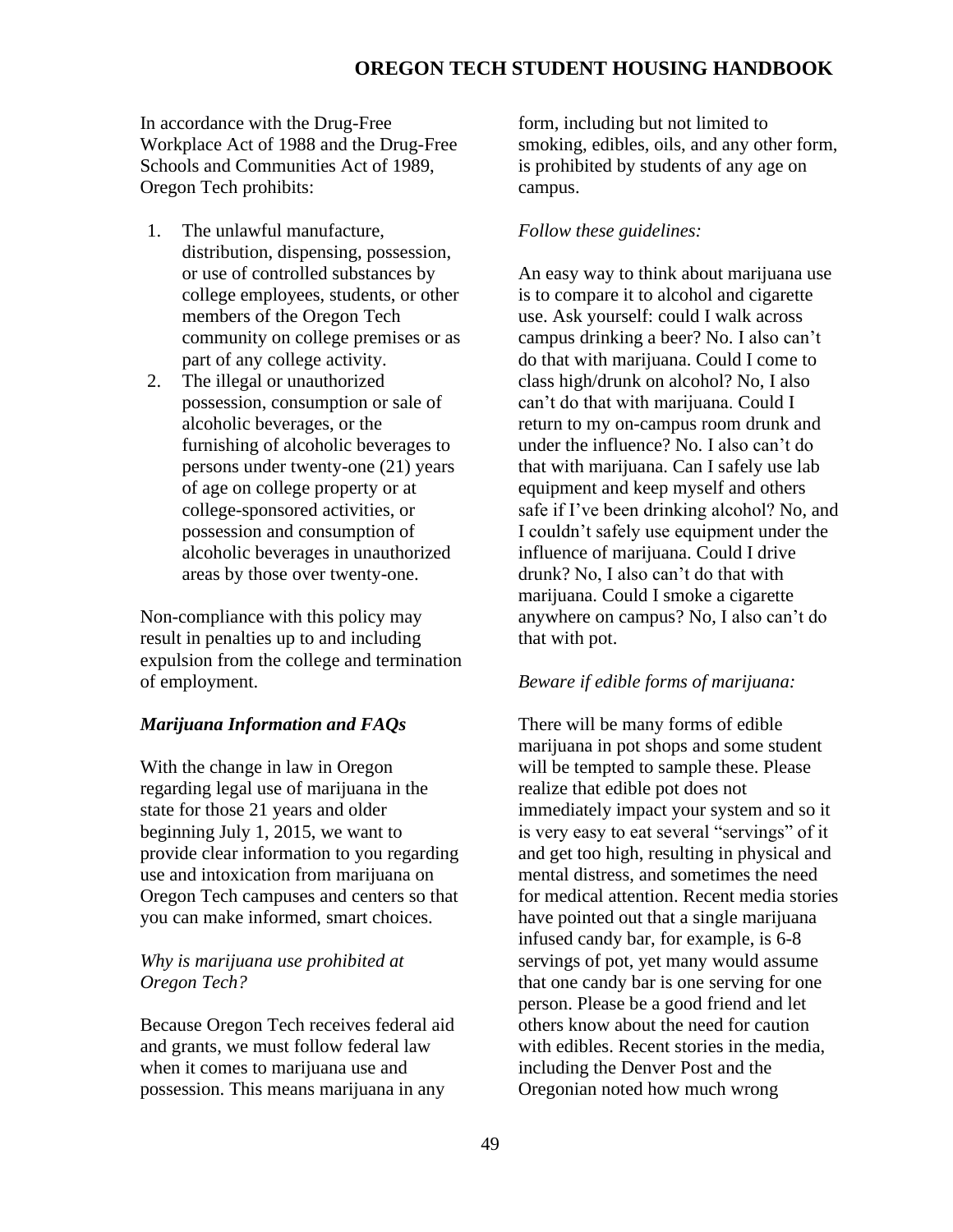information is printed on edibles' labels (with actual THC both higher and lower in almost all cases tested) and the problems this has caused, including ER visits and even the death of a student in Wyoming. See website

www.denverpost.com/news/ci\_25488963/ mariuana-edibles-spotlight-colorado-afterstudents-death.

### **Here is some additional information on marijuana use on campus:**

*What are the consequences if a student is caught using or possessing marijuana on campus?*

The consequences are the same as possession of any controlled substance on campus. Students will face disciplinary action as outlines in the Student Conduct Code, which can include suspension or expulsion, depending on the circumstances. See website https:/www.oit.edu/conduct

*If it is legal across the state, then why will it still be impermissible to use or possess marijuana on campus?*

Marijuana remains illegal under federal law. Despite legalization of the possession, sale, and use of marijuana in Oregon for those 21 and older, Oregon Tech must comply with federal law. This includes prohibiting the possession and use of marijuana in all forms. Oregon Tech is legally permitted to implement and enforce internal policies on our campus which may or may not be the same as state laws but are in the best interest of student safety. For example, while Oregonians may currently carry a concealed firearm if they have a permit, doing so is not allowed on the Oregon Tech campus due to safety concerns.

### *If you are 21 can you smoke marijuana on campus?*

No, you cannot possess any amount of marijuana in any form on campusincluding leaf/bud, hash, edibles, oils or any other form of marijuana or marijuana infused products. Doing so is a violation of the Student Conduct Code and other Oregon Tech policies. These policies are in force because these products can put other students at risk and, as discussed above, use and possession of marijuana products is a violation of federal law.

### *Are the consequences for possession the same as they were before the law change?*

Yes, the disciplinary consequences at Oregon Tech for marijuana use, possession and intoxication are the same after July 1, 2015 as they were before.

### *What happens if I legally smoke marijuana off campus and then come to campus under the influence?*

If you are under the influence of any controlled substance, whether marijuana, alcohol, or other controlled substance, you are subject to the mandates for substance use in the Student Conduct Code.

*What if I have a medical marijuana cardwill that allow me to possess and use marijuana on campus?*

Under federal law, marijuana use will still be considered illegal even after July 1, 2015 and students cannot possess or use medical marijuana in any form, even if in possession of a medical marijuana card. If you have any questions, please see the Vice President for Student Affairs Office on the first floor of the College Union.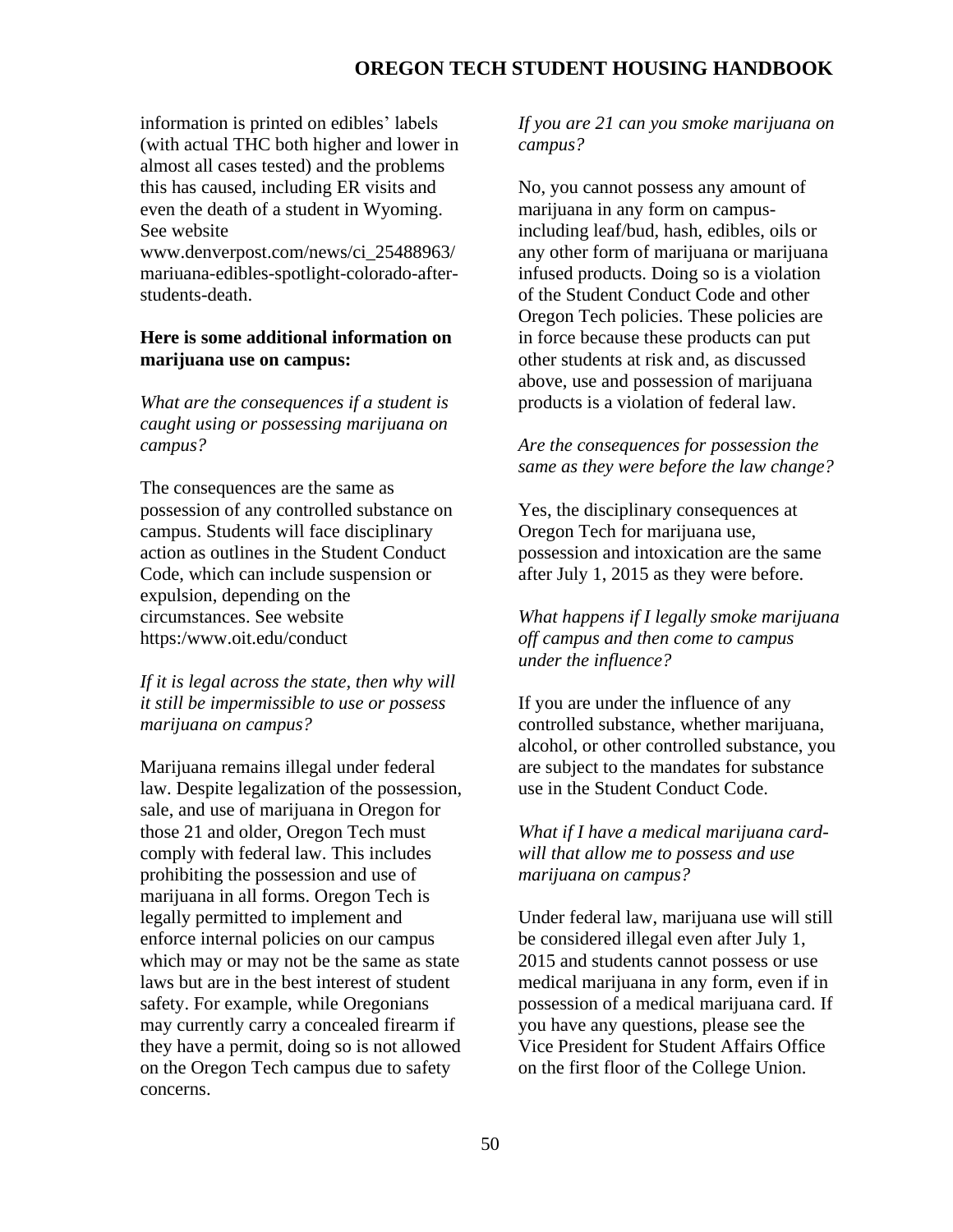### <span id="page-50-0"></span>*General Regulations*

### **The following actions are prohibited**:

- 1. Falsification, alteration, forgery, or misuse, of any Housing and Residence Life documents, student ID, or other University documents.
- 2. Withholding information from or providing incorrect information to any University staff person (including student staff) when asked in the performance of their duty.
- 3. Malicious destruction, damage, or misuse of University property, personal property of a member of the campus or Housing community, or a guest of these communities.
- 4. Theft or the unlawful conversion of the property of another.
- 5. Intentional disruption of the operation of Housing and Residence Life.
- 6. Solicitation by outside entities and/or student groups is prohibited. Exceptions may be granted by written petition through the Director of Housing and Residence Life.
- 7. Possession or use of firearms, explosives, dangerous chemicals, or other dangerous weapons.
- 9. Unauthorized entry into or intentional defacement of any Housing facilities, equipment, or the property of another.
- 10. Nudity or any acts of indecent exposure. Nudity is defined as an unclothed human figure or a representation of it. Indecent exposure is defined as any act that is perceived

as improper, offensive, or not in good taste.

- 11. Playing ball, throwing objects, playing with Nerf guns, operating RC vehicles, riding a bike, skateboarding, and rollerblading, etc. within Housing.
- 12. Publication, posting, or distribution of documents that violate the laws of libel, copyright, obscenity, postal regulations, or any related laws or statutes.
- 13. Throwing snowballs/having snowball fights in or around residential buildings. Violators will be fined \$75.00 per infraction. Damage caused by throwing snowballs will be charged to the responsible party or parties in addition to the fine(s).
- 14. Tampering with or forcing open any doors within Housing. These actions result in a \$200 fine plus any costs to repair the door(s).
- 15. Allowing a conduct violation(s) to occur without reporting the violation(s), knowingly withholding information, or providing false information. You can be held responsible for the violation as much as the individual(s) committing the violation.
- 16. Residents are responsible for the conduct of anyone visiting their room. Violations occurring within a room will be the responsibility of the resident(s) assigned to the room.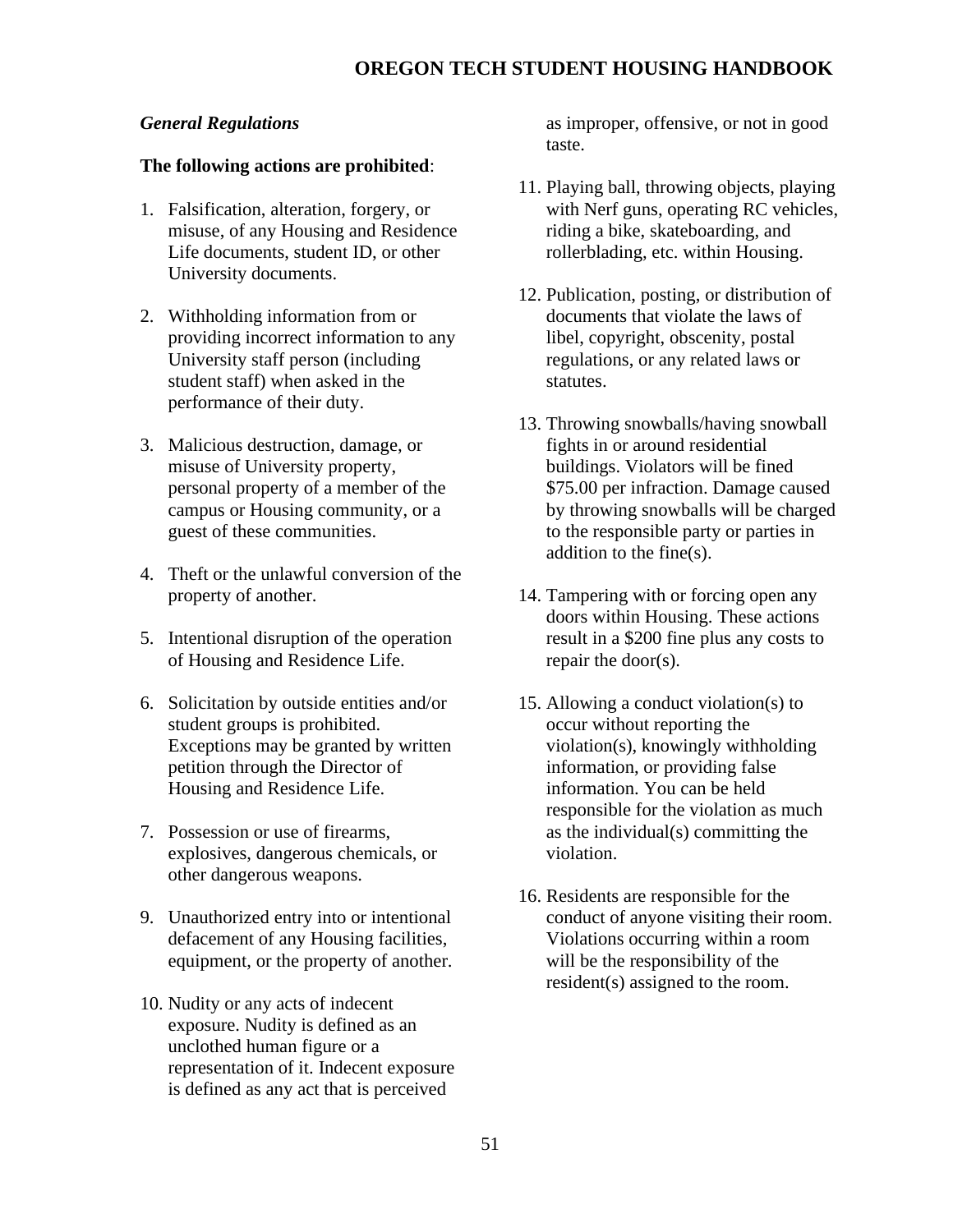### <span id="page-51-0"></span>*Compliance*

Failure to comply with a University official in the performance of their duties will result in disciplinary action. A University official includes all full time Housing and Residence Life and student staff acting in an official capacity.

Residents are expected to comply with the directions of Campus Safety, police, and emergency personnel always.

### <span id="page-51-1"></span>*Conduct Process*

Rules governing behavior provide the stability for our basic freedoms. The Housing and Residence Life community owes to its members the right to conduct their affairs and to pursue their academic goals and social objectives in an environment conducive to those ends. The conduct process and the Residence Life Code of Conduct support this environment with the Residence Life Code of Conduct and the Conduct Process based on the Oregon Tech Student Code of Conduct.

Violations (and suspected violations) of the Residence Life Code of Conduct subjects the alleged offender to the Conduct Process. If a staff member observes or has reason to believe a resident has violated the Code, the student will be warned that their behavior/actions are inappropriate and that they should discontinue or change their behavior/actions.

If the infraction is considered minor, the student may be counseled and warned either verbally or in writing, be required to provide an oral or written apology, or lose Housing related privileges. Restriction of privileges must be in response to violation

of the rules and regulations related to the area restricted.

If the Conduct Officer or designee decides that the violation is more serious, or if the individuals involved are repeat offenders, or are on behavioral contracts, then the student will go through the Conduct Process.

### <span id="page-51-2"></span>**Notification Procedures and Student Options for Disciplinary Action**

When an alleged violation of the Residence Life Code of Conduct occurs, the Conduct Officer shall inform the accused student of the following:

- 1. The charges, including:
	- A description of the alleged conduct
	- The date of the alleged violation
	- The location of the alleged violation
- 2. The person who will serve as the conduct officer. This person could be the Director of Housing and Residence Life, her designee, or another authority figure.
- 3. The date and time, the student meeting is set with the Conduct Officer. If this date/time does not work, contact the Conduct Officer to re-schedule.

### <span id="page-51-3"></span>**Hearing Procedures**

1. Student will receive electronic notice of the hearing at least three (3) academic days prior to the hearing date. All email is sent to the oit.edu email address-students are expected to check and respond to this email account at least once a day.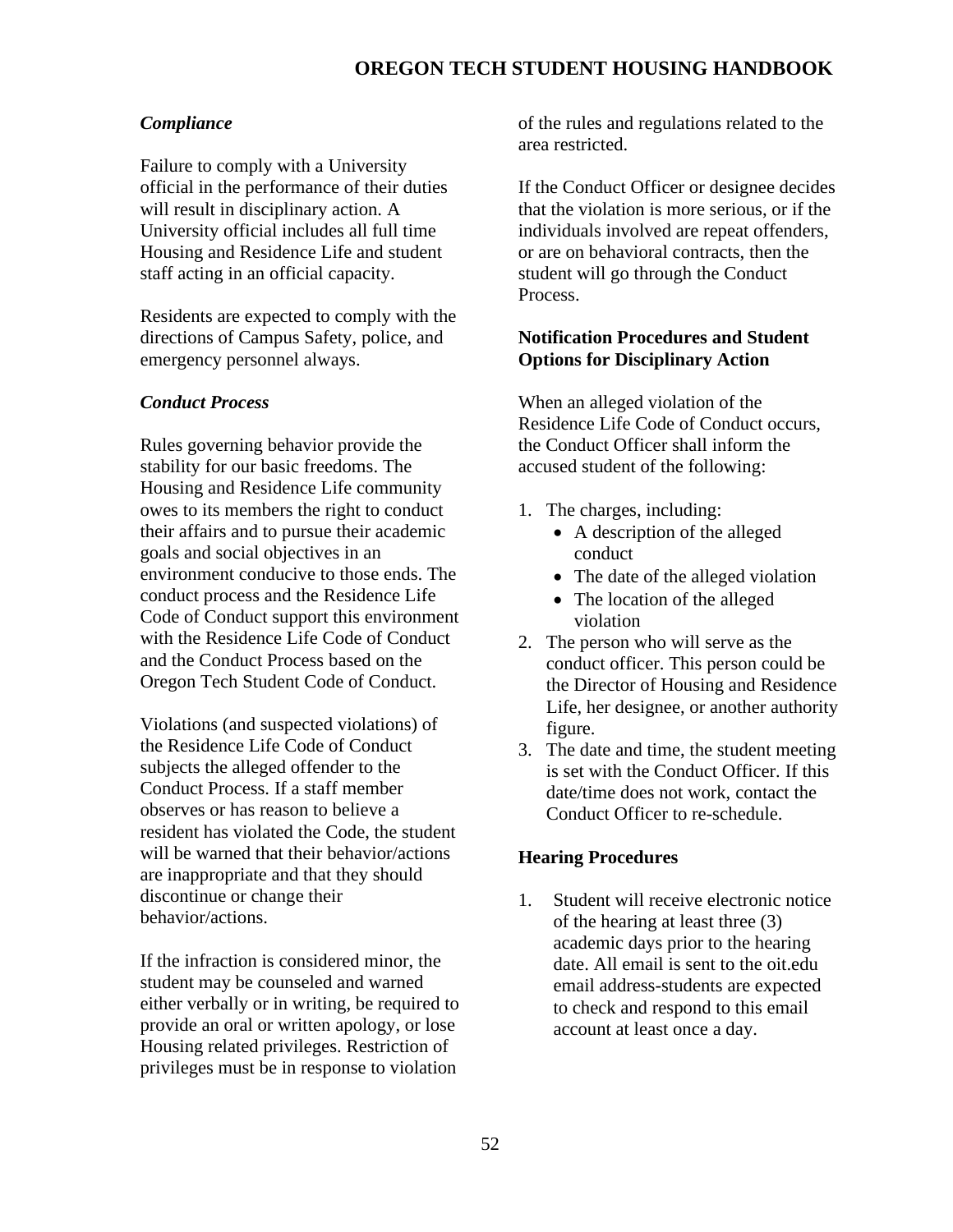- 2. The Conduct Officer shall investigate alleged misconduct and present the evidence at the hearing.
- 3. The student, upon satisfactory explanation to the Conduct Officer in writing (email is fine), may request a change of hearing date. Any change in the hearing date will be communicated least three (3) academic days prior to the new hearing.
- 4. If the student is not present at the hearing or if the student should leave the hearing prior to its conclusion or adjournment, the hearing shall proceed without the student present. The Conduct Officer shall render a decision based on the evidence presented.
- 5. The hearing shall be closed to the public unless the accused student wishes it to be open. If a disruption occurs, the Conduct Officer reserves the right to close the hearing.
- 6. The student is considered innocent of the charges against the student until the University determines, by a preponderance of the evidence, responsibility.
- 7. At the meeting, the student will hear the charges, answer questions of the Conduct Officer, offer information on their behalf and question any witnesses.
- 8. All participants and witnesses who testify shall be cautioned concerning the serious nature of the hearing and the obligation and responsibility to give truthful testimony. Disciplinary action may be imposed for knowingly giving false testimony.
- 9. The Conduct Officer has up to 3 business days to determine guilt or innocence based on the evidence presented.
- 10. Within five (5) academic days from the day the hearing is closed, the Conduct Officer shall notify the student via electronic means, of the following:
	- Whether or not a violation of the Housing and Residence Life Code of Conduct was found
	- The penalty if a violation was found

A student's prior conduct will be considered in determining a penalty in the event the student is found responsible for the charges.

It is a serious violation of the Housing and Residence Life Code of Conduct to provide false information or to withhold information during the Conduct Process.

# <span id="page-52-0"></span>**Appeals**

Appeals to a conduct decision must be filed with the Director of Housing & Residence Life (or the Dean of Students if the Director held the hearing) within three (3) business days of receiving the disciplinary record. Appeals must be in writing and legible (a typed document is most appropriate). Failure to follow these procedures will nullify your right to appeal. The written appeal must include support for the following grounds for appeal:

- Noncumulative material and relevant evidence, new or newly discovered, which with reasonable diligence, could not have been produced prior to imposition of sanction.
- Unlawful discrimination or prejudicial error.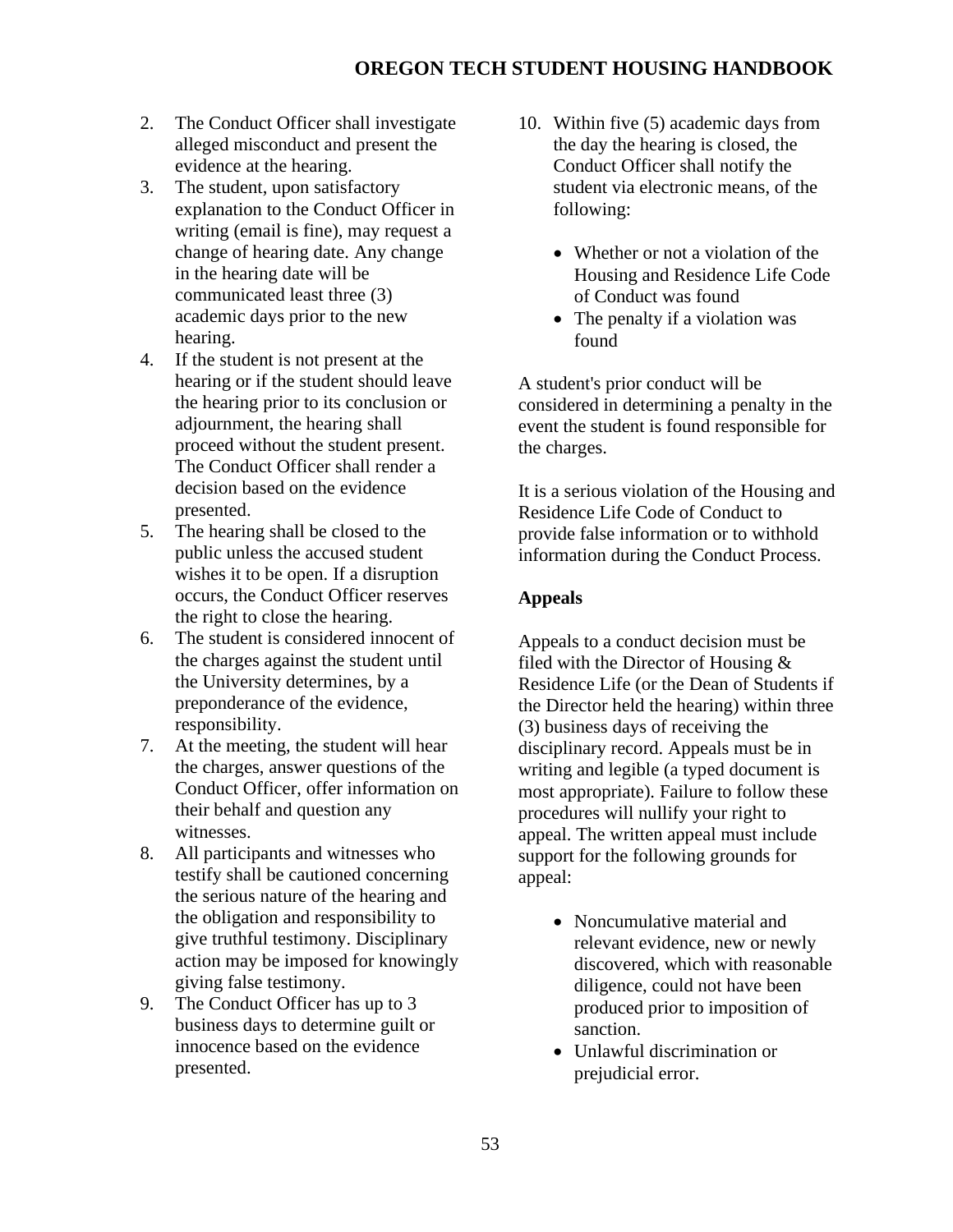- Unreasonable, arbitrary, or capricious action.
- The imposing of an excessively severe sanction.
- The imposing of an insufficient sanction.

The Director will review the appeal and may conduct a hearing to review the information provided in the appeal or hear oral arguments from the appellant, the Conduct Officer, and other parties to the matter. The Director may:

- Remand the case back to the Conduct Officer for further consideration.
- Modify the decision.
- Sustain the decision.
- Overturn the decision.

# <span id="page-53-0"></span>*Sanctions*

The objective of imposing of sanctions is to provide an educational opportunity. Sanctions examine not only the needs of the individual, but also the needs of other members of the residential community. The process allows freedom, but with freedom comes responsibility.

Sanctions may be imposed separately or in addition to other sanctions.

# <span id="page-53-1"></span>**Housing Probation**

Housing probation is a period of observation and review during which the resident must demonstrate compliance with Housing and Residence Life policies and regulations. If further violations occur during this period, additional sanctions will be put in place.

# <span id="page-53-2"></span>**Written Reprimand**

A written reprimand notifies the offender of inappropriate behavior and becomes part of the student's Housing record. It may specify that more severe consequences will be imposed should subsequent violations occur.

# <span id="page-53-3"></span>**Restitution**

Restitution is compensation for damages to University, Housing and Residence Life, or personal property. This is not a fine, but a repayment for costs associated with a behavior. Restitution can include, but is not limited to, cost associated with damages or theft, and administrative costs. Restitution may include monetary payment for service.

# <span id="page-53-4"></span>**Letter of Apology**

A letter of apology may be directed to be written by the student to the appropriate person(s) or the community as a whole.

# <span id="page-53-5"></span>**Education or Counseling**

A student may be required to attend or develop educational programs, seek counseling or secure other professional assistance. Housing and Residence Life staff members work with the student in securing the appropriate assistance and will follow up to document the student has completed this requirement.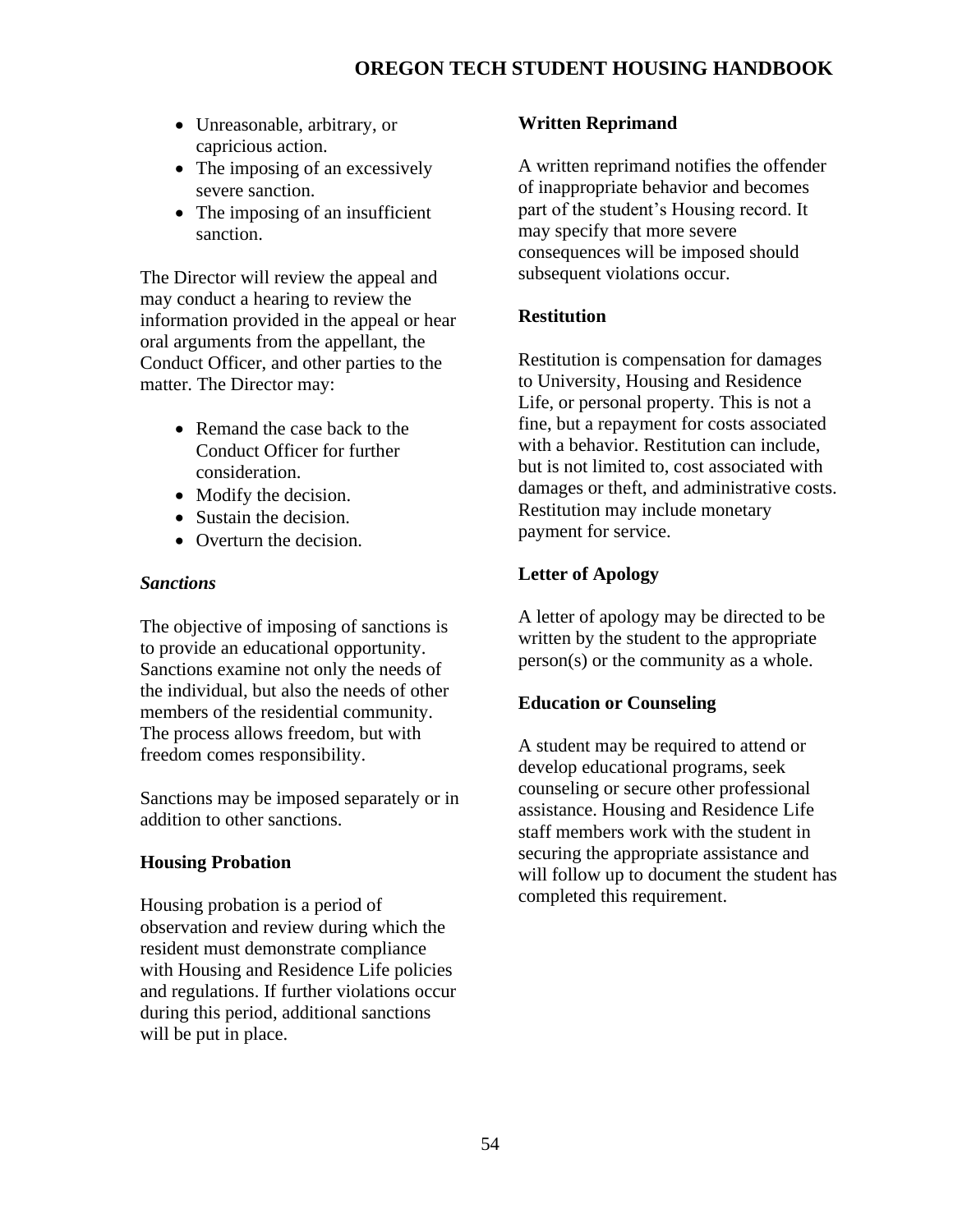# <span id="page-54-0"></span>**Community Service**

Community service includes a minimum of 5 hours of work benefiting the campus and/or Housing and Residence Life. The Conduct Officer will determine tasks. Tasks must be completed in the time allotted for the student to complete this sanction.

Failure to complete community service will be converted to a monetary restitution charge equal to \$5.00 per hour plus a 10% administrative charge. Additional hours may be added if the student fails to appear for work assignments or does not complete the work assignment in the time allotted.

# <span id="page-54-1"></span>**Loss of Privileges**

A student may lose privileges to attend programs, enter various areas of Housing, check out equipment, or other privileges related to their stay in campus housing.

# <span id="page-54-2"></span>**Room Reassignment**

A student may be assigned to another space in Housing. This usually occurs when it is determined that the student or the community will benefit.

# <span id="page-54-3"></span>**Behavioral Contract**

A behavioral contract is an agreement between the student and the Conduct Officer. It can carry with it additional sanctions and procedures should its provisions be violated.

### <span id="page-54-4"></span>**Fines**

When determined to be appropriate, a fine may be assessed. The minimum fine is \$25.00.

### <span id="page-54-5"></span>**Suspended Fines**

When determined to be appropriate that a fine be assessed, it may also be suspended pending probation and review. If any future violations occur during the probation period, the suspended fine plus any other fine(s) may be assessed.

# <span id="page-54-6"></span>**Immediate Eviction**

The Director has the right to evict a student when, in the opinion of the Director, the resident's eviction is necessary to maintain order in Housing and areas under jurisdiction of the Residence Life Code of Conduct. This authority will only be invoked when a student interferes with another person's rights, welfare (mental or physical) or safety, uses illegal substances, or damages University property or the property of another. A student so evicted shall be entitled to a preliminary hearing and arraignment within three business days of the eviction. Based upon the evidence presented, the Director may:

- 1. Lift the eviction, pending resolution of the case.
- 2. Continue the eviction until resolution of the case is heard and completed.

# <span id="page-54-7"></span>**Evictions**

A student may be evicted from Housing for violations of the Residence Life Conduct Code. Eviction is imposed for serious infractions involving the physical or mental well-being of the student and/or community. Evictions are also a sanctioning option for repeat offenders and for those that, in the opinion of the Director are unable and/or unwilling to make the commitments necessary to live in the Housing community.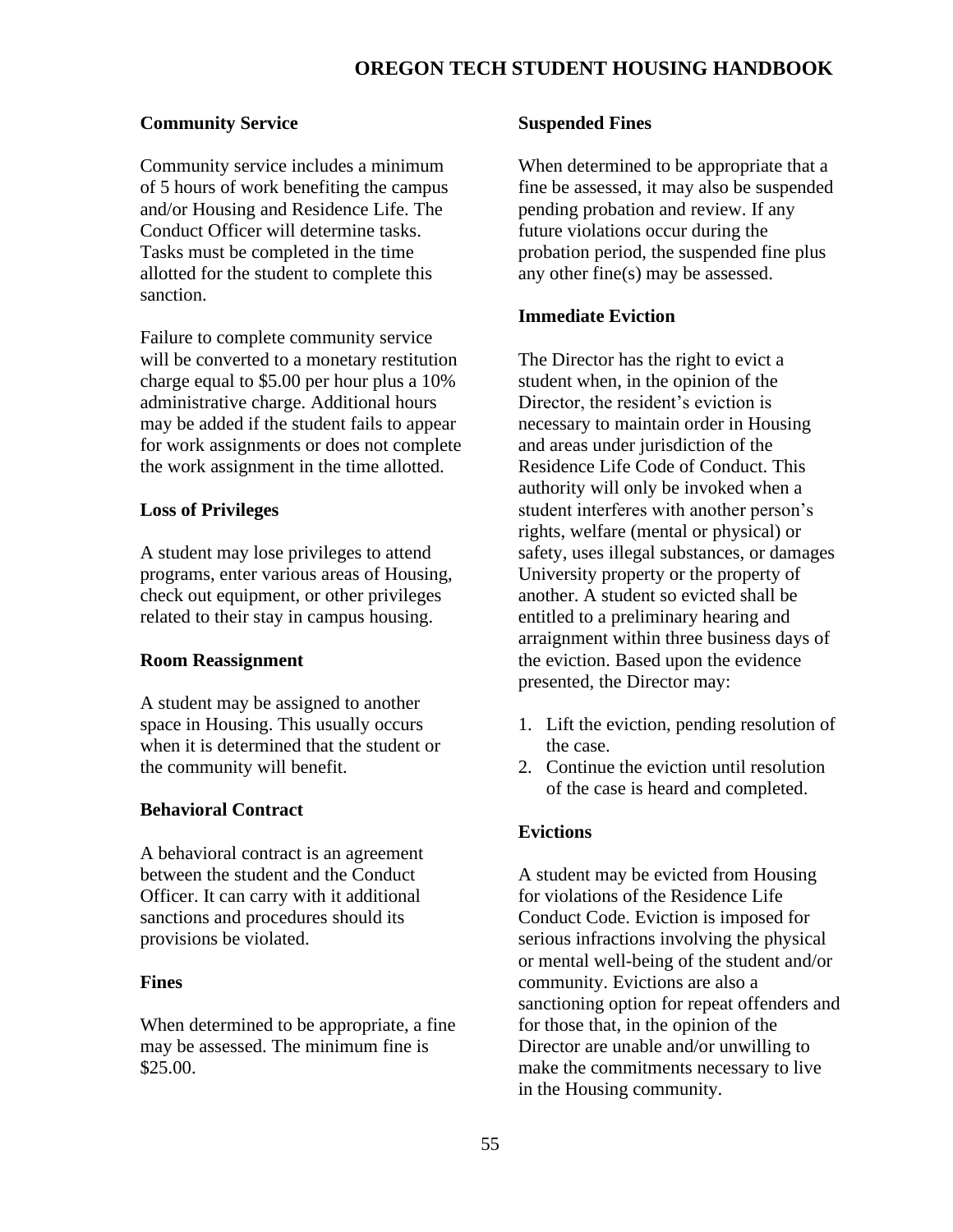(Note: This provision does not apply to those elements of the Housing Contract that govern a student's eligibility to reside on campus. These include, but are not limited to, non-payment of fees and becoming a non-student).

### <span id="page-55-0"></span>**Suspension of Sanctions**

Any sanction may be suspended. Suspension allows the student to correct their behavior and to demonstrate willingness to adjust to Housing community standards. A subsequent violation may result in the suspended sanction being re-imposed along with additional sanctions.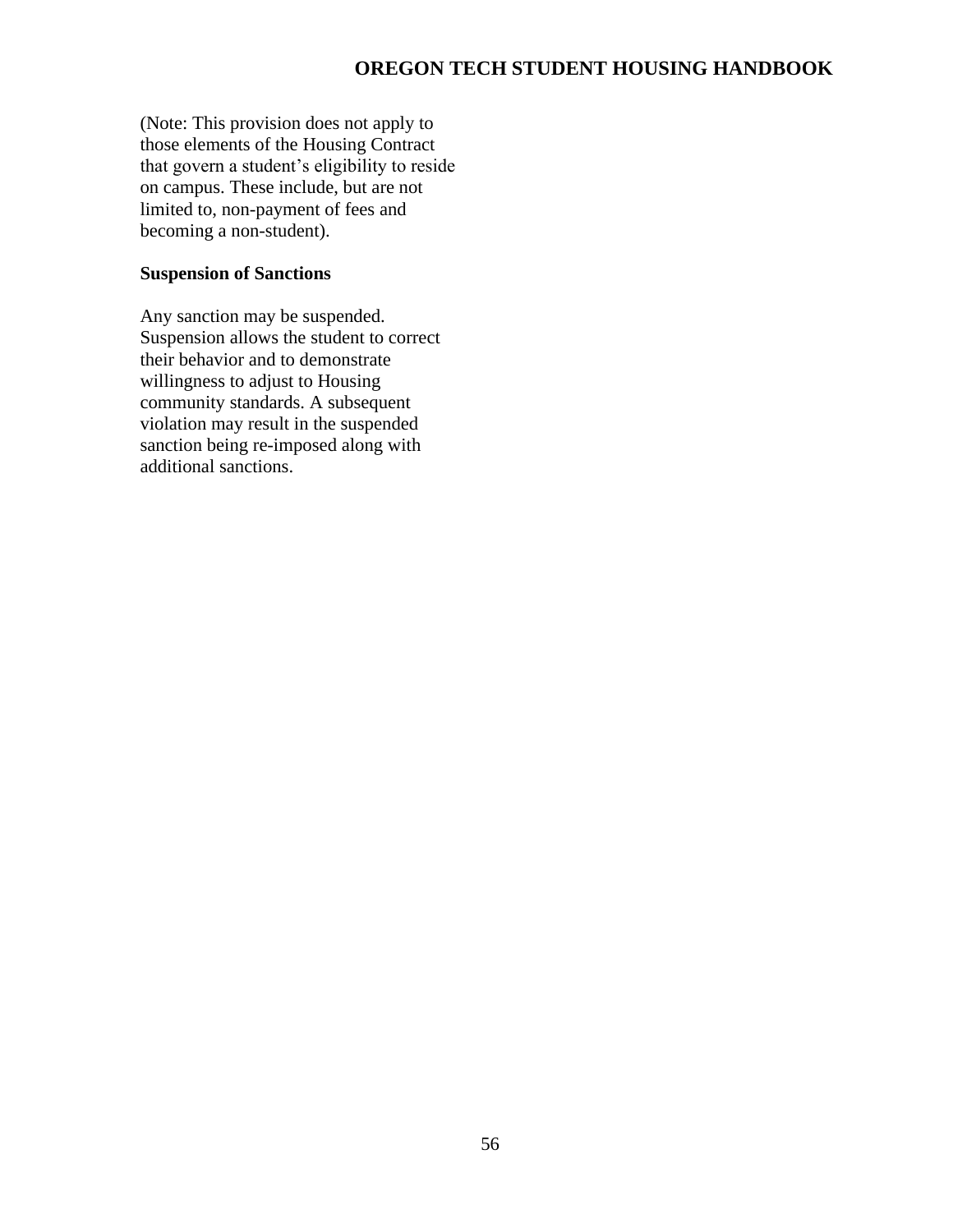### <span id="page-56-0"></span>**SECTION 10: ROOMMATE RELATIONSHIPS**

### <span id="page-56-1"></span>*Roommate Issues*

To minimize conflicts, discuss with your roommate(s) common sources of conflict. Some suggested areas to discuss at the beginning of the year include:

- 1. Cleaning and personal hygiene /habits. Identify what is OK and what is not OK and respectfully communicate your needs to your roommate(s). Ensure everyone can enjoy satisfactory living conditions.
- 2. Talk about what personal property you are willing to share, and what you are not willing to share. Respect your roommate(s) decisions about their willingness to share personal items.
- 3. Discuss when guests are welcome and when they are not. Discuss guest's use of personal belongings. Talk about where overnight guests (limited to 3) nights per term) may sleep.
- 4. Talk about studying in your space, as well as appropriate noise levels in the space.
- 5. Discuss your sleeping needs including how long you need to sleep, and when you expect to sleep undisturbed.

Spend quality time with your roommate(s) and talk about what you expect from each other. Be open, honest, and clear in your communication. Your RA is a good resource. Talk with your RA about a Roommate Agreement to fill out together to address the common issues that may occur between roommates.

### <span id="page-56-2"></span>*RA Involvement in Roommate Issues*

Sometimes conflicts arise where an RA's involvement may be helpful. When you approach your RA with a concern, the RA will ask questions about your concerns and what you would like to see changed. Together you will identify the next steps to work for resolution.

### <span id="page-56-3"></span>*Roommate(s) Conferences/Mediation*

Mediation is a voluntary process providing the intervention of an acceptable, impartial, and neutral third party (RA). The ability to reach an acceptable solution rests with the parties involved (not the third party). The goal is to reach an acceptable solution to the disagreement.

Before setting up a time and place for the conference, the RA will collect all relevant information about the disagreement by talking to all parties involved.

The staff member serving as a mediator will define mediation and their role as mediator. The mediator assists in structuring the discussion but will not take sides. Address issues of confidentiality, the need for cooperation and honest, open conversation. Establish a time frame for the meeting at the beginning with the mediator.

### <span id="page-56-4"></span>**Negotiate ground rules**

The mediator will ask each participant to identify rules to follow. Two ground rules to get agreement on are:

- 1. One person talks at a time.
- 2. Only speak about the relevant facts. No innuendo or character defamation allowed.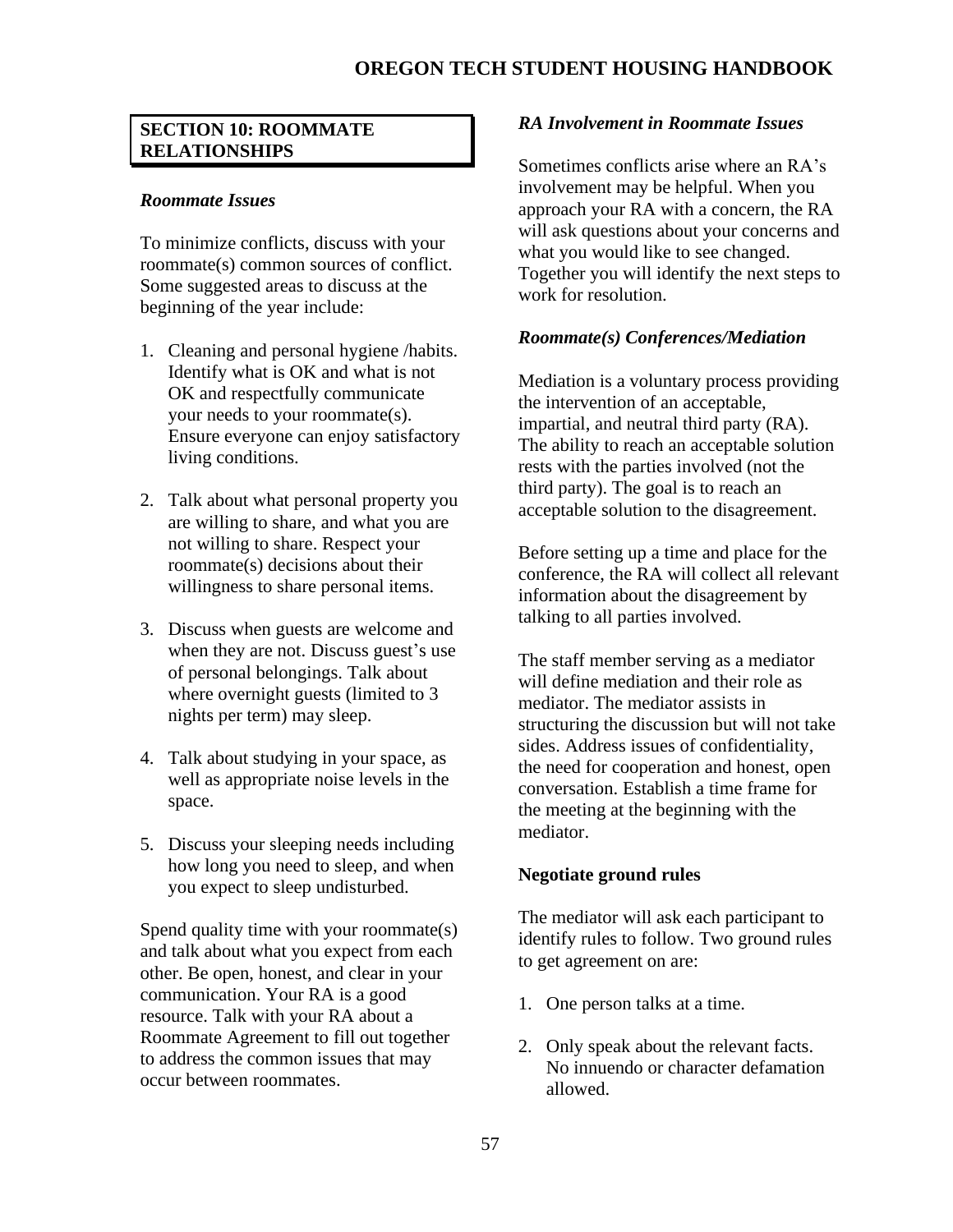After establishing ground rules, the negotiation process begins. Each person makes a brief opening statement to define the issues. If a Roommate(s) Agreement was completed, review the agreement.

The mediator and roommates work together to define the issues for further discussion and negotiation.

The mediator will assist the roommates in developing options that will alleviate the issues of concern.

Finalize the process by developing an implementation plan. Include specific responsibilities of all parties in writing. It can take the form of a roommate contract, or a revision of one done previously. The plan should include the following:

- 1. How to deal with future changes.
- 2. A framework for the plan.
- 3. Define how to ensure that all parties are following through on agreed rules.
- 4. Alternative ways of handling a future dispute.

The final plan should be accepted by and agreed upon by all parties. Once agreed upon, all parties should sign and distribute the plan to all involved.

Adapted from: Serr, R.L., & Taber, R.S. (1987). Mediation: A judicial affairs alternative. In R. Coruso & W.W. Travelstead (eds), *Enhancing campus judicial systems. New directions for student services.* No. 39. San Francisco; Jossey-Bass.

Also adapted from: Blimling, G. (1995). *The resident assistant*, 4<sup>th</sup> Edition. Dubuque, IA: Kendall/Hunt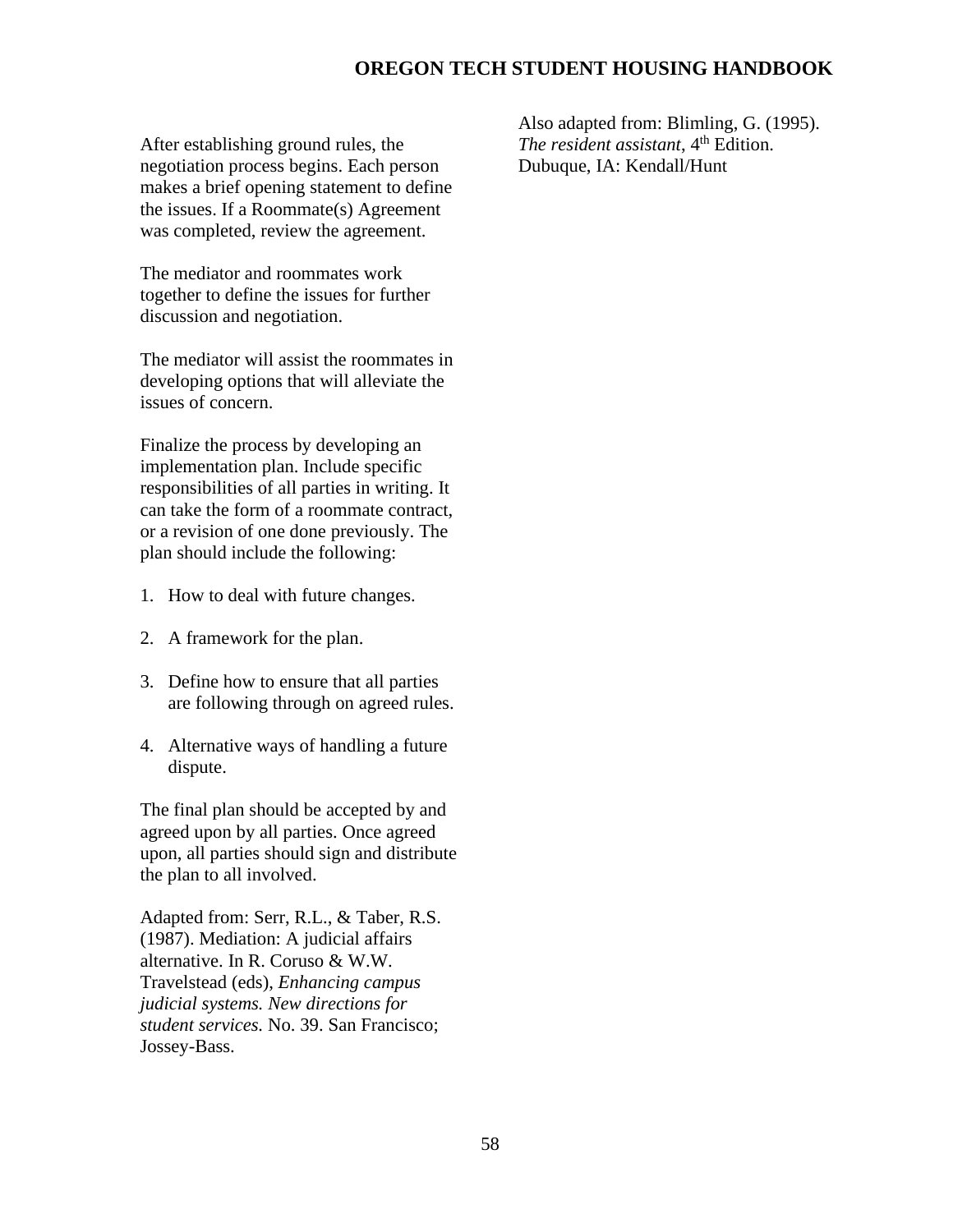### **Student Bill of Rights and Responsibilities**

As a resident of Oregon Tech Housing, you possess individual rights and responsibilities, which must be held in high regard. This document defines your rights, in which you are entitled to as a resident, and responsibilities, which are expected of you as a resident. Both are a necessary part of your physical, educational, and social pursuits in the college experience.

# **Your RIGHTS and RESPONSIBILITIES as a Resident:**

1. One of the basic purposes of the University is the dissemination and application of knowledge:

- You have the **RIGHT** to a reasonably peaceful and quiet space in which you can sleep and study.
- You have the **RESPONSIBILITY** to observe the levels of your noise, your stereo, and the noise of your guests and to keep them at a reasonable volume and remind others that you expect the same.
- <span id="page-58-0"></span>2. Optimum physical environmental conditions are essential as they support, reinforce, and provide for positive conditions in which to learn and live:
	- You have the **RIGHT** to a safe, secure, clean, attractive, well maintained, and comfortable environment.
	- You have the **RESPONSIBILITY** to clean up after yourself, keep your door locked, and report any unusual behavior to any Housing and Residence Life staff member.
- 3. You should expect freedom from interference regarding your personal activities, and should be able to maintain privacy for other than academic purposes:
	- You have the **RIGHT** to choose your means of recreation and relaxation.
	- You have the **RESPONSIBILITY** to know and abide by the University's policies, including those that pertain to alcoholic beverages and controlled substances.
	- You have the **RESPONSIBILITY** to follow the rules and regulations established to support the educational purposes of the University and to sustain a safe and comfortable living and learning environment.
- 4. You should have the opportunity to maintain personal contacts and friendships with other persons to fulfill your needs for socialization:
	- You have the **RIGHT** to privacy, to host visitors, and to your share of your room in terms of space and time.
	- You have the **RESPONSIBILITY** to let your roommate know of your wishes and preferences for hours of sleep, study, and visitation, and to work through any differences in a peaceful manner.